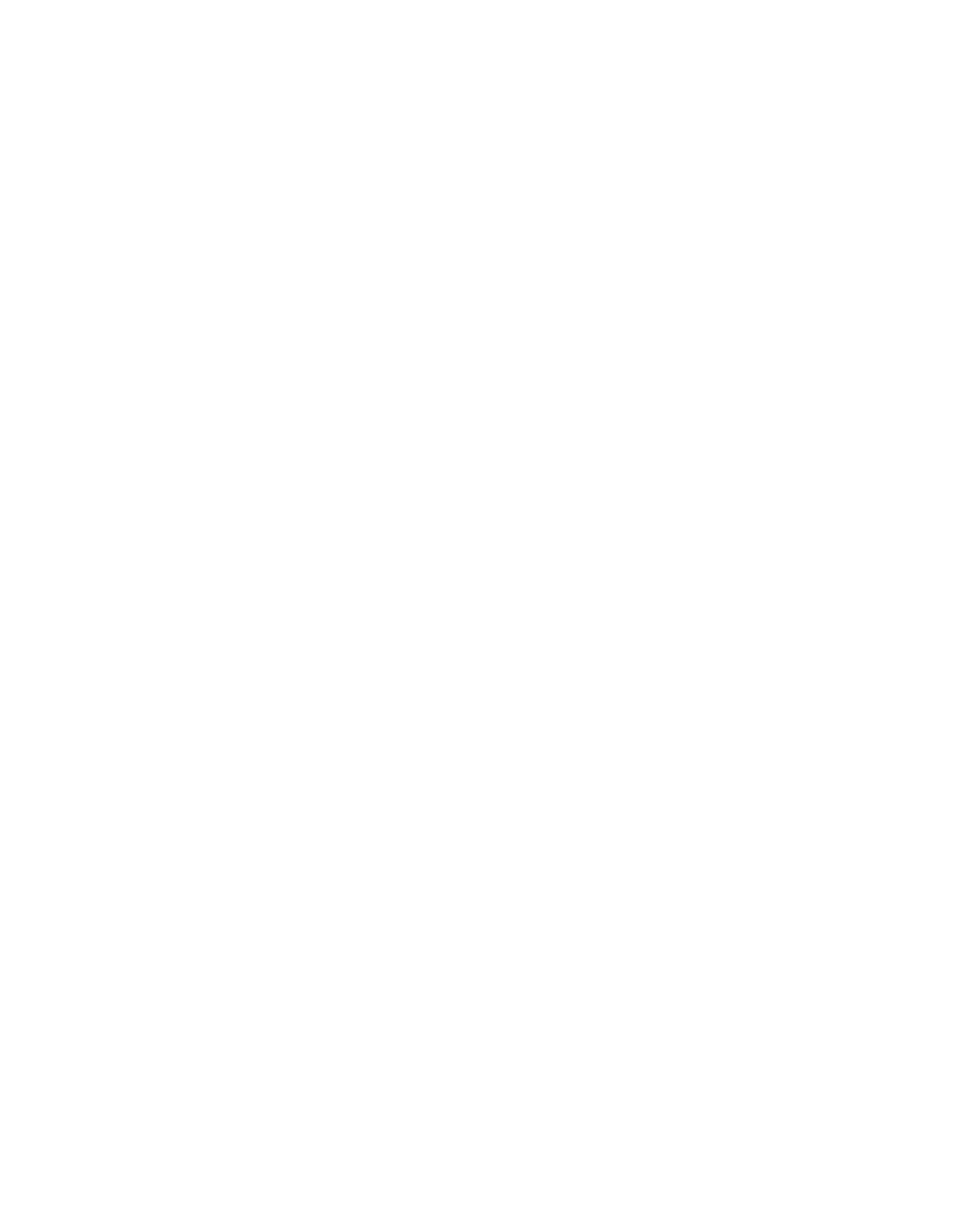$\overline{a}$ 

#### **IMF Working Paper**

#### European Department

#### **In Search of WTO Trade Effects: Preferential Trade Agreements Promote Trade Strongly, But Unevenly**

#### **Prepared by Theo S. Eicher and Christian Henn[1](#page-2-0)**

Authorized for distribution by Bob Traa

February 2009

#### **Abstract**

#### **This Working Paper should not be reported as representing the views of the IMF.** The views expressed in this Working Paper are those of the author(s) and do not necessarily represent those of the IMF or IMF policy. Working Papers describe research in progress by the author(s) and are published to elicit comments and to further debate.

The literature measuring the impact of Preferential Trade Agreements (PTA) and WTO membership on trade flows has produced remarkably diverse results. Rose's (2004) seminal paper reports a range of specifications that show no WTO effects, but Subramanian and Wei (2007) contend that he does not fully control for multilateral resistance (which could bias WTO estimates). Subramanian and Wei (2007) address multilateral resistance comprehensively to report strong WTO trade effects for industrialized countries but do not account for unobserved bilateral heterogeneity (which could inflate WTO estimates). We unify these two approaches by accounting for both multilateral resistance and unobserved bilateral heterogeneity, while also allowing for individual trade effects of PTAs. WTO effects vanish and remain insignificant throughout once multilateral resistance, unobserved bilateral heterogeneity, and individual PTA effects are introduced. The result is robust to the use of alternative definitions and coding conventions for WTO membership that have been employed by Rose (2004), Tomz et al. (2007), or by Subramanian and Wei's (2007).

JEL Classification Numbers: F10, F13, F15, C23 Keywords: World Trade Organization, Preferential Trade Agreements, Multilateral Resistance, Country-Pair Fixed Effects, Omitted Variable Bias Authors' E-Mail Addresses: te@u.washington.edu, chenn@imf.org

<span id="page-2-0"></span><sup>&</sup>lt;sup>1</sup> Theo S. Eicher is Professor and Robert R. Richards Distinguished Scholar at the University of Washington. Christian Henn is an economist in the European Department of the IMF. The authors thank Peter Egger for helpful comments.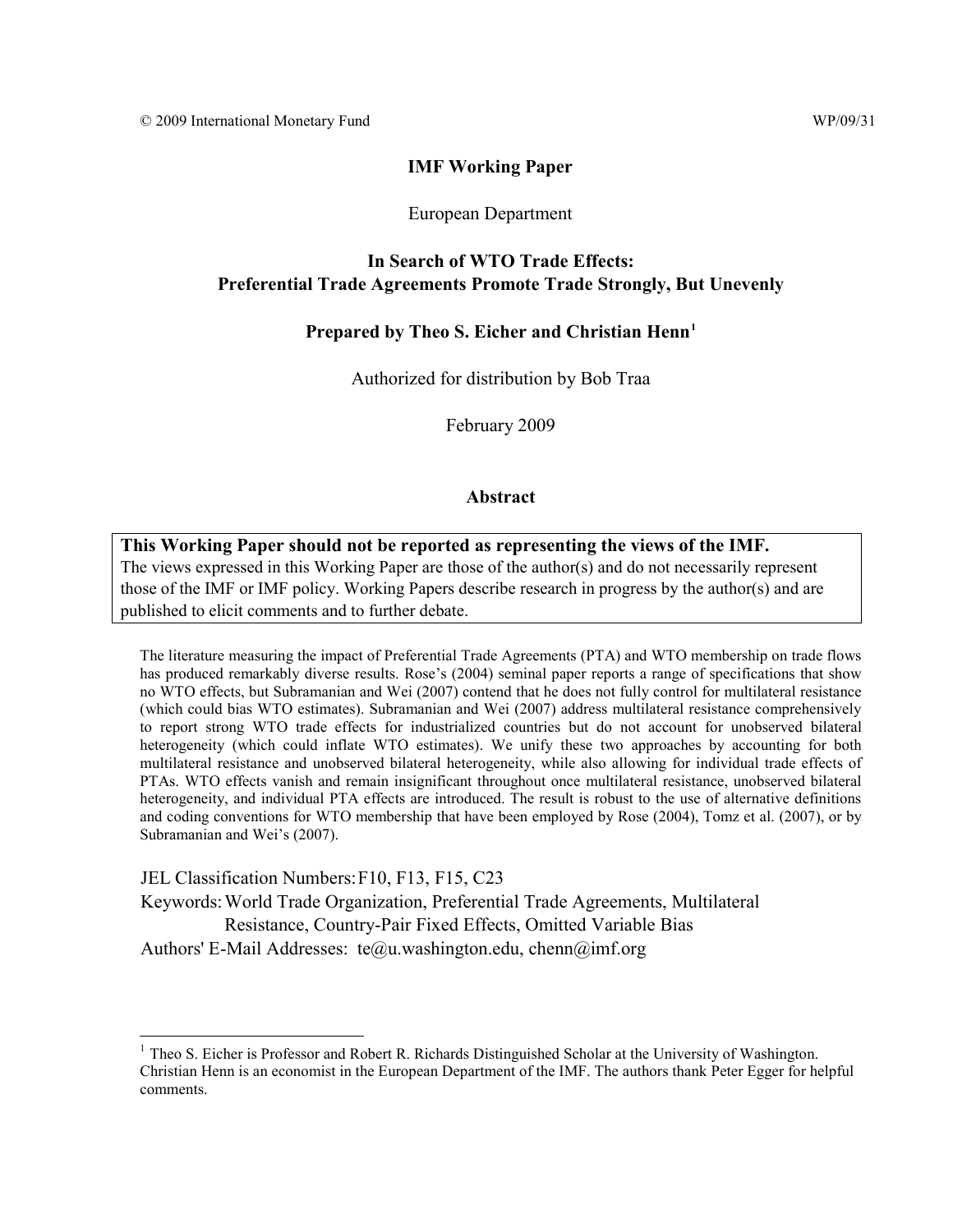| I.     |                                                                                                                                                                                                                                                     |  |
|--------|-----------------------------------------------------------------------------------------------------------------------------------------------------------------------------------------------------------------------------------------------------|--|
| П.     |                                                                                                                                                                                                                                                     |  |
| Ш.     | A. Results: WTO Trade Impact After Controlling for Multilateral Resistance and<br>B. Hierarchical, Mutually Exclusive Coding and SW's "Implicit Industrialized PTA                                                                                  |  |
| IV.    | Individual PTA Effects, Multilateral Resistance, and Unobserved Bilateral<br>A. WTO Trade Impact: Controlling for Multilateral Resistance, Unobserved Bilateral<br>Heterogeneity and Individual PTA Effects (Hierarchical/Mutually Exclusive WTO    |  |
| V.     | Individual PTA Trade Effects, Multilateral Resistance, and Unobserved Bilateral<br>A. WTO Trade Impact: Controlling for Multilateral Resistance, Unobserved Bilateral<br>Heterogeneity and Individual PTA Effects (Mutually Inclusive WTO Coding)14 |  |
| VI.    | Individual PTA Trade Effects: Sensitivity to Unobserved Bilateral Heterogeneity and                                                                                                                                                                 |  |
|        |                                                                                                                                                                                                                                                     |  |
|        |                                                                                                                                                                                                                                                     |  |
| Tables |                                                                                                                                                                                                                                                     |  |
|        | Appendices<br>A2. Bilateral Preferential Trade Agreements considered in BilateralPTA <sub>mxt</sub> 26<br>B1. De jure coding. WTO and PTA Effects (Hierarchical, Mutually Exclusive Coding) 28                                                      |  |

Contents Page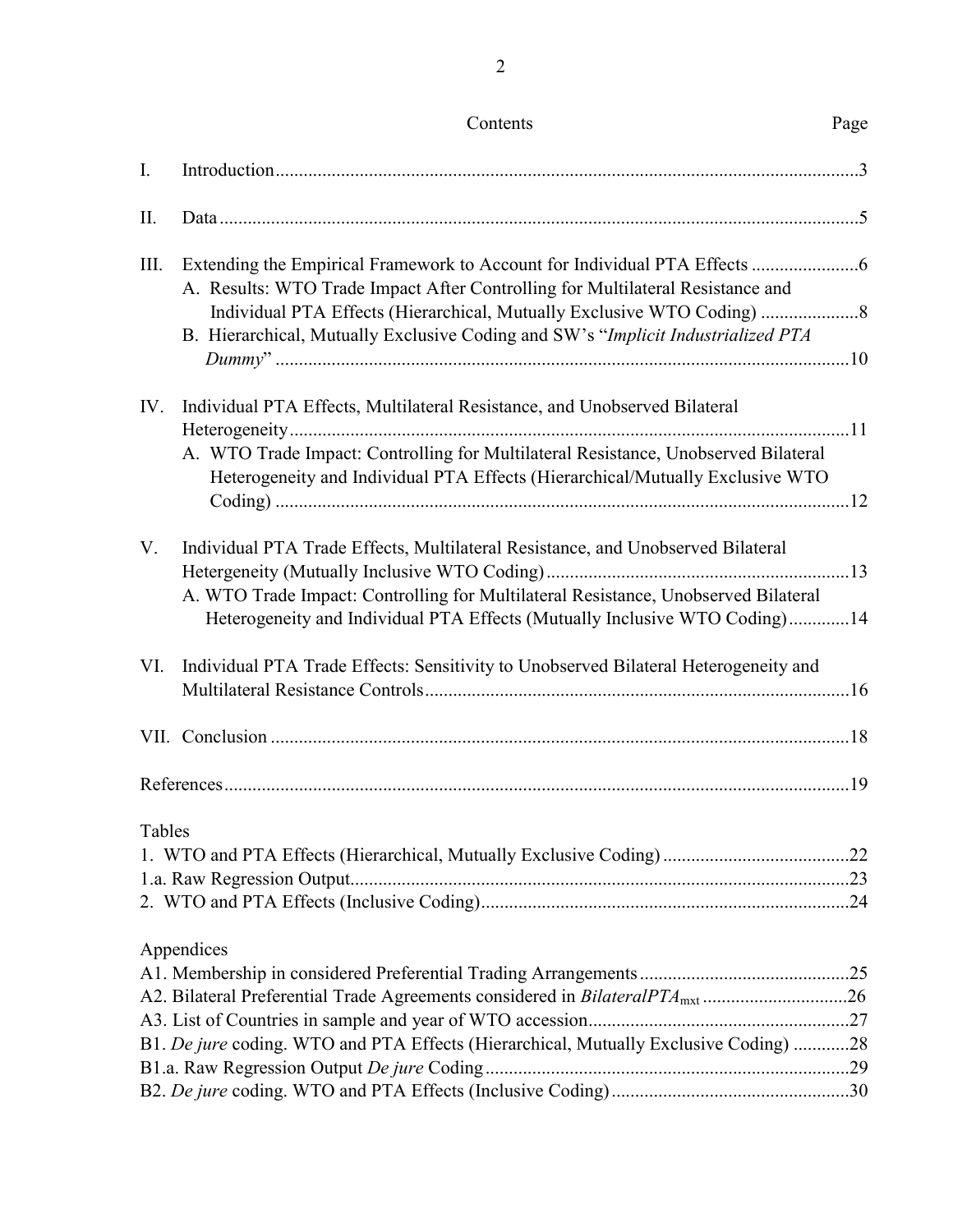#### **I. INTRODUCTION**

Over the past half century, the hallmark of the World Trade Organization (WTO) and its predecessor (GATT) has been the reduction of trade barriers.<sup>[2](#page-4-0)</sup> Trade theory holds that tariff reductions should increase trade flows, but the empirical literature on the trade effects of WTO membership produces surprisingly ambiguous results. Rose (2004, 2005) jumpstarted the literature when he documented the absence of WTO effects on bilateral trade volumes. After updating Rose's dataset to include both *de jure* and *de facto* WTO membership, Tomz, Goldstein and Rivers (2007, henceforth TGR) did find positive WTO trade effects. Alternatively, Subramanian and Wei (2007, henceforth SW) examined different groups of WTO members and reported positive WTO trade effects for industrialized countries only. This diverse literature suggests that identification of WTO trade effects depends on empirical specifications or coding conventions. Instead, we show in this paper that the approaches of Rose, SW and TGR all produce one consistent result: the WTO does not boost trade among its members. Rather, regional and bilateral preferential trade agreements (PTAs) strongly influence trade flows. However, in order to achieve this one consistent result, the empirical methodology needs to account comprehensively for three crucial trade determinants: multilateral resistance, unobserved bilateral heterogeneity, and distinct effects across PTAs.

First, multilateral resistance controls are needed because average trade costs faced by a country will influence its bilateral trading decisions.<sup>[3](#page-4-1)</sup> Failure to control for countries' average trade costs thus induces omitted variable bias (Anderson and van Wincoop, 2003). SW highlight that multilateral resistance is crucial to their estimating a strong WTO trade effect.<sup>[4](#page-4-2)</sup>

Second, unobserved bilateral heterogeneity needs to be accounted for in order to further reduce omitted variable bias. That is because trading partners' bilateral relationship is typically defined by characteristics extending beyond distance, geography or others that can be explicitly controlled for. For instance, unobserved bilateral heterogeneity may include political, personal,

1

<span id="page-4-0"></span> $2$  Henceforth we use WTO as a synonym for GATT/WTO.

<span id="page-4-1"></span> $3$  E.g. trade flows between Australia and New Zealand are considerably higher than those between Spain and Poland, despite both pairs of trading partners being equidistant from each other. An important factor increasing Australia-New Zealand trade is that these countries face high costs of trading on average, because they are far away from most other countries. Thus, in the absence of multilateral resistance controls, regression coefficients of trade agreements between countries with high average trade costs are biased upwards.

<span id="page-4-2"></span><sup>&</sup>lt;sup>4</sup> Theoretical foundations of the trade flow regressions developed by Anderson (1979), Bergstrand (1985), Deardorff (1998), Baier and Bergstrand (2001), Eaton and Kortum (2002), and Anderson and van Wincoop (2003) all highlight a role of some form of multilateral price indices. Multilateral resistance represents the notion that bilateral trade depends not on absolute but *relative* trade costs. Rose's (2004 and 2005) multilateral resistance controls do not vary by importer/exporter, nor are they time varying, and therefore capture only average trade cost over time. Trade increases due to falling transport costs over a time period when a country also joined the WTO may then be attributed to WTO membership.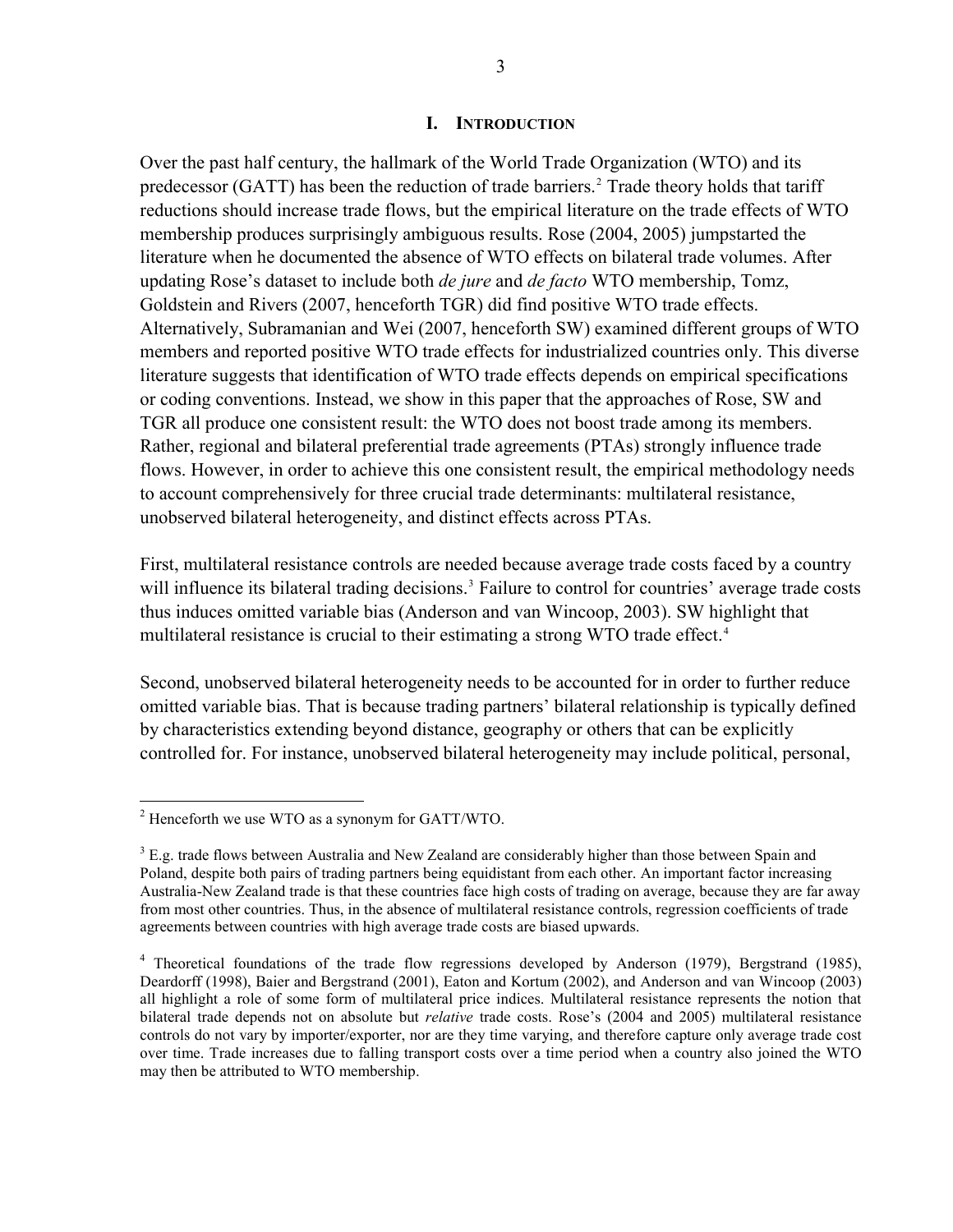and/or civic factors.<sup>[5](#page-5-0)</sup> Two countries may exhibit this natural (partly unobserved) affinity for mutual trade before they join a PTA. In this case, the omitted affinity will bias WTO and/or PTA estimates upwards (e.g., Egger, 2000 and Cheng and Wall, 2005). Baldwin (2006) judges unobserved bilateral heterogeneity to be of such crucial importance for policy purposes that he recommends ignoring results obtained without the appropriate controls, such as the country-pair fixed effects we include in this paper. In this regard, one of the drawbacks of SW is that, while controlling for multilateral resistance, they do not simultaneously control for unobserved heterogeneity.

Third, coefficient estimates are also subject to omitted variable bias, if (1) impacts of PTAs on trade vary across different PTAs and (2) PTAs are aggregated into just one dummy. Neither Rose (2004), TGR, and SW all include such an aggregate PTA dummy, and thereby do not account for distinct PTAs effects. In another paper, Rose (2005, Table A5) subsequently does account for individual PTAs and produces a positive WTO impact as a result. However, we will show that this positive WTO effect appeared only because he did not fully control for multilateral resistance.

To date, our paper is the first that simultaneously controls for the three described sources of omitted variable bias in a large bilateral trade dataset.<sup>[6](#page-5-1)</sup> Our approach highlights that the omission of *any* of the controls renders the WTO coefficients biased upward. On the contrary, if all controls are included, e.g. by adding both unobserved bilateral heterogeneity and differential PTA trade effects to SW's analysis, we find that their original dataset and econometric specification delivers no WTO effects for industrialized countries. The result holds even after we include *de facto* WTO members, as in TGR. Our empirical results thus confirm Rose's (2004 and 2004b) finding of no WTO accession effect on bilateral trade.

Since SW and Rose/TGR differ in their coding convention of WTO and PTA variables, we confirm our results using both conventions.[7](#page-5-2) Our findings show that these conventions do not affect results once estimates are purged of omitted variable bias. We do highlight, however, that SW-style coding is susceptible to producing biased WTO estimates under two specific conditions. The bias typically occurs when (a) industrialized and developing PTAs differ considerably in their trade effects and (b) PTA effects are constrained to one aggregate PTA coefficient. More importantly, this bias is especially detrimental when WTO membership effects are separated into industrialized and developing countries.

<span id="page-5-0"></span><sup>1</sup>  $5$  SW introduce unobserved bilateral heterogeneity in their Table 5, but drop multilateral resistance controls in these regressions.

<span id="page-5-1"></span> $6$  Unobserved bilateral heterogeneity controls as in Rose (2004), individual PTA effects as in Rose (2005), and multilateral resistance as in SW.

<span id="page-5-2"></span><sup>7</sup> Rose/TGR coding of trade agreement memberships is *mutually inclusive* (dummies identify *all* PTA and WTO memberships), while SW coding is *hierarchical mutually exclusive* (see, Section 3 for a detailed discussion).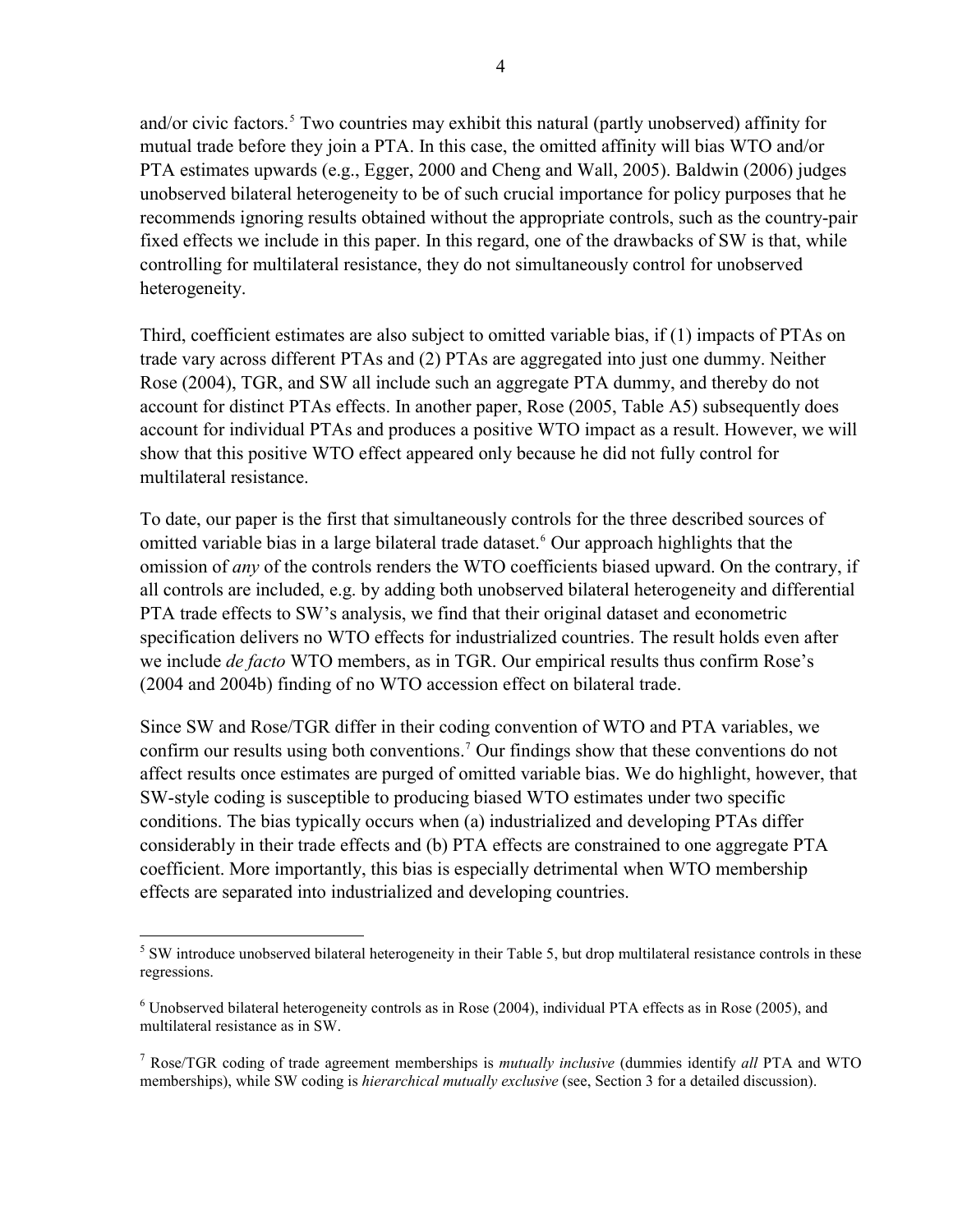In our empirical methodology, we intentionally follow the original Rose/TGR and SW setups closely in order to reconcile their approaches. Our conclusion is that differences in results between these approaches can indeed be reconciled when appropriate controls render unbiased estimates. However, Rose's original work subsequently paved the way for a voluminous literature using other approaches to examine WTO effects. This literature covers firm heterogeneity, sample selection bias, nonparametric methods, and missing trade (see, e.g., Carrere, 2006; Felbermayr and Kohler, 2006 and 2007; Helpman et al., 2007; Liu, 2007; Chang and Lee, 2007).

After presenting the data in Section 2, we extend SW to account for each individual PTA's trade creation (Section 3) as well as unobserved bilateral heterogeneity (Section 4). In Section 5, we reexamine Rose (2004, 2005) and extend his analysis to fully account for multilateral resistance in the presence of individual PTA effects. Section 6 provides a detailed discussion of the impacts of individual PTAs on trade and highlights the diversity of their effects by region. In particular, we also observe that the most comprehensive specification returns the most reasonable PTA trade effects. Section 7 concludes.

#### **II. DATA**

Our data are based on an updated version of SW's unbalanced panel.<sup>[8](#page-6-0)</sup> Their bilateral trade values are derived from the IMF's *Direction of Trade Statistics,* deflated by the U.S. consumer price index. The dataset features not only a WTO dummy, but also a dummy that represents industrialized countries' unilateral trade concessions to developing trading partners under the GATT/WTO's Generalized System of Preferences (GSP) from 1979 onwards. We update the SW dataset to attribute a value of zero to GSP country-pairs that represent an industrialized country *exporting* to a developing country. These pairs should be identified as "pure" WTO effects, since GSP is granted as a *unilateral* preference (for industrialized countries' *imports* from developing countries only).<sup>[9](#page-6-1)</sup> We also identify Luxembourg as a member of the European Union (EU) in 2000, and correct other minor coding errors identified by TGR. These changes do not affect our or SW's results qualitatively.

SW employ Rose's definition of *de jure* WTO membership. However, TGR indicated that *de facto* WTO members should also be considered, and that their exclusion may bias WTO effects downwards. To illustrate that WTO effects vanish *even* when accounting for *de facto* membership, we use TGR's WTO membership definition throughout and refer the interested reader to the tables in appendix B that features all results in the original SW and Rose coding. These tables show that our conclusions are not affected by the coding convention.

<span id="page-6-0"></span><sup>&</sup>lt;sup>8</sup> We use SW's preferred dataset which excludes observations with import values of less than 500 thousand dollars.

<span id="page-6-1"></span><sup>&</sup>lt;sup>9</sup> SW's coding convention assigns a zero to GSP trade partners' WTO dummy (see Section 3).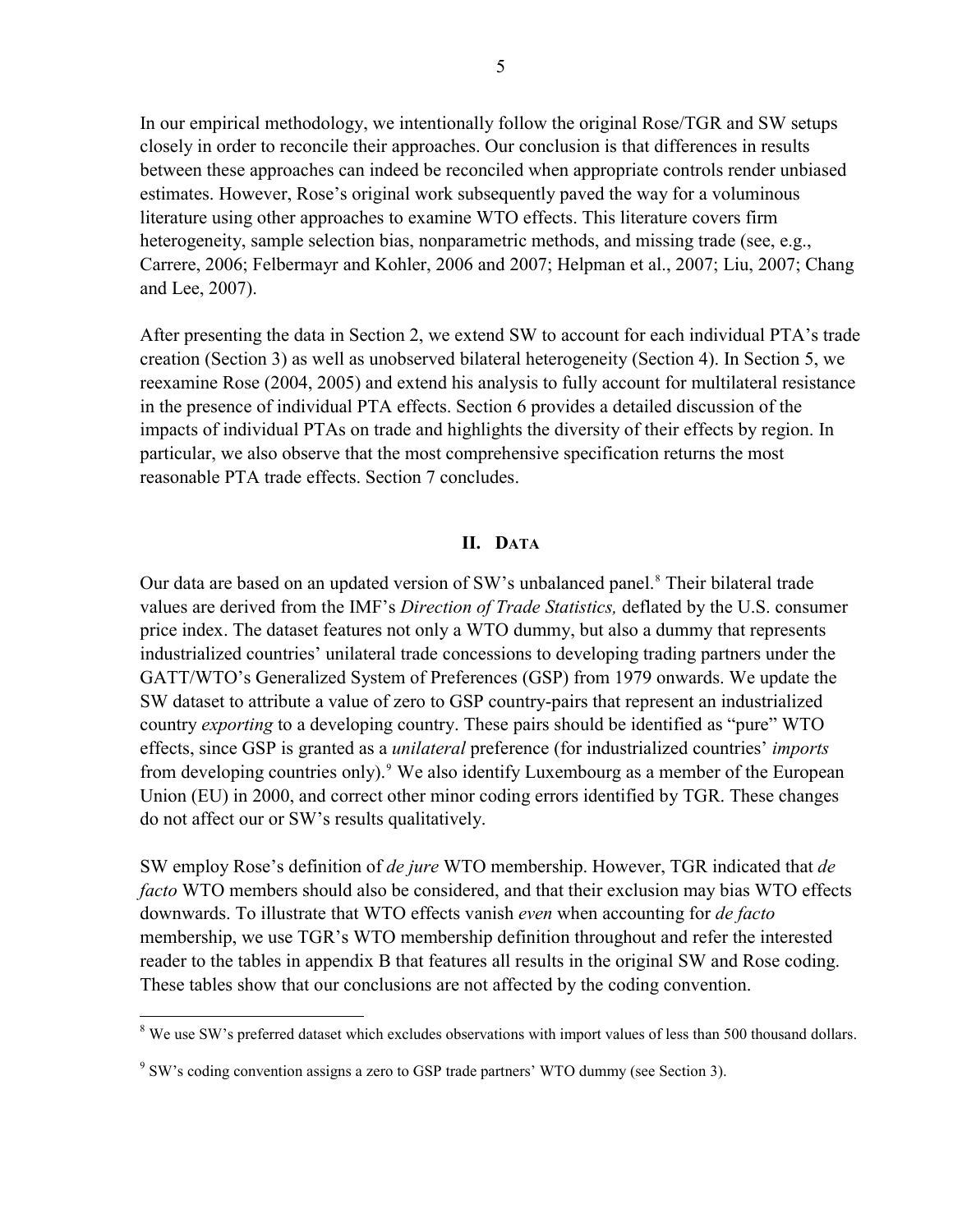A single aggregate PTA indicator dummy has been prominent in a number of empirical trade flow studies (see e.g., Rose 2000, 2004, 2005, Glick and Rose 2002, SW, TGR), to capture the average effect of PTAs on trade flows. We extend the SW dataset and introduce a more extensive set of PTAs used by Rose (2005) and by Ghosh and Yamarik (2004) to properly account also for individual trade effects of less known PTAs. In section 4, we also add countrypair fixed effects to the dataset to control for unobserved bilateral heterogeneity in bilateral trading relationships. Further modifications to the dataset are introduced in Section 5. Specifically, we show that results are robust to Rose's (2004, 2005) mutually inclusive coding of multilateral trade, while continuing to comprehensively account for multilateral resistance, TGR's *de facto* WTO membership, and individual PTA effects.<sup>[10](#page-7-0)</sup> Note that following SW, this extension splits Rose's WTO dummy into two groups, representing industrialized and developed WTO members. Rose (2004b) indicated that such a split could lead to selection bias, it "conditions on success" (since industrialized countries liberalized trade more than their developing counterparts). We show that the WTO dummy split does not drive results. The dimensionality of the dataset remains constant throughout, with 55,831 observations for 177 countries and 11,797 bilateral trade pairs in five year intervals from 1950 to 2000.

#### **III. EXTENDING THE EMPIRICAL FRAMEWORK TO ACCOUNT FOR INDIVIDUAL PTA EFFECTS**

We first extend the general framework of SW to fully account for the impacts of all trade agreements (WTO, GSP, and individual PTAs). Section 4 then extends the econometric model to account for unobserved heterogeneity in bilateral trading relationships. The SW setup has two important characteristics: First, time-varying fixed effects are introduced to capture multilateral resistance for importers,  $\delta_{mt}$ , and exporters,  $\lambda_{rt}$  (where the "*m*", "*x*", and "*t*" subscripts identify importer, exporter and time, respectively).<sup>[11](#page-7-1)</sup> Multilateral resistance can be conveniently accounted for with these fixed effects, since any nation faces only one import/export price index at any point in time. The inclusion of these time-varying importer and exporter effects requires, however, the dependent variable to be bilateral imports, *Imports<sub>mxt</sub>*, instead of the commonly used average trade flow variable.<sup>[12](#page-7-2)</sup> To maintain consistency our dependent variable is identical to SW's.<sup>13</sup> The second important characteristic of the SW approach is their coding convention.

1

<span id="page-7-0"></span><sup>&</sup>lt;sup>10</sup> Our "Rose dataset" does not *exactly* replicate Rose's original results since our (and SW's) dependent variable is bilateral imports (to allow for multilateral resistance controls) while Rose averaged import and exports. SW also use data at five-year intervals vs. Rose's annual data. Our tables show that these differences do not drive the results.

<span id="page-7-1"></span><sup>&</sup>lt;sup>11</sup> The motivation for time-varying importer and exporter dummies is explained in Baldwin and Taglioni (2006).

<span id="page-7-2"></span><sup>&</sup>lt;sup>12</sup> Some argue that this is advantageous, since trade theories yield predictions on *unidirectional* trade (see Freund, 2000; Anderson and van Wincoop, 2003; Baldwin and Taglioni, 2006).

<span id="page-7-3"></span><sup>&</sup>lt;sup>13</sup> See section 2 for further data description.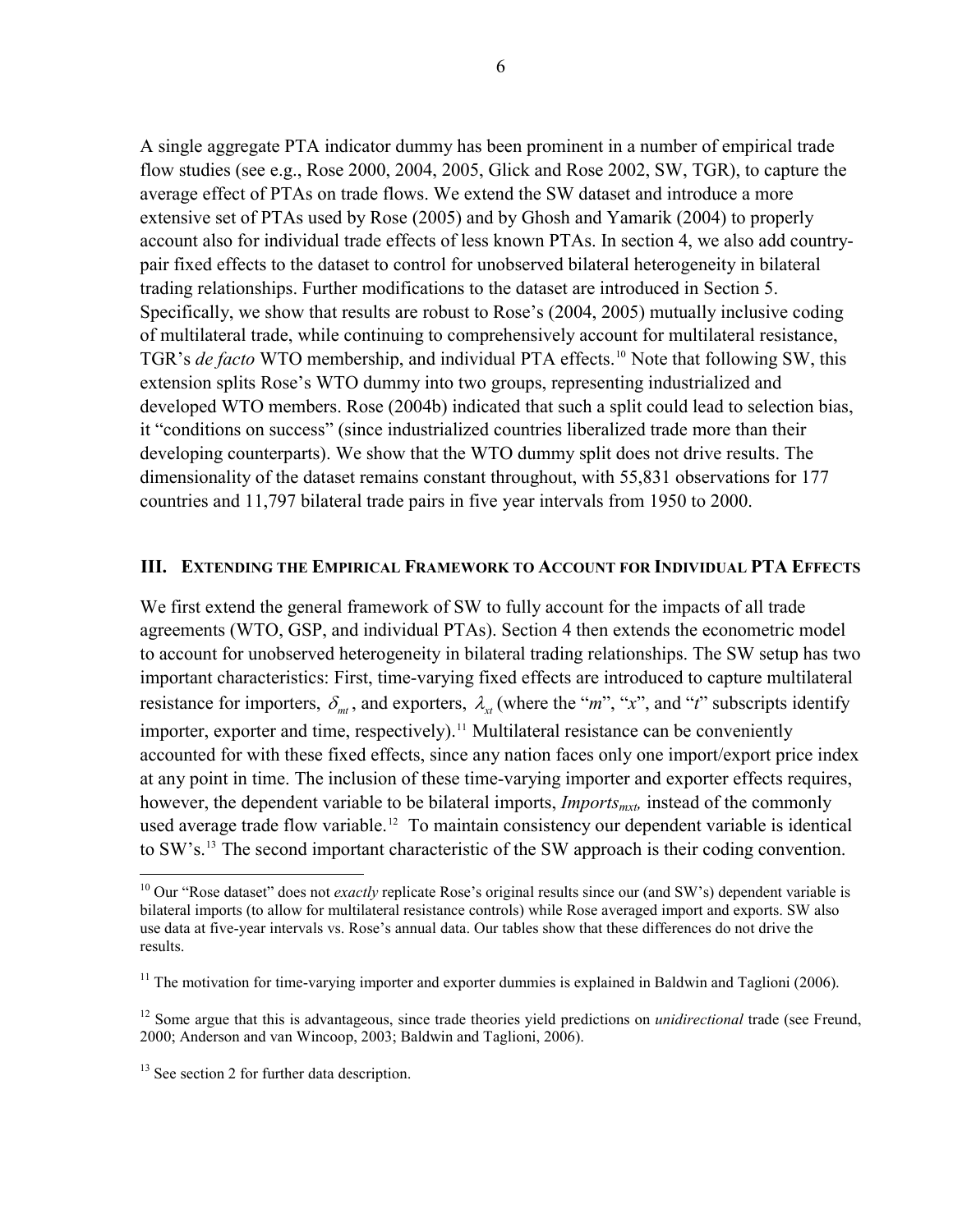SW code the trade agreement indicator dummies mutually exclusively to quantify "pure" GSP and WTO effects. The key assumption in SW is that PTA membership "represents the culmination of trade integration." Thus SW code trade agreement indicators such that *all* trade creation is *exclusively* attributed to PTAs, even if both trading partners are currently (or were previously) WTO/GSP members. Specifically, when two trading partners are members of the WTO, GSP, and the same PTA, only the PTA dummy takes the value "1". Coding is hierarchical throughout, so that when both WTO and GSP dummies could display a "1," only the GSP variable takes that value. Since the dependent variable is bilateral imports, the dummies' specifications are defined exclusively on the basis of importer participation in the WTO or GSP.

SW disaggregate the WTO dummy further to identify membership effects for industrialized and developed nations, *WTOIndustrialmt* and *WTODevelopingmt* respectively. Our baseline regression (SW's preferred specification in their Table 4) is then

 $\log (Imports_{mxt}) = \alpha + \delta_{mt} + \lambda_{xt} + \beta_1 WTOIndustrial_{mt}^* + \beta_2 WTODeveloping_{mt}^* + \beta_3 GSP_{mxt}^* + \beta_4 PTA_{mxt}$  $+\beta_{\rm s}$ CurrencyUnion<sub>mxt</sub> +  $\beta_{\rm s}$ CurColony<sub>mxt</sub> +  $\beta_{\rm 7}$ EverColony<sub>mx</sub> +  $\beta_{\rm s}$ CommonColonizer<sub>mx</sub>  $+\beta_9 CommonLanguage_{\rm mx} + \beta_{10} Common Nation_{\rm mx} + \beta_{11} Border_{\rm mx} + \beta_{12} Distance_{\rm mx} + \varepsilon_{\rm mx}$ (1)

Note that the "\*" superscript indicates that the coding of the variables is mutually exclusive. With the exception of the natural log of bilateral distance, *Distance<sub>mx*</sub>, all explanatory variables are 0-1 dummies. *PTAmxt* indicates joint membership in a trade agreement, while *GSPmt* indicates whether an industrial country importer grants GSP tariff preferences to the developing country exporter in question. *CurrencyUnion<sub>mx</sub>* is the dummy for a common currency union.

The remaining dummies are proxies introduced to control for some observed factors that affect a country pair's inclination to engage in trade. These proxies include contemporaneous or historical colonial relationships, *CurColony<sub>mxt</sub>* and *EverColony<sub>mx</sub>*, respectively; common colonizer relationships post-1945, *CommonColonizermx*; shared official languages, *CommonLanguage<sub>mx</sub>*; and territorial dependency and contingency, *CommonNation<sub>mx</sub>* and *Bordermx*. Equation (1) lacks country-year specific regressors (for example, importer/exporter GDP) that are common in canonical gravity equations. These regressors have been absorbed into the time-varying importer/exporter fixed effects that control for multilateral resistance.

Our first extension is to modify (1) by replacing the aggregate PTA vector,  $PTA_{mxt}$ , with dummies that allow each PTA to account for its individual effect on bilateral imports. This converts  $PTA_{mxt}$  into a matrix and  $\beta_4$  into a vector of regression coefficients that captures the trade impacts of individual PTAs. We disaggregate the PTA effects in two stages. First, we introduce only PTAs that are contained in SW's and Rose's (2005) aggregate PTA dummy.[14](#page-8-0)

<u>.</u>

<span id="page-8-0"></span><sup>(</sup>continued…) <sup>14</sup> These are: ASEAN Free Trade Area, *AFTA<sub>mxt*</sub>, the Australia-New Zealand Closer Economic Relations Trade Agreement, *ANZCERTAmxt*, the Central American Common Market, *CACMmxt*, the Caribbean Community/Carifta,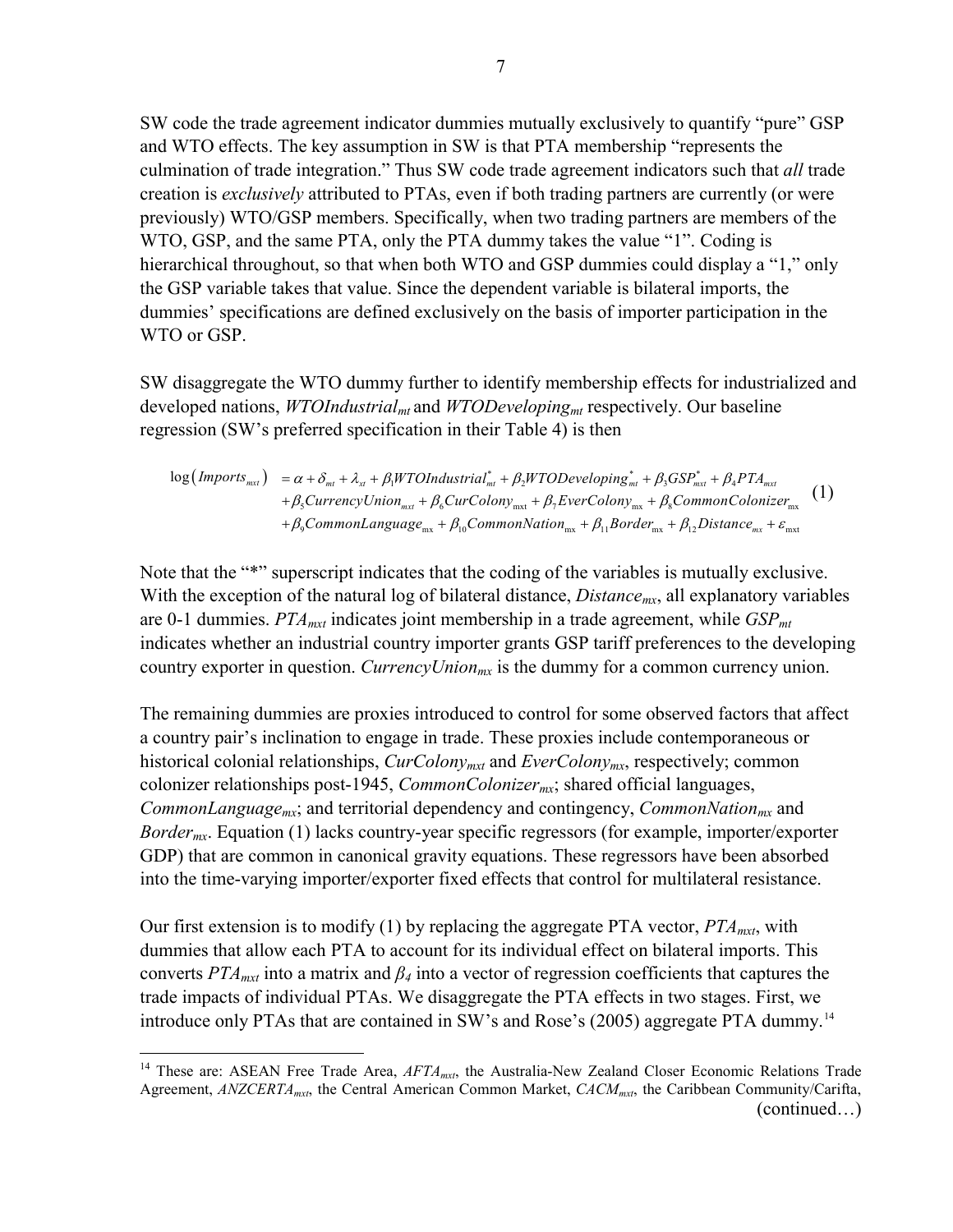Then we enlarge the set of PTAs to one suggested by the recent PTA literature (see Ghosh and Yamarik, 2004).<sup>[15](#page-9-0)</sup>

Note that SW's mutually exclusive coding of trade agreements implies that the introduction of additional PTAs in this second stage diminishes the number of "1" entries in the WTO variables. Therefore, the introduction of additional PTAs may influence the WTO/GSP estimates for two reasons: a) by allowing individual PTAs to correct for omitted variable bias, and b) by reducing the WTO entries of PTA observations to "zero." If omitted PTAs are strongly trade creating and PTA members have also joined the WTO, the WTO coefficient in SW would be expected to carry upward bias.

#### **A. Results: WTO Trade Impact After Controlling for Multilateral Resistance and Individual PTA Effects (Hierarchical, Mutually Exclusive WTO Coding)**

Regressions 1-3 in Table 1 report results for SW's general WTO framework with the addition of individual PTA effects. Regression 1 is an analogue of SW's preferred regression.<sup>[16](#page-9-1)</sup> The corrections to their dataset discussed in Section 2 increase the WTO and PTA coefficients slightly, but their original results are robust. In this specification, only industrialized countries are shown to be profiting from WTO membership through higher import activity. The implied trade benefit is large,  $187\%$  (=e<sup>1.053</sup>-1), while there is no significant WTO impact for developing countries. With the exception of a common border and same nation status, all regressors that control for observable bilateral heterogeneity are highly significant; and they remain so throughout.

Regression 1 also indicates a highly significant coefficient associated with the aggregate PTA dummy in the original SW specification. Given the hierarchical, mutually exclusive coding of trade agreements in SW, the identification of the actual average PTA effects is not

*CARICOMmxt*, the European Union (and its predecessor agreements), *EUmxt*, the Southern Cone Common Market, *MERCOSURmxt*, the North America Free Trade Agreement, *NAFTAmxt*, the South Pacific Regional Trade and Economic Cooperation Agreement, *SPARTECAmxt,* and bilateral PTAs, *BilateralPTAmxt*.

<span id="page-9-0"></span><sup>&</sup>lt;sup>15</sup> The additional PTAs included are: Asia-Pacific Economic Community, *APEC<sub>mxt*</sub>, the Andean Pact, *AP<sub>mxt*</sub>, the European Economic Area, *EEAmxt*, the European Free Trade Association, *EFTAmxt*, and the Latin America Integration Agreement/Lafta, *LAIAmxt*. EFTA and EEA are unambiguously identified as tariff reducing PTAs. EFTA countries support free trade, but were unwilling to join the EU's predecessor organizations (which would have also required regulatory alignments). EFTA achieved free trade in industrial products among its members as early as 1966. The EEA was formed in 1994 to give EFTA members the opportunity to join the EU's Common Market without becoming EU members (which would have required both regulatory and political alignment). While AP, LAIA, and APEC are frequently included in the PTA literature, their tariff reductions status is ambiguous.

<span id="page-9-1"></span><sup>&</sup>lt;sup>16</sup> The only difference is that non-member participants are included in the WTO definition as pioneered by TGR. Results for the exact analogue (with only full WTO members) are very similar and are posted at http://faculty.washington.edu/te.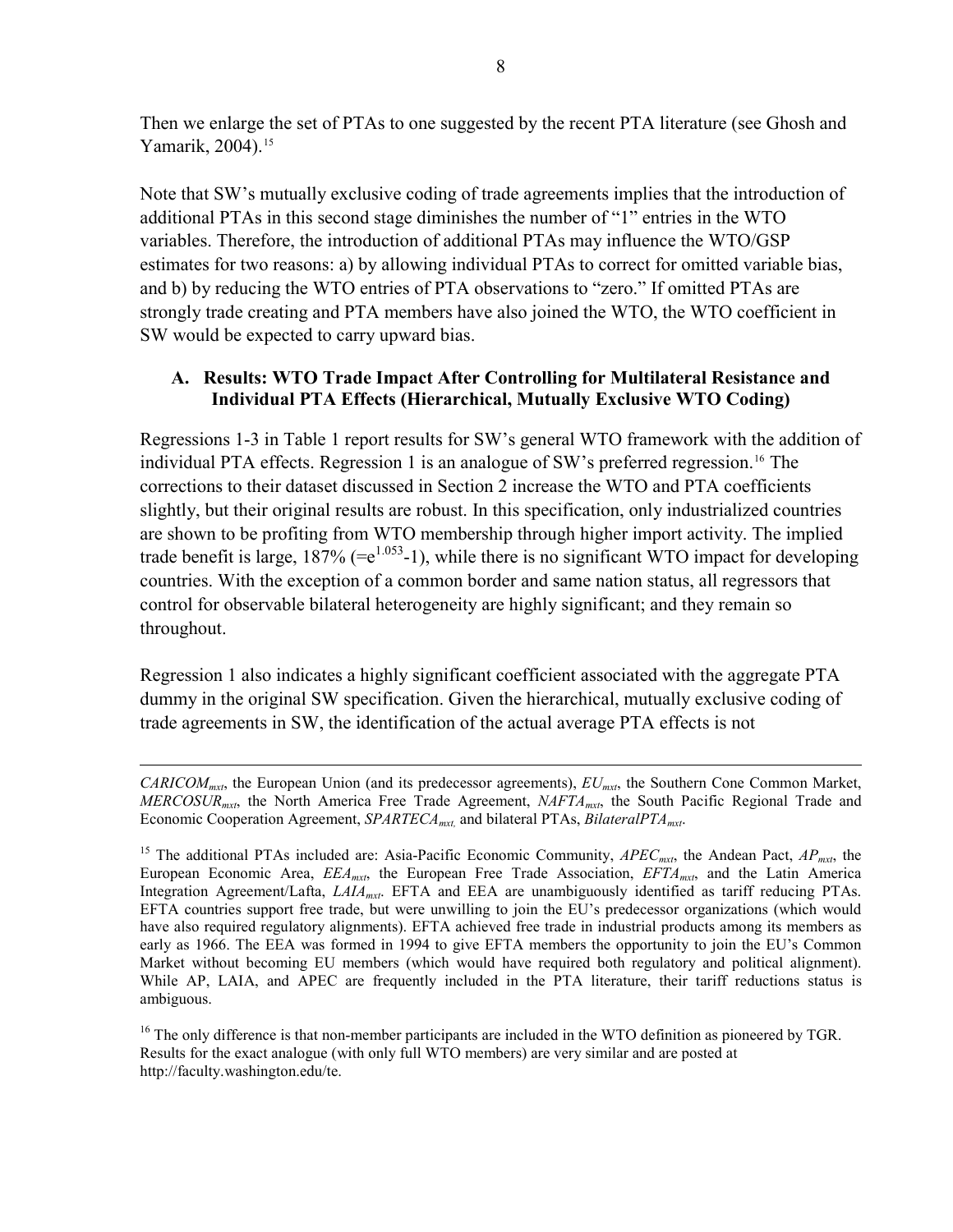straightforward, however. In the SW dataset, trading partners that are PTA members are also likely to be WTO members.<sup>[17](#page-10-0)</sup> Consequently, the aggregate PTA coefficient estimated in equation 1 (and reported in Table 1a) represents the change in bilateral trade generated by *both* PTA and WTO membership. Under mutually exclusive coding, the pure PTA effects in Table 1 can be obtained by calculating a composite coefficient that subtracts the WTO coefficient from its PTA counterpart. The direct regression output for PTA coefficients needed in this calculation is presented in Table 1a (standard errors are calculated using the Delta Method, see Greene 2003).

The SW regressions (regression 1, Table 1a) imply that bilateral imports increase  $234\%$  (= $e^{1.205}$ -1) for the average PTA and the average PTA member. The "pure" PTA effect, net of any WTO effects, is provided in Table 1, regression 1 for industrialized and developing countries. Here we find that bilateral trade increases at a dramatically different rate for industrialized and developing country PTA members. Industrialized countries see their trade increase by a meager 16% (= $e^{0.152}$ -1) while developing country trade increases 214% (= $e^{1.143}$ -1).

Regression 2 (Table 1), allows for individual PTA effects. We find that all multilateral trade dummies are heavily impacted, confirming the suspicion of potential upward bias in regression 1. Most notably, we find that the economic and statistical significance of WTO membership for industrialized countries was reduced by an order of magnitude. WTO induced trade creation for industrialized countries falls from 187% in regression 1 to 80% (= $e^{0.588}$ -1) in regression 2. This suggests that the sizable trade creation that was attributed to WTO membership in regression 1 is more accurately associated with individual PTAs. The precision of the individual PTA estimates together with the F-Statistic (which rejects regression 1 in favor of regression 2) supports the suspicion that regression 1 suffers from substantial omitted variable bias.

The effects of individual PTAs are all trade creating and highly statistically significant (with the exception of the EU, a case we will discuss at length below). However, PTAs promote trade strongly, but unevenly: Magnitudes of PTA coefficients differ dramatically, ranging from 770%  $(=e^{2.162}-1)$  for NAFTA to 76% ( $=$ exp<sup>0.568</sup>-1) for the ASEAN free trade agreement (AFTA). Regression 3 controls for additional PTAs that were not included in SW (or Rose 2005), but feature prominently in the empirical PTA literature.<sup>[18](#page-10-1)</sup> EFTA, EEA, LAIA, and APEC are all shown to be highly trade creating. Once we account for the individual PTA effects with the most comprehensive set of PTAs, we find that the SW result of positive WTO effects in industrial countries vanishes completely.

<span id="page-10-0"></span> $17$  In our dataset 1,593 of the 55,831 observations are country pairs that are contemporaneous members of a common PTA; of these 1,593 observations, in 1,369 cases the importer is also a WTO member.

<span id="page-10-1"></span><sup>&</sup>lt;sup>18</sup> For our broadest PTA set, 3,253 of the 55,813 observations are country pairs that are also members of a common PTA. Of these 3,253 observations, 2,700 of the importers are also contemporaneous WTO members.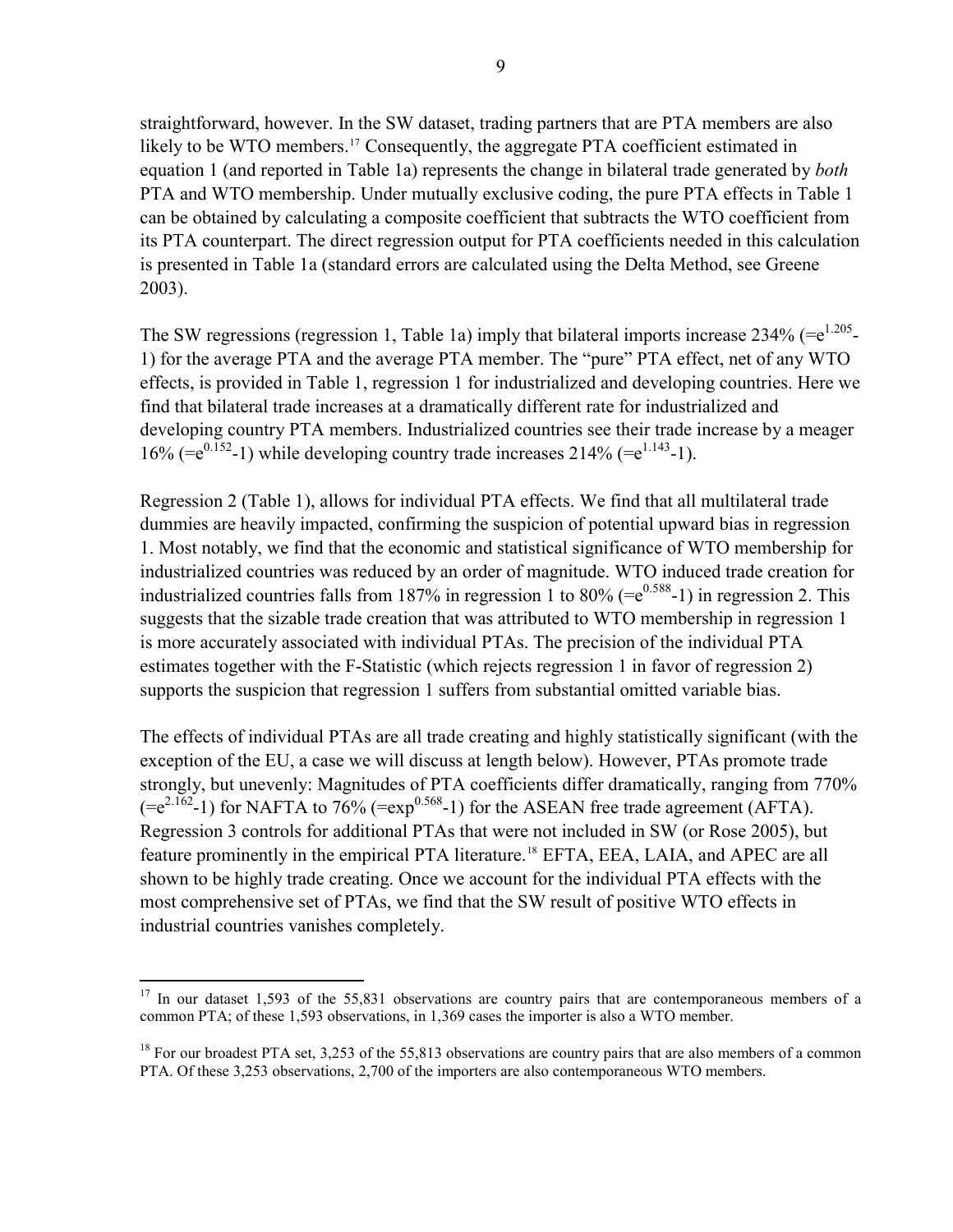Allowing for individual PTA effects also generates seemingly bleak insights for developing countries. The effects of WTO membership are estimated to be either non-existent (regressions 1, 2) or negative and statistically significant  $(-21\% = e^{-0.235} - 1$  in regression 3). On the upside, however, PTA coefficients indicate strong trade creation for *all* PTAs involving developing countries. It may well be the case that developing countries reoriented their import activity considerably towards PTA partners after joining PTAs. This reorientation might produce trade creation, but it might also include some trade diversion that redirected trade from WTO trade partners to fellow PTA members. If this is a common pattern among developing countries, such a reorientation would have a negative impact on the WTO estimate for developing countries, given the hierarchical, mutually exclusive coding of SW.[19](#page-11-0) The largest levels of trade creation in regression 3 are observed for PTAs that consist of developing nations (CACM, CARICOM, MERCOSUR, NAFTA-Developing and SPARTECA-Developing) where PTA-internal trade is estimated to be roughly  $350\%$  (= $e^{1.5}$ -1) greater than PTA-external trade.

#### **B. Hierarchical, Mutually Exclusive Coding and SW's "***Implicit Industrialized PTA Dummy"*

The results from our specifications that allow for individual PTA effects suggest that PTA trade creation is not homogeneous across countries. To the contrary, bilateral PTA trade is estimated to be significantly larger for PTAs that consist of developing countries than it is for PTAs among industrialized nations. Ignoring these trade creation differentials, introduces a specific type of omitted variable bias into SW style regressions. This section discusses the specific bias and shows its particular effect on the estimate for industrialized countries' WTO trade creation.

We will show that the industrialized WTO coefficient in SW's preferred regression (regression 1) functions simply as an error-correction term. The term allows for an implicit split of SW's aggregate PTA coefficient into one for industrialized countries' PTAs (with low trade creation) and one for developing countries' PTAs (with high creation). The mechanics of this implicit split requires additional explanation. In effect, an *implicit industrialized PTA dummy* is generated by the interaction between a) SW's coding convention, b) the nature of industrialized countries' WTO/PTA accession, and c) multilateral resistance controls (time-varying importer dummies). To clarify this interaction, it is important to understand that all industrialized importers in the dataset joined WTO *before* joining a PTA. Given SW's coding convention, this implies that after WTO accession, all industrialized importer observations feature the value "1" for either the WTO/GSP dummy, or the PTA dummy. This implies that, for industrialized countries, the linear combination of these two dummies is perfectly collinear with the timevarying importer dummy.

<span id="page-11-0"></span><sup>&</sup>lt;sup>19</sup> Consider a developing country that is a member of the WTO and of a PTA. For imports from PTA-partners, only the PTA dummy takes the value of "1", while for imports from non-PTA members the developing WTO dummy takes the value of "1". If PTA membership generally causes a shift in imports (due to trade creation and diversion) towards PTA members, the WTO dummy shows a negative coefficient.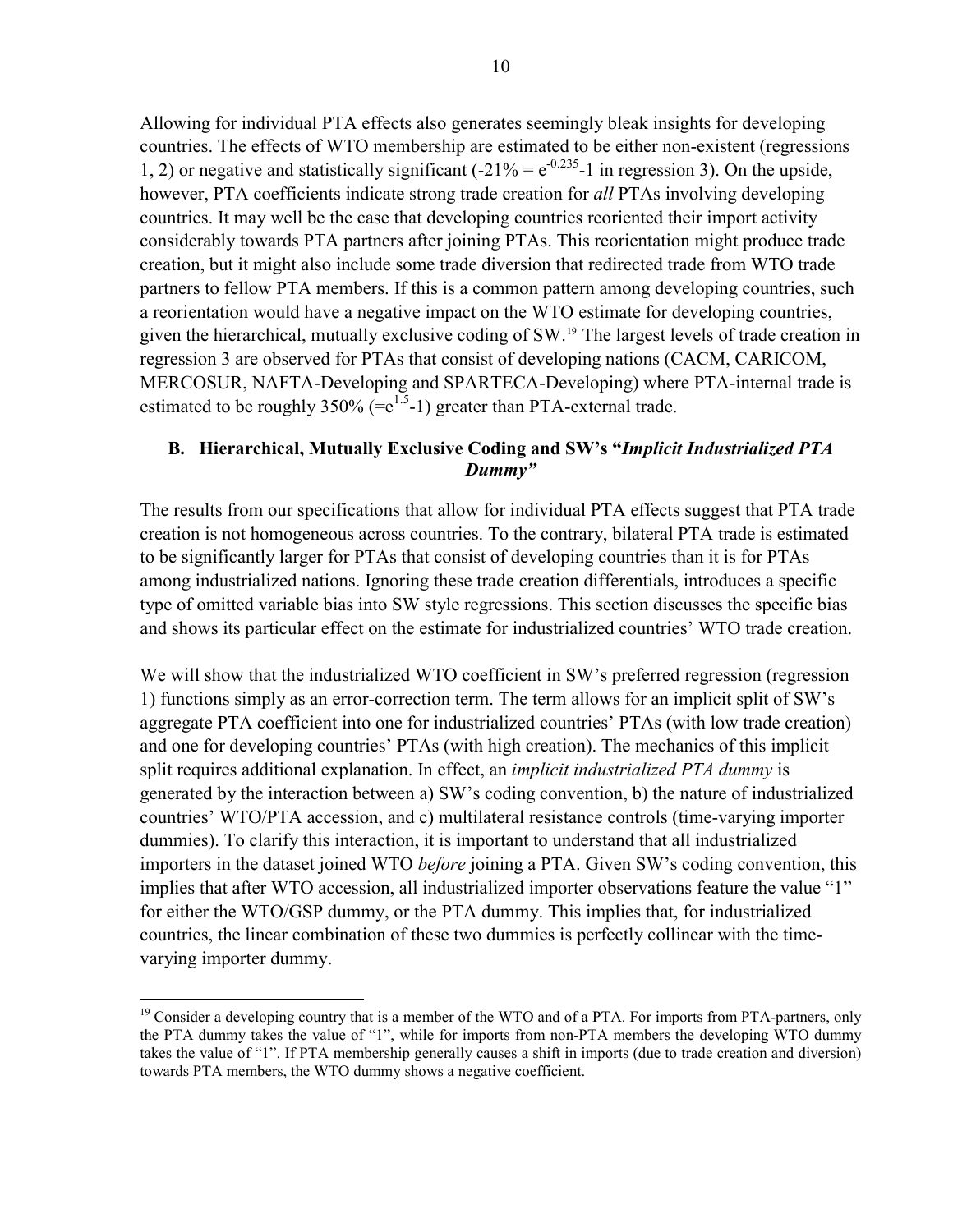To confirm, we can perform a quick experiment by explicitly partitioning the aggregate PTA dummy into two: one for industrialized and another for developing importer observations featuring PTA relationships. The experiment, reported in regression 1a, results in perfect multicollinearity forcing the industrial PTA dummy to be dropped from the regression. The results of regression 1a are exactly identical to those in regression 1. The only difference is that it is possible to directly identify industrialized PTA trade creation in regression 1a (from the WTO importer dummy, since it is perfectly collinear with the industrialized PTA dummy).<sup>[20](#page-12-0)</sup>

For regression 1, the collinearity between the time-varying importer dummies and the linear combination of the industrialized countries' WTO and PTA dummies has important implications. Since only two (WTO and time-varying importer) of the three dummies are included, the third is implied. Given the nature of industrialized countries' WTO accession, the omitted dummy happens to be identical to all industrialized countries that entered a PTA. This is the source of the implicit industrialized PTA dummy in regression 1. Regression 1's industrialized WTO coefficient *does not* reveal WTO trade creation, but trade creation that is due to industrialized PTAs.

Note also, that there is a flipside to the implied industrialized PTA dummy. Regression 1a proves that developing countries' PTA effects *exclusively* determined the "aggregate PTA" effect in regression 1 (aggregate in quotations, since we now know that this effect has been purged of all industrialized countries' effects, which are accounted for by the "WTO coefficient" in regression 1). This of course is nothing more than the flipside of our insight that industrialized PTA effects are *entirely* expressed through the industrialized WTO dummy.

#### **IV. INDIVIDUAL PTA EFFECTS, MULTILATERAL RESISTANCE, AND UNOBSERVED BILATERAL HETEROGENEITY**

There exits substantial evidence that trade agreements tend to form between trading partners whose bilateral trade has been "naturally" elevated all along, due to unobserved characteristics (see e.g. Baier and Bergstrand, 2007). This implies that some trade with the agreement may be caused by "natural" trade-promoting characteristics and is independent of the agreement. SW attempted to control for such country-pair specific characteristics with the inclusion of a number of control variables. When the included controls do not account for all unobserved bilateral heterogeneity, and when omitted variables favor trade, the WTO and PTA coefficients are biased upwards.

The PTA literature has long considered the AP, LAIA and APEC estimates suspiciously high relative to the small tariff reductions associated with these agreements (e.g. Frankel, 1992;

<span id="page-12-0"></span> $\overline{a}$  $20$  The WTO dummy exhibits the inverse sign because of the mutually exclusive SW coding.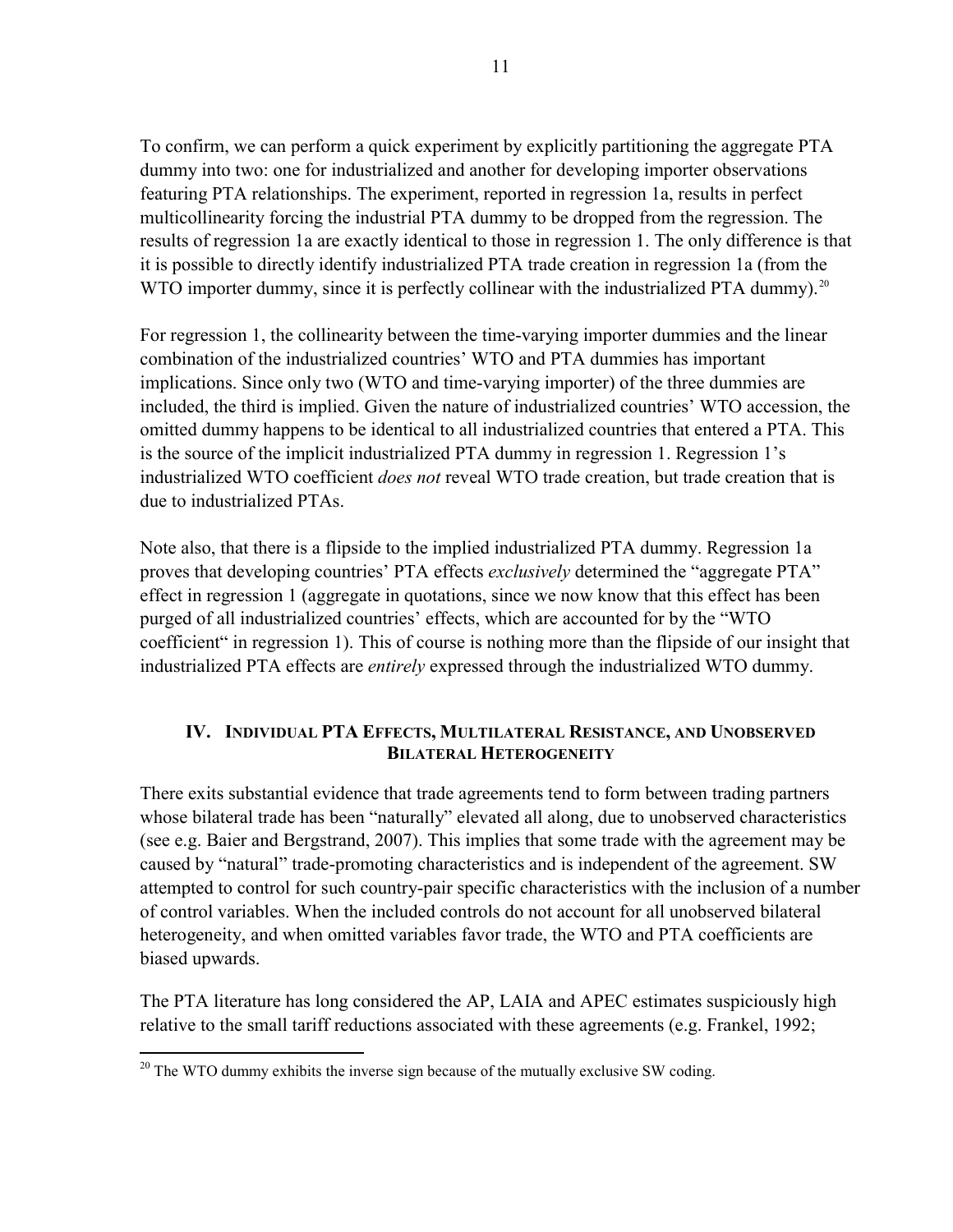Frankel and Wei, 1993; Frankel, Stein and Wei, 1995; Frankel, 1997). Given that our estimates in Table 1 (regressions 1-3) are of similar magnitude as those found in the previous literature, our results confirm that such magnitudes are robust to the inclusion of both the individual PTA effects and multilateral resistance. Egger and Pfaffermayr (2003) and Cheng and Wall (2005) have previously confirmed that implausibly large estimates can be lowered in the canonical gravity equation by taking unobserved bilateral heterogeneity into account (neither study includes GSP or WTO effects).

To fully account for unobserved bilateral heterogeneity relationships in equation (1), we control for all time-invariant bilateral heterogeneity by introducing country-pair fixed effects. This can be achieved by replacing the intercept in equation (1) by a country-pair specific one, *αmx*:

$$
\log(Imports_{\text{max}}) = \alpha_{\text{max}} + \delta_{\text{int}} + \lambda_{\text{xt}} + \beta_1 W T O Industrial_{\text{int}}^* + W T O Developing_{\text{int}}^* + \beta_3 GSP_{\text{int}}^* + \beta_4 P T A_{\text{max}} + \beta_5 Currency Union_{\text{max}} + \beta_6 Cur Colony_{\text{max}} + \varepsilon_{\text{max}} \tag{2}
$$

Equation (2) features fewer explanatory variables than equation 1 because all time-invariant regressors are now absorbed into the pair specific fixed effects.

#### **A. WTO Trade Impact: Controlling for Multilateral Resistance, Unobserved Bilateral Heterogeneity and Individual PTA Effects (Hierarchical/Mutually Exclusive WTO Coding)**

Regressions 4-6 in Table 1 present analogues of regressions 1-3 above. The only differences are the added country-pair specific fixed effects that constitute comprehensive controls for unobserved bilateral heterogeneity in regressions 4-6. Two areas are the focus of our interest: a) whether WTO trade effects are influenced by unobserved bilateral heterogeneity, and b) whether PTA effects are reduced to plausible ranges.

Regression 4 is a replication of the original SW specification (2007, their Table 4, regression 4) with the addition of country-pair fixed effects.<sup>[21](#page-13-0)</sup> The results show a substantial reduction of the WTO's economic and statistical significance for industrialized countries. WTO trade creation falls from 178% in regression 1 to 48% (= $e^{0.393}$ -1) for industrialized countries in regression 4, and its significance fails to reach the 1% level. The inclusion of specific PTA trade effects in regressions 5 and 6 also negates all WTO trade effects for industrialized countries. Regression 5 even shows that the simple disaggregation of SW's own aggregate PTA dummy into individual agreements is sufficient to neutralize any industrialized WTO trade effects, once we account for heterogeneity in bilateral relationships. For developing countries, in sharp contrast, regressions 4-6 illustrate that the GSP and WTO effects are hardly impacted by unobservable heterogeneity. Their estimates are closely aligned to those in regressions 1-3.

<span id="page-13-0"></span><sup>&</sup>lt;sup>21</sup> The only differences to the original SW dataset are the corrections and the TGR-style coding discussed in Section 2. See appendix B for results based on the original SW dataset (without TGR but with country-pair fixed effects).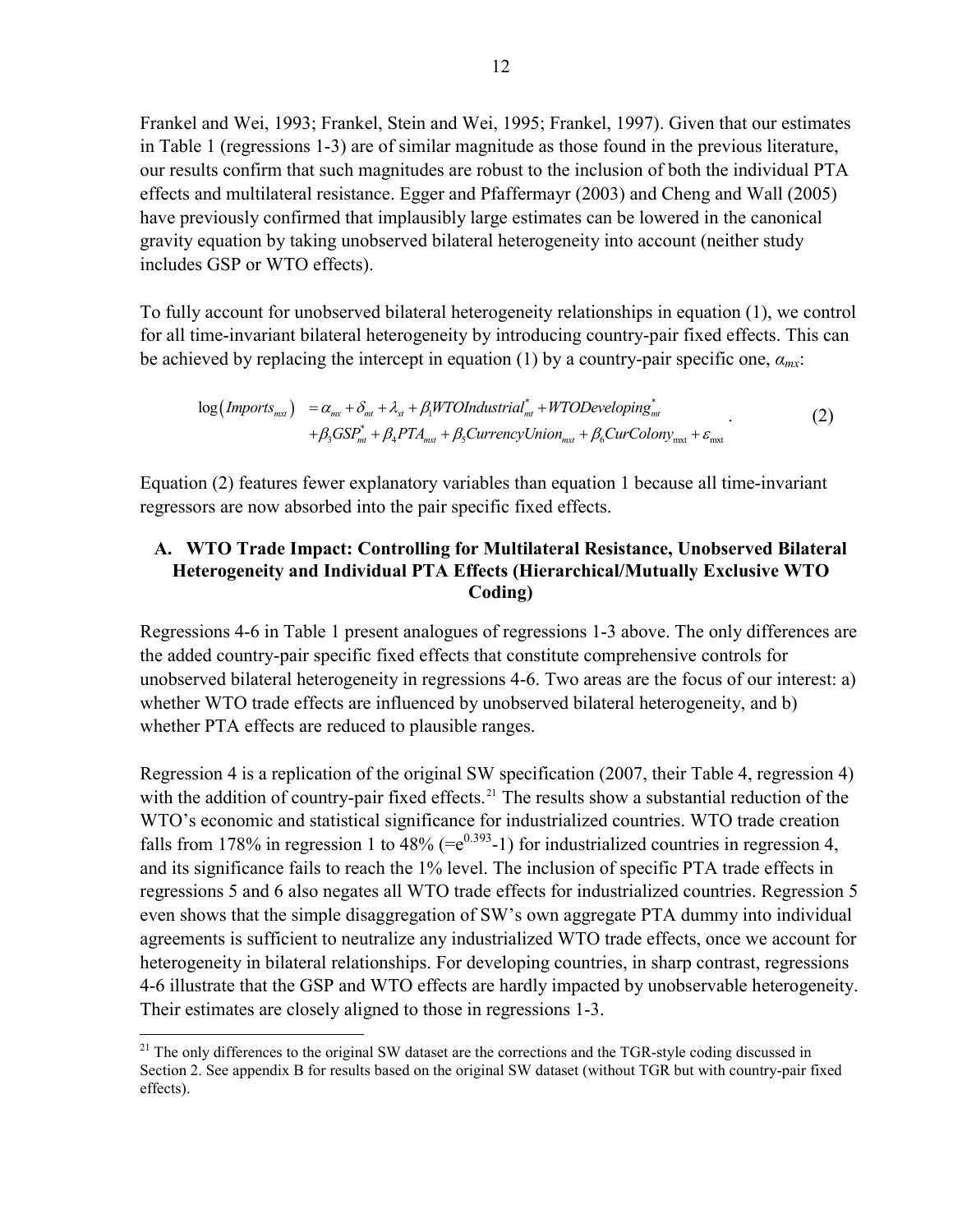The F statistics confirm the importance of the inclusion of comprehensive country-pair fixed effects as well as individual PTA effects at significance levels that exceed 0.001%. The added controls also generate reduced (and more plausible) trade impacts for individual PTAs. This provides evidence that unobserved bilateral heterogeneity is generally trade-enhancing. Average trade creation across PTAs drops from 234% in regression 1 to 123% in regression 4 (Table 1a). Most individual trade agreements see their trade effects at least halved in regressions 5 and 6. In contrast, trade creation in the EU increases, and the EU coefficient is now estimated with considerable precision.

Before we present a detailed discussion of individual PTA trade effects in Section 6, we conduct a robustness analysis. The expanded SW results that have been presented in regressions 1-6 give rise to the question as to whether the absence of WTO effects may be an artifact of the hierarchical, mutually exclusive coding in SW. As discussed above, when increases in trade flows are attributed to PTAs rather than to both, WTO and PTA membership, one may suspect that the SW coding convention underestimates WTO trade effects. In the next section, we apply alternative, *mutually inclusive* WTO coding (as in Rose, 2004) to allow for separate identification of WTO and PTA effects. This robustness analysis has two purposes. Not only will this settle whether the SW coding convention is driving the results, but it is also a substantive extension of Rose (2004, 2005), because we extend his specification to introduce both disaggregated PTAs as well as comprehensive multilateral resistance controls.

#### **V. INDIVIDUAL PTA TRADE EFFECTS, MULTILATERAL RESISTANCE, AND UNOBSERVED BILATERAL HETEROGENEITY (MUTUALLY INCLUSIVE WTO CODING)**

Rose (2004 and 2005) controlled for unobserved bilateral heterogeneity through country-pair fixed effects. Nevertheless, SW lamented that he did not control fully for multilateral resistance. By introducing comprehensive controls for multilateral resistance to Rose's dataset, we unify the SW and Rose approaches. Our approach controls for all three key determinants of trade under both coding conventions: unobserved bilateral heterogeneity, multilateral resistance, and individual PTA effects. The unified approach allows us to highlight whether any results are due to mutually inclusive (Rose) or mutually exclusive (SW) coding of WTO dummies. To allow for a comparison between Rose and SW coding results, we split Rose's inclusive WTO-dummy into SW-style indicators for industrialized and developing importers' WTO membership.

Our robustness analysis reexamines regressions 1-6 using inclusive trade agreement coding. Our first set of regressions, which includes multilateral resistance but excludes country-pair fixed effects, is then given by

$$
\log(\text{Imports}_{\text{max}}) = \alpha + \delta_{\text{mt}} + \lambda_{\text{xt}} + \beta_{\text{l}}WTOIndustrial_{\text{max}}^{**} + WTODeveloping_{\text{max}}^{**} + \beta_{\text{3}} GSP_{\text{max}}^{**} + \beta_{\text{4}} PTA_{\text{max}} + \beta_{\text{5}}Current_{\text{max}} + \beta_{\text{6}}Current_{\text{max}} + \beta_{\text{6}}Current_{\text{max}} + \beta_{\text{6}}Current_{\text{max}} + \beta_{\text{7}}Current_{\text{max}} + \beta_{\text{8}}Comment_{\text{max}} + \beta_{\text{9}}Comment_{\text{max}} + \beta_{\text{10}}Content_{\text{max}} + \beta_{\text{11}} Brother_{\text{max}} + \beta_{\text{12}} Distance_{\text{max}} + \varepsilon_{\text{max}} + \varepsilon_{\text{max}}
$$
\n(1')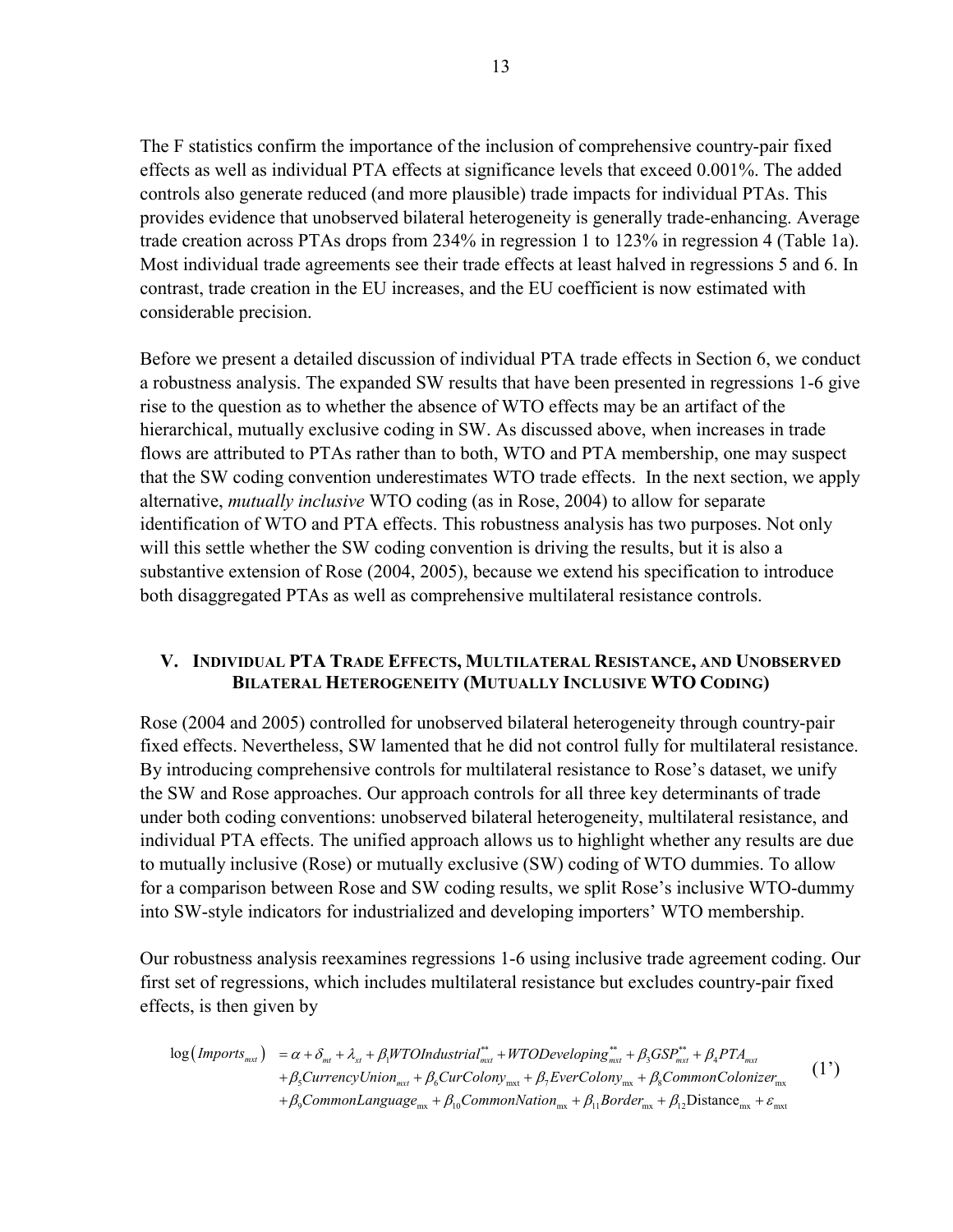The only difference between (1) and (1') is the coding convention, where inclusive coding is denoted by a "\*\*" superscript.<sup>[22](#page-15-0)</sup>  $WTO^{**}_{mrt}$  indicates that both trading partners are WTO members and  $GSP_{mrt}^{**}$  identifies industrial countries' GSP imports. Crucial is that under Rose's coding convention *both WTO*<sup>\*\*</sup> and  $GSP^*_{\text{max}}$  take the value "1" when the two conditions are fulfilled. In addition, when the same trading partners are members in a common PTA, inclusive coding assigns the value "1" to all three dummies. For comparison purposes, it is important to point out that inclusive coding delivers coefficient estimates that represent pure PTA effects, while pure PTA effects had to be established via composite coefficients in SW's coding convention (as discussed in Section 3, Table 1 and 1a.)

We proceed again in stages. First we provide results based on equation (1<sup>'</sup>), and then we incorporate country-pair fixed effects to control for all time-invariant bilateral heterogeneity. Inclusion of country-pair effects again converts the constant  $\alpha$  to a pair-specific one,  $\alpha_{mx}$ .

$$
\log(Imports_{mx}) = \alpha_{mx} + \delta_{mt} + \lambda_{xt} + \beta_1 WTOIndustrial_{mxt}^{**} + WTODeveloping_{mxt}^{**} + \beta_3 GSP_{mxt}^{**}.
$$
  
+  $\beta_4 PTA_{mxt} + \beta_5 Currentcylnion_{mxt} + \beta_6 CurColony_{mxt} + \varepsilon_{mxt}$  (2')

#### **A. WTO Trade Impact: Controlling for Multilateral Resistance, Unobserved Bilateral Heterogeneity and Individual PTA Effects (Mutually Inclusive WTO Coding)**

Regression 7 in Table 2 establishes a baseline regression that represents our closest analogue to Rose's default regression (2004, Table 1). Regression 7 is a robustness test of Rose's findings that examines whether a comprehensive account of multilateral resistance affects his original results. At the same time, regression 7 also provides a robustness check of SW's preferred regression (Table 1, regression 1) to examine whether results are affected by the coding convention.

Rose's preferred regressions (2004, Table 1) report insignificant WTO effects throughout. The insertion of multilateral resistance controls does not change Rose's conclusions regarding WTO effects. Regression 7 shows that trade creation due to WTO membership for both industrialized

<span id="page-15-0"></span> $^{22}$  Strictly speaking, there exists one additional discrepancy between mutually inclusive and exclusive coding of multilateral trade agreements. Mutually exclusive coding assigns a "1" to any WTO importer observation (and no PTA or GSP relationship), while inclusive coding assigns a "1" only when *both* importer and exporter are WTO members. The reason is the collinearity between inclusive WTO-dummies and our multilateral resistance controls. That is, for WTO member countries the inclusive WTO dummy takes the value "1" for all observations that relate to the countries' imports in a given year. However, the importer-year dummy that controls for multilateral resistance in the same year also takes the value "1" for exactly the same observations. By construction, this collinearity is avoided in mutually exclusive coding of the WTO variable, because WTO importers are not considered WTO members for observations where the WTO importer is in a PTA or GSP relationship with the exporter.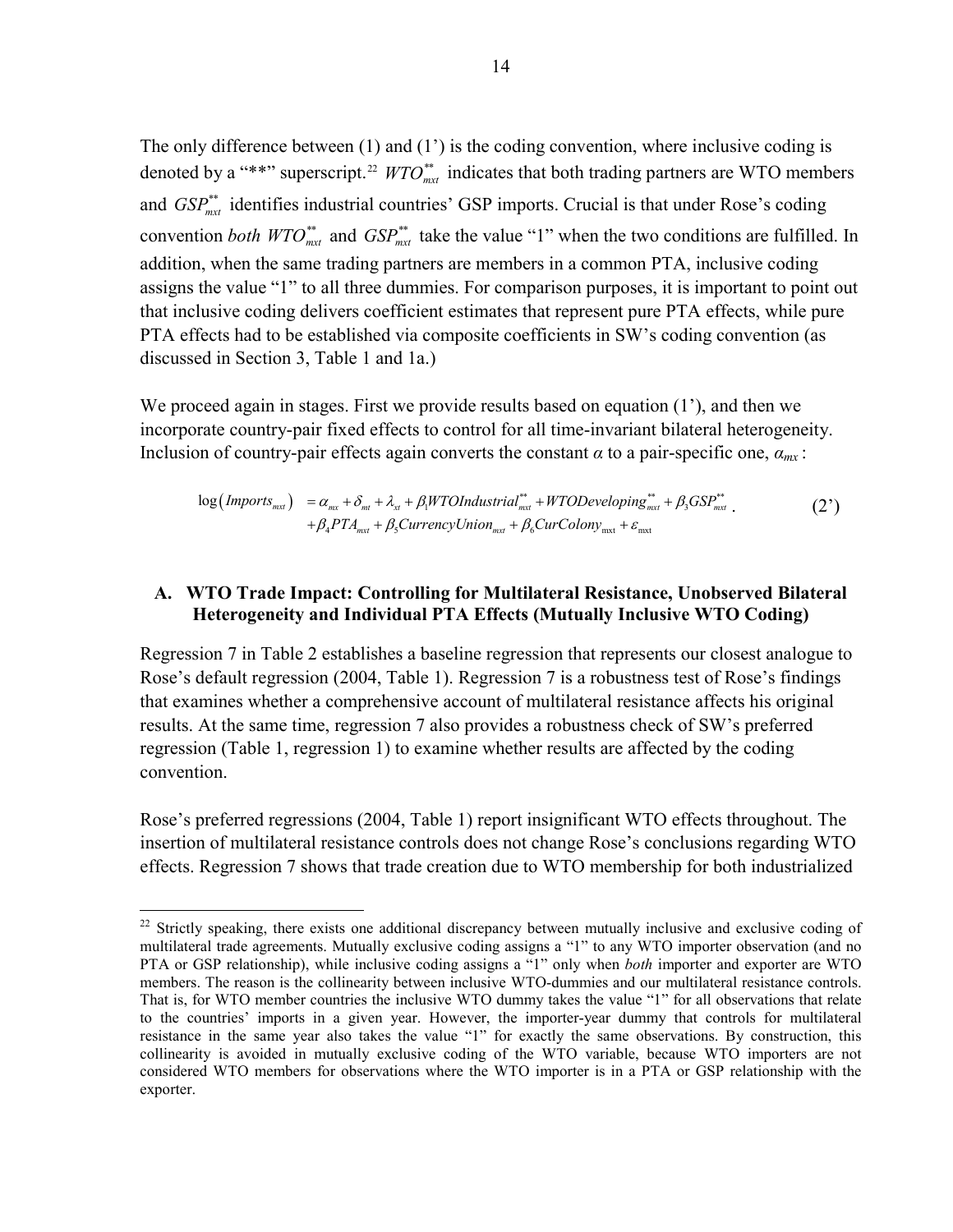and developing countries is insignificant. Even when the WTO dummies in regression 7 are aggregated to one WTO dummy (for industrial and developing countries), the combined effect is insignificant.<sup>[23](#page-16-0)</sup> The only result that does change is that Rose's GSP effect is now eliminated.

The comparison of regressions 1 and 7 highlights that the coding convention matters to the insights derived from the individual regressions, but it does not affect the conclusions. Mutually inclusive coding renders the WTO effect statistically and economically insignificant even when individual PTA effects are not introduced. On the other hand, mutually exclusive coding delivered insignificant WTO effects only after individual PTA effects have been fully taken into account. The reason lies in our discussion in Section 3.2. PTA coefficients under mutually inclusive coding provide *net effects,* which implies that the industrialized WTO dummy cannot function as a error-correction term. It is not possible to implicitly split the aggregate PTA variable into one for North-North PTAs (with net lower trade creation) and one for South-South PTAs (with higher net trade creation) as we had seen in Sections 3 and 4. As a result, mutually inclusive coding in Table 2 never delivers significant WTO coefficients.

The crucial insight is that when variables are coded to represent only their *net effects* on trade (as in Rose, 2004), the risk of omitted variable bias is greatly reduced. Under mutually exclusive coding, however, estimated PTA coefficients include *both* PTA and WTO effects. This is the reason why the individual PTA effects in Tables 1 and 2 are strikingly similar, while the "gross" PTA effects in Table 1a exhibit little resemblance to those in Table 2. Mutually exclusive coding thus holds the danger that WTO dummies are biased when the following two conditions hold: (1) industrialized and developing PTAs differ considerably in their trade effects and (2) individual PTA effects are constrained to an average coefficient associated with one aggregate PTA dummy.

Regressions 8 and 9 (the inclusive-coding analogues of regressions 2 and 3) introduce individual PTA effects and represent two further robustness tests. The first test is whether Rose's (2005) results of a small, positive WTO effect are robust to controlling for multilateral resistance. At the same time, regressions 8 and 9 represent a second robustness test that examines whether SW's WTO effect vanishes only because of their coding convention. Recall that under mutually exclusive coding the introduction of additional PTAs reduces the number WTO observations, which is not the case under Rose's mutually inclusive coding. Regressions 8 and 9 overturn Rose's (2005) result of a statistically significant WTO effect when individual PTA effects are considered.<sup>[24](#page-16-1)</sup> Hence Rose's (2005) finding of small (but significant) WTO effects came about only because he did not control comprehensively for multilateral resistance. The regressions that allow for distinct effects across preferential trade agreements

<u>.</u>

<span id="page-16-0"></span> $^{23}$  The regression is not reported here, but can be obtained from the authors.

<span id="page-16-1"></span><sup>&</sup>lt;sup>24</sup> Rose's result also persists when only *de jure* WTO membership is considered; see the tables in appendix B.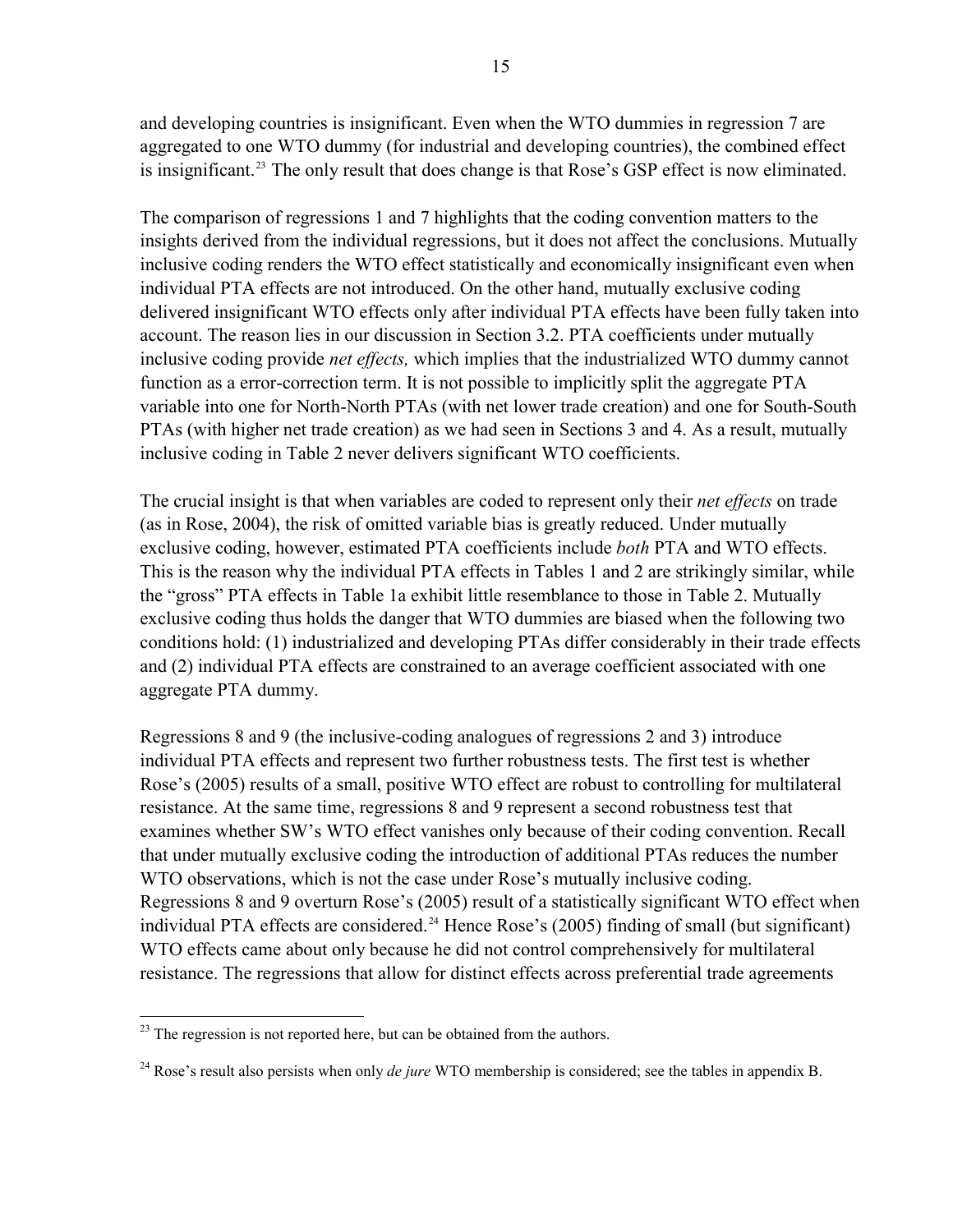also highlight that the vanishing WTO effect in SW – after we controlled for individual PTA effects – was indeed only due to SW's hierarchical and mutually exclusive coding. It is thus essential to validate our WTO results by using the most comprehensive set of controls in both datasets.

Regressions 10-12 are the analogs to regressions 4-6, where the only difference in the datasets is the coding convention. With inclusive coding we find no WTO trade effects in either of these regressions. Regressions 12 and 6 represent our preferred specifications overall, since they contain all three key controls: multilateral resistance, natural trading partner effects and individual PTA effects Both regressions confirm the absence of trade gains from WTO membership independent of the coding convention and these regressions are also clearly favored by the F-statistics. More generally, we find that, without exception, the inclusion of individual PTA trade effects *always* improves the estimation no matter which set of controls is selected.

#### **VI. INDIVIDUAL PTA TRADE EFFECTS: SENSITIVITY TO UNOBSERVED BILATERAL HETEROGENEITY AND MULTILATERAL RESISTANCE CONTROLS**

The byproduct of the thorough investigation of WTO trade effects above is a set of estimates for individual PTA effects produced with the use of the most comprehensive set of controls to date. Given the voluminous literature on the effects of PTAs on trade flows, these estimates are important in their own right. In our discussion of the individual PTA effects below, our main focus will be on our preferred specification, regression 12. Regression 12 features the most comprehensive set of controls and its econometric specification is identical to regression 6. The two regressions differ only in terms of their coding convention and produce virtually identical results. PTA estimates in regressions 12 and 6 generally do not differ by more than one standard deviation. We will use regression 9 as a reference to regression 12 in order to highlight the importance of bilateral heterogeneity controls.

Before we start our discussion of specific PTA effects, it is important to recall the exact interpretation of the PTA coefficients in regression 12. They indicate how much PTA-internal trade has increased *relative to* trade with non-members after the agreement was instituted. The percentage increases below are thus mixtures of trade creation and trade diversion.<sup>[25](#page-17-0)</sup> While we find no statistically significant negative net trade effects from PTA membership, even insignificant PTA estimates do not imply that the PTA was necessarily ineffective in creating

<u>.</u>

<span id="page-17-0"></span><sup>&</sup>lt;sup>25</sup> Multicollinearity does not allow for separate trade creation and diversion effects in the presence of multilateral resistance controls. For a given year, a typical PTA member country's import observations are *partitioned* into a) imports originating from fellow PTA members and b) imports from non-members. The linear combination of two separate dummy variables for each type of import would be perfectly collinear with time-varying importer dummies that control for multilateral resistance.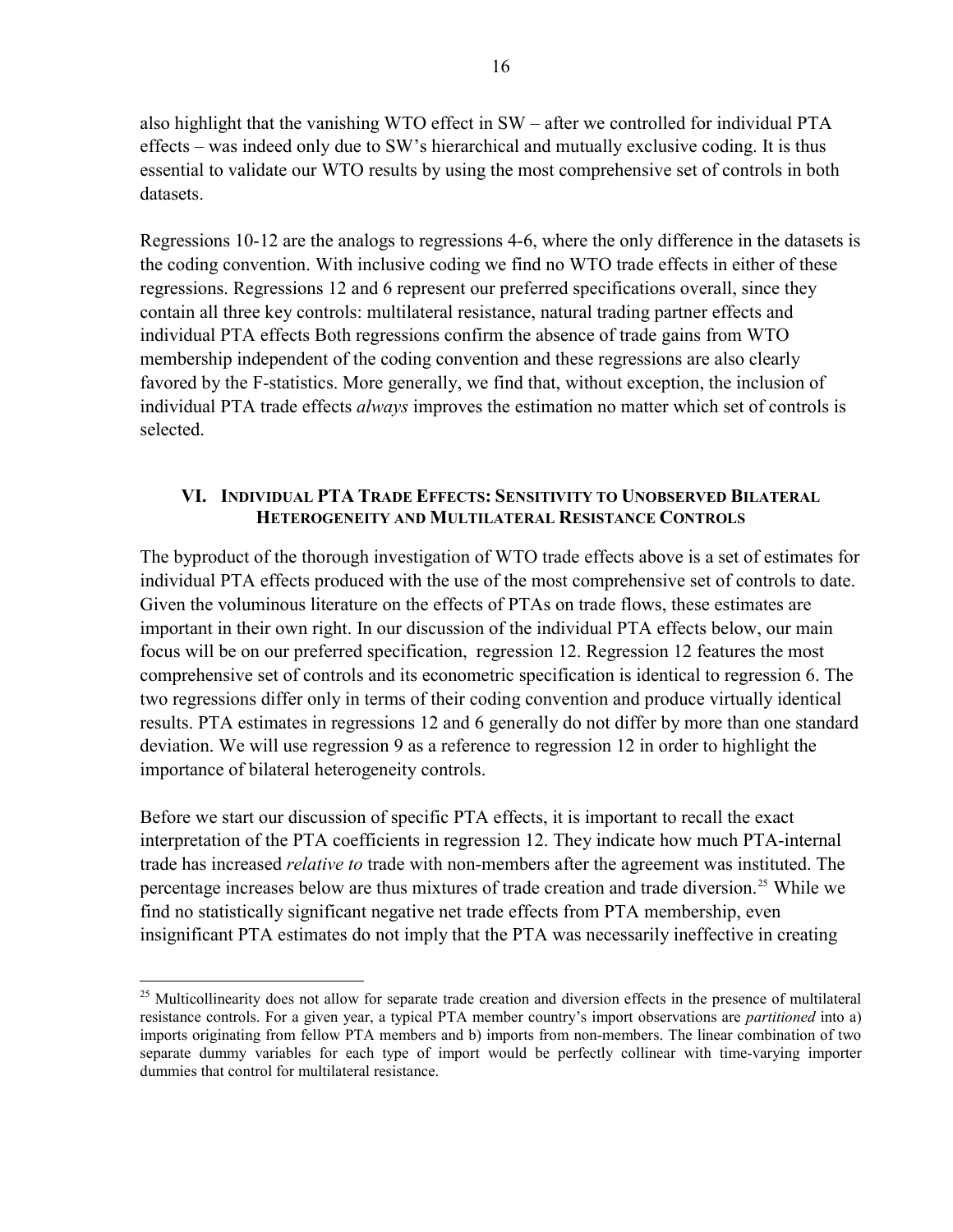trade flows. It could simply indicate that PTA-internal trade grew at the rate of external trade (as, for example, in the case of the export oriented ASEAN countries).

The individual trade effects of PTAs in regression 12 are the most "reasonable" among all our regressions, in the sense that the net trade creation for most PTAs is estimated to range between 30% and 80%. Curiously, the Central and Latin American Trade Agreements (CACM, CARICOM, MERCOSUR and LAIA) show by far the largest increases in relative trade. They are also the only PTAs that report net increases in trade creation of over 100% (with the exception of SPARTECA, which reports an increase of  $124\% = e^{0.807} - 1$ .

Most notable is the reduction in the estimated net trade creation for most PTAs, after we control for omitted variable bias. Comparing regression 9 to 12 reveals that, with the exception of the EU, CACM and LAIA, all PTA estimates are substantially reduced when we include countrypair fixed effects. In other words, our results suggest strongly that PTAs are formed between countries that have all along been sharing characteristics favorable to mutual trade. In this case, tariff reduction may simply be an afterthought. Controlling for unobserved bilateral heterogeneity also improves the precision of the estimates in all cases but NAFTA. The suspiciously large net trade creation of NAFTA (230%) in regression 9 is reduced to insignificance after we control for unobserved bilateral heterogeneity.

Controlling for unobserved bilateral heterogeneity also *increased* trade creation for three PTAs (EU, EFTA and CACM). Given these PTA member countries' characteristics, their actual trade flows are not *large enough* relative to the prediction of the gravity model. For example, in the case of CACM, all countries share a common language, colonizer, and very low distance. The introduction of country-pair fixed effects resolves the systematic overprediction of the gravity model and allows a better assessment of the impact of PTA accession.

It may initially be surprising that predicted trade volumes also exceed observed levels in the EU. The fact that the EU trade impact is underestimated in both the traditional and multilateral resistance-augmented versions of the gravity equation is, however, well known (e.g., Aitken, 1973; Soloaga and Winters, 2001; and Rose, 2004). Our estimates show a statistically significant 37% (=  $e^{0.312}$ -1) increase in trade due to EU accession, once we control for unobserved bilateral heterogeneity. In the case of the EU, it is likely that the large market and the strong harmonization efforts allowed firms to overcome trade fixed costs that subsequently lead to strong trade creation between both member and nonmember countries (e.g. Freund, 2000; Melitz, 2003). The indisputable increase in absolute trade volume among EU members is then relatively small compared to the trade increase with non-members. It is also important to note that EU members automatically reaped another 34% trade benefit when they became members of the EEA in 1994 (since the overwhelming majority of EEA members are EU countries).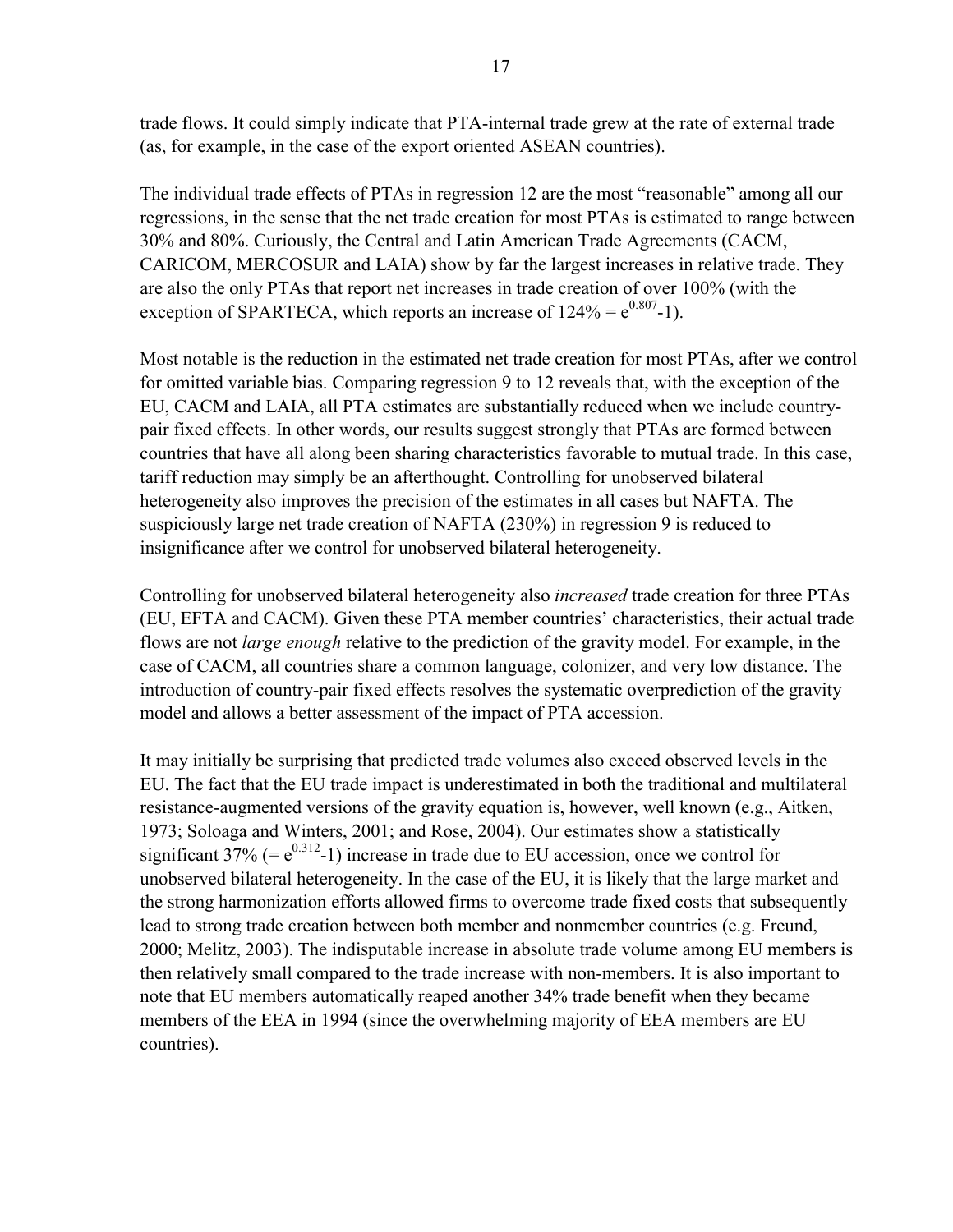Another trade agreement that has been the subject of great interest in the PTA literature is APEC. The highly significant and truly exorbitant APEC trade creation estimate (around 300%) is common in gravity models, although the agreement is only a consultative forum without implications for tariffs (see e.g. Frankel and Wei, 1993; Frankel, Stein and Wei, 1995; Frankel, 1997). Regression 9 indicates that the inclusion of multilateral resistance lowers values for the APEC coefficient substantially to  $123\%$  (= $e^{0.802}$ -1). The additional inclusion of unobserved bilateral heterogeneity controls shows that much of the trade creation originally attributed to APEC has actually been due to bilateral unobservables. While this has been the suspicion of Frankel and coauthors all along, their quest to identify these unobservable drivers has largely been unsuccessful. In our preferred regression 12, which controls for multilateral resistance, unobserved bilateral heterogeneity and individual PTA effects, APEC's trade creation estimate drops to a meager  $28\%$  (= $e^{0.244}$ -1).

#### **VII. CONCLUSION**

This paper establishes robust estimates of the impact of WTO and PTA accession on bilateral trade flows. We control for omitted variable bias in three dimensions: individual PTA effects, multilateral resistance, and unobserved bilateral heterogeneity. Our results show a clear absence of WTO trade effects, and our estimates are nearly identical across the different coding conventions of the WTO dummy (Rose, 2004; Subramanian and Wei, 2007; or Tomz, Goldstein and Rivers, 2007). Our comprehensive account for omitted variable bias allows us to unify the previous WTO and PTA literatures. Our analysis highlights, that previously diverging results regarding WTO effects on bilateral trade flows (most prominently in Rose, 2004, 2005; Subramanian and Wei, 2007; and Tomz, Goldstein and Rivers, 2007) may have been generated by omitted variable bias. F-Tests indicate that the most extensive specification, which controls for all three dimensions of omitted variable bias, is preferred.

The magnitude of the resulting individual PTA estimates resolves a number of empirical puzzles. Most notably, the non-tariff reducing APEC is shown to exert comparatively little trade impact, and the strongly tariff reducing EU is shown to be trade creating. Trade theory motivates the inclusion of comprehensive multilateral resistance controls to pick up variations in relative trade costs. These controls are shown to be insufficient to generate unbiased estimates of trade agreements' impacts on trade flows. Of crucial importance are also countrypair fixed effects that control for unobserved bilateral characteristics. While a significant share of trade is shown to be country-pair specific, the importance of such characteristics is not fully addressed in current trade theories.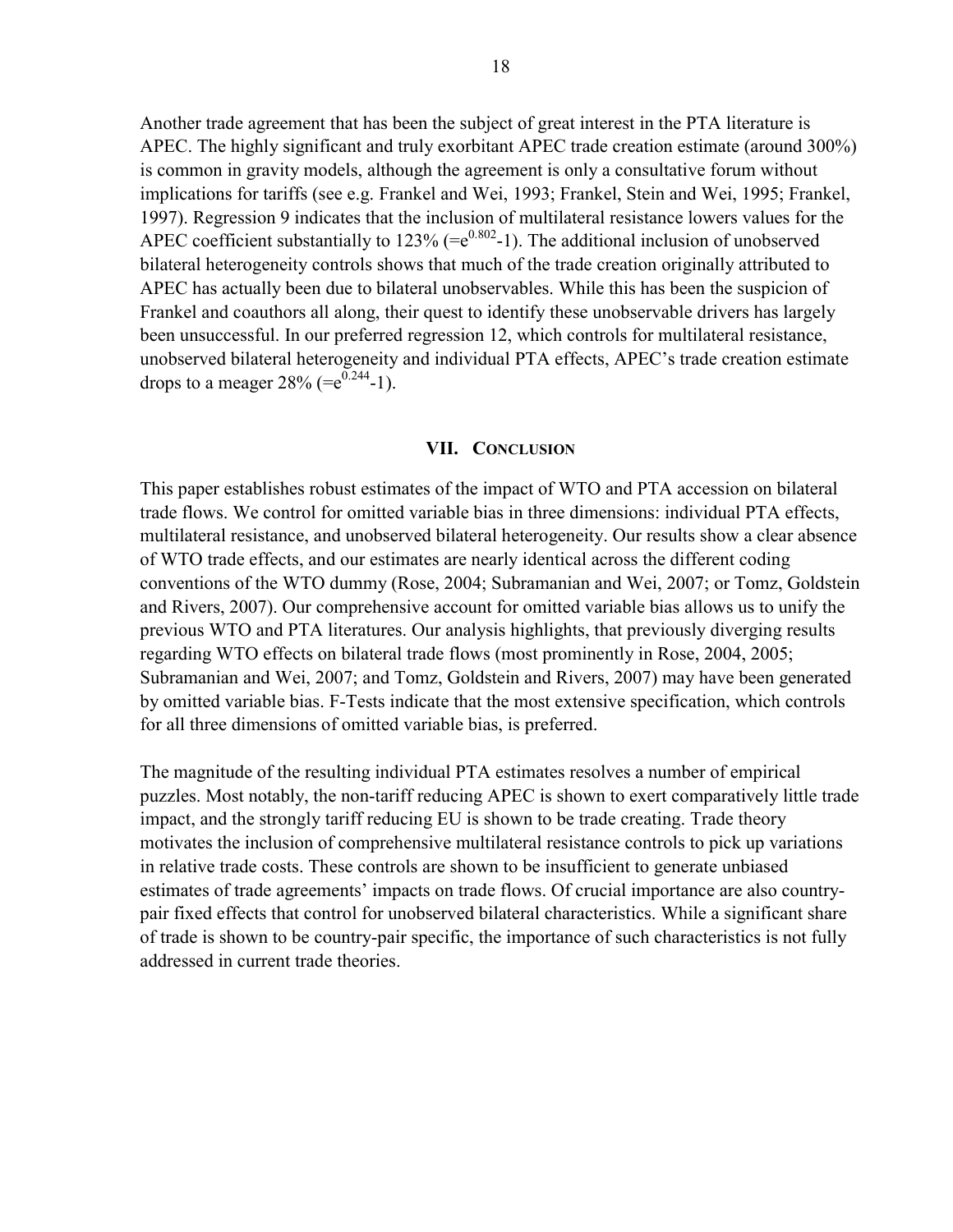#### **References**

- Aitken, N.D., 1973. "The Effect of the EEC and EFTA on European Trade: A Temporal Cross-Section Analysis," *American Economic Review*, 63 (5), pp. 881-892.
- Anderson, J., 1979. "A theoretical foundation for the gravity equation," *American Economic Review*, 69 (1), pp. 106-116.
- Anderson, J., van Wincoop, E., 2003. "Gravity with Gravitas: a solution to the border puzzle," *American Economic Review*, 93 (1), pp. 170-192.
- Baier, S.L., Bergstrand, J.H., 2001. "The growth of world trade: tariffs, transport costs, and income similarity," *Journal of International Economics*, 53 (1), pp. 1-27.
- Baier, S.L., Bergstrand, J.H., 2002. "On the endogeneity of international trade flows and free trade agreements," Manuscript, August 2002.
- Baier, S.L., Bergstrand, J.H., 2007. "Do free trade agreements actually increase members' international trade?" *Journal of International Economics*, 71, pp. 72-95.
- Baldwin, R., 2006. "The euro's trade effects", Working Paper prepared for ECB Workshop "What effects is EMU having on the euro area and its member countries?" ECB Working Paper 594.
- Baldwin, R., Taglioni, D., 2006. "Gravity for Dummies and Dummies for Gravity Equations", NBER Working Paper 12516.
- Bergstrand, J.H., 1985. "The gravity equation in international trade: some microeconomic foundations and empirical evidence" *Review of Economics and Statistics*, 67 (3), pp. 474-481.
- Carrere, C., 2006. "Revisiting the effects of regional trade agreements on trade flows with proper specification of the gravity model," *European Economic Review*, 50, pp. 223- 247.
- Pao-Li Chang and Myoung-Jae Lee. 2007**, "**The WTO Trade Effect". School of Economics. Singapore Management University working paper
- Cheng, I., Wall, H.J., 2005. "Controlling for Heterogeneity in Gravity Models of Trade and Integration", *Federal Reserve Bank of St. Louis Review*, 87 (1), pp. 49-63.
- Deardorff, A.V., 1998. "Determinants of bilateral trade: does gravity work in a classical world", in: Frankel, J. (Ed.), *The Preferentialization of the World Economy*. University of Chicago Press, Chicago, pp. 7 –22.
- Eaton, J., Kortum, S., 2002. "Technology, geography, and trade," *Econometrica*, 70 (5), pp. 1741-1779.
- Egger, P., 2000. "A note on the proper econometric specification of the gravity equation," *Economics Letters*, 66, pp. 25-31.
- Egger, P., Pfaffermayr, M., 2003. "The proper panel econometric specification of the gravity equation: A three-way model with bilateral interaction effects," *Empirical Economics*, 28, pp. 571-580.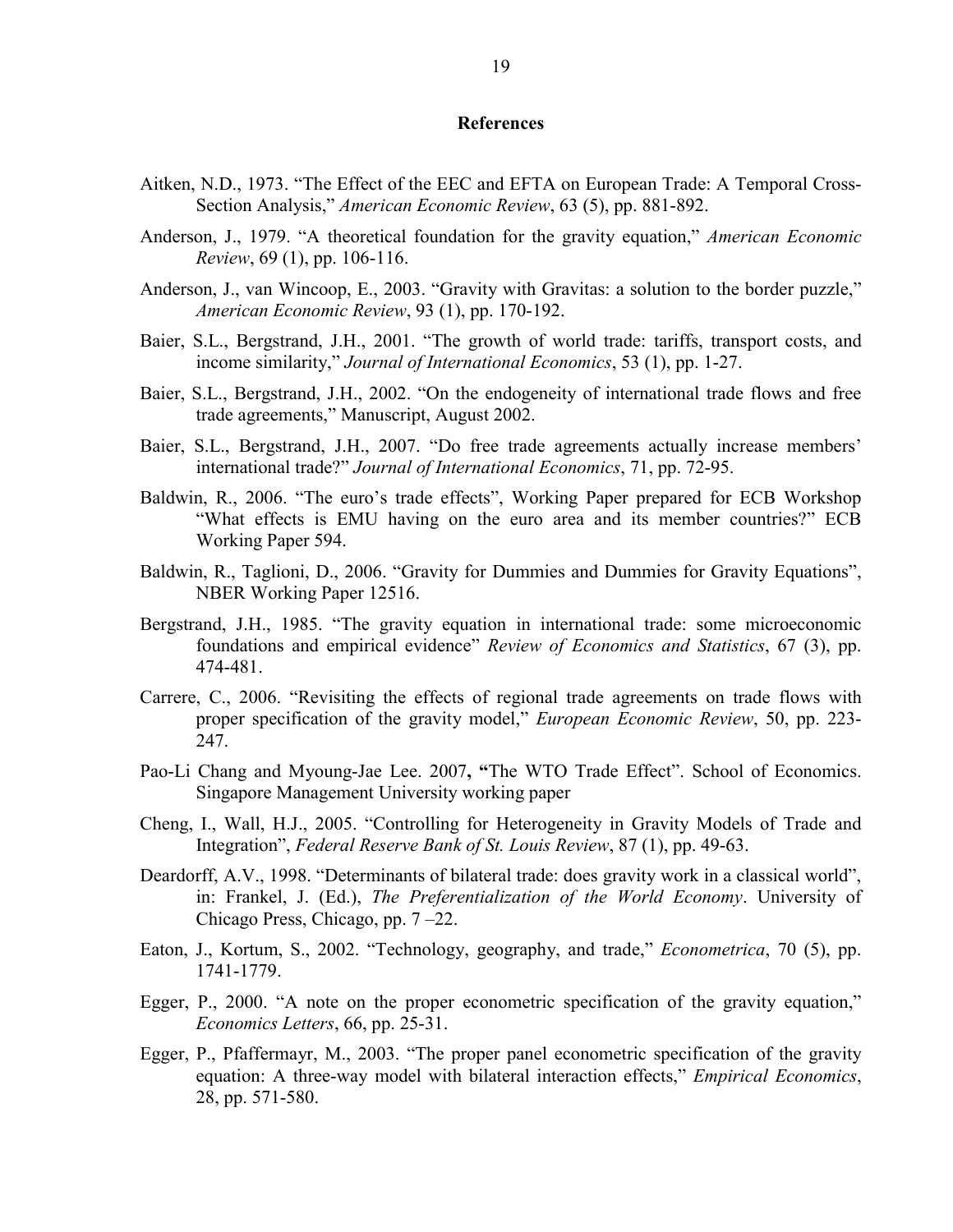- Eicher, T. S., Henn, C., Papageorgiou, C., 2007. "Trade Creation and Diversion Revisited: Accounting for Model Uncertainty and Unobserved bilateral heterogeneity," University of Washington Working Paper 2007-18
- Frankel, J., 1992. "Is Japan Creating a Yen Bloc in East Asia and the Pacific?" NBER Working Paper 4050.
- Frankel, J., 1997. *Preferential Trading Blocs in the World Trading System*, Institute for International Economics, Washington, D.C.
- Frankel, J., Stein, E., Wei, S.J., 1995. "Trading blocs and the Americas: the natural, the unnatural and the supernatural?" *Journal of Development Economics*, 47, pp. 61-95.
- Frankel, J., Wei, S.J., 1993. "Trading Blocs and Currency Blocs," NBER Working Paper 4335.
- Freund, C., 2000. "Different paths from free trade: the gains from regionalism," *The Quarterly Journal of Economics*, 115, pp. 1317–1341.
- Ghosh, S., Yamarik, S., 2004. "Are preferential trade agreements trade creating? An application of extreme bounds analysis," *Journal of International Economics*, 63, pp. 369-395.
- Glick, R., Rose, A.K., 2002. "Does a currency union affect trade? The time-series evidence," *European Economic Review*, 46, pp. 1125-1151.
- Greene, W.H., 2003. *Econometric Analysis*, 5th Edition, Prentice-Hall, Princeton, NJ.
- Helpman, E., Melitz, M., Rubinstein, Y., 2007. Estimating Trade Flows: Trading Partners and Trading Volumes," NBER Working Papers No. 12927
- Gabriel J. Felbermayr & Wilhelm Kohler, 2006. "Exploring the Intensive and Extensive Margins of World Trade," *Review of World Economics (Weltwirtschaftliches Archiv),* vol. 127(4), pages 642-674, December.
- Gabriel J. Felbermayr & Wilhelm Kohler, 2007. "Does WTO Membership Make a Difference at the Extensive Margin of World Trade?" *CESifo Working Paper Series*
- Liu, S., 2007, "GATT/WTO Promotes Trade Strongly: Sample Selection and Model Specification" Kennesaw State University, mimeo.
- Melitz, M., 2003. "The impact of trade on intra-industry reallocations and aggregate industry productivity," *Econometrica*, 71 (6), pp. 1695-1725.
- Rose, A.K., 2000. One money, one market? The Effects of Common Currencies on International Trade," *Economic Policy*,15, pp. 7-46.
- Rose, A.K., 2004. "Do We Really Know That the WTO Increases Trade?" *American Economic Review*, 13 (4), pp. 682-698.
- Rose, A.K., 2004b, "Response to Subramanian and Wei," UC Berkely mimeo.
- Rose, A.K., 2005. "Which International Institutions Promote Trade?" *Review of International Economics*, 13 (4), pp. 682-698.
- Soloaga, I., Winters, L.A., 2001. "Regionalism in the nineties: what effect on trade?" *North American Journal of Economics and Finance*, 12, pp. 1-29.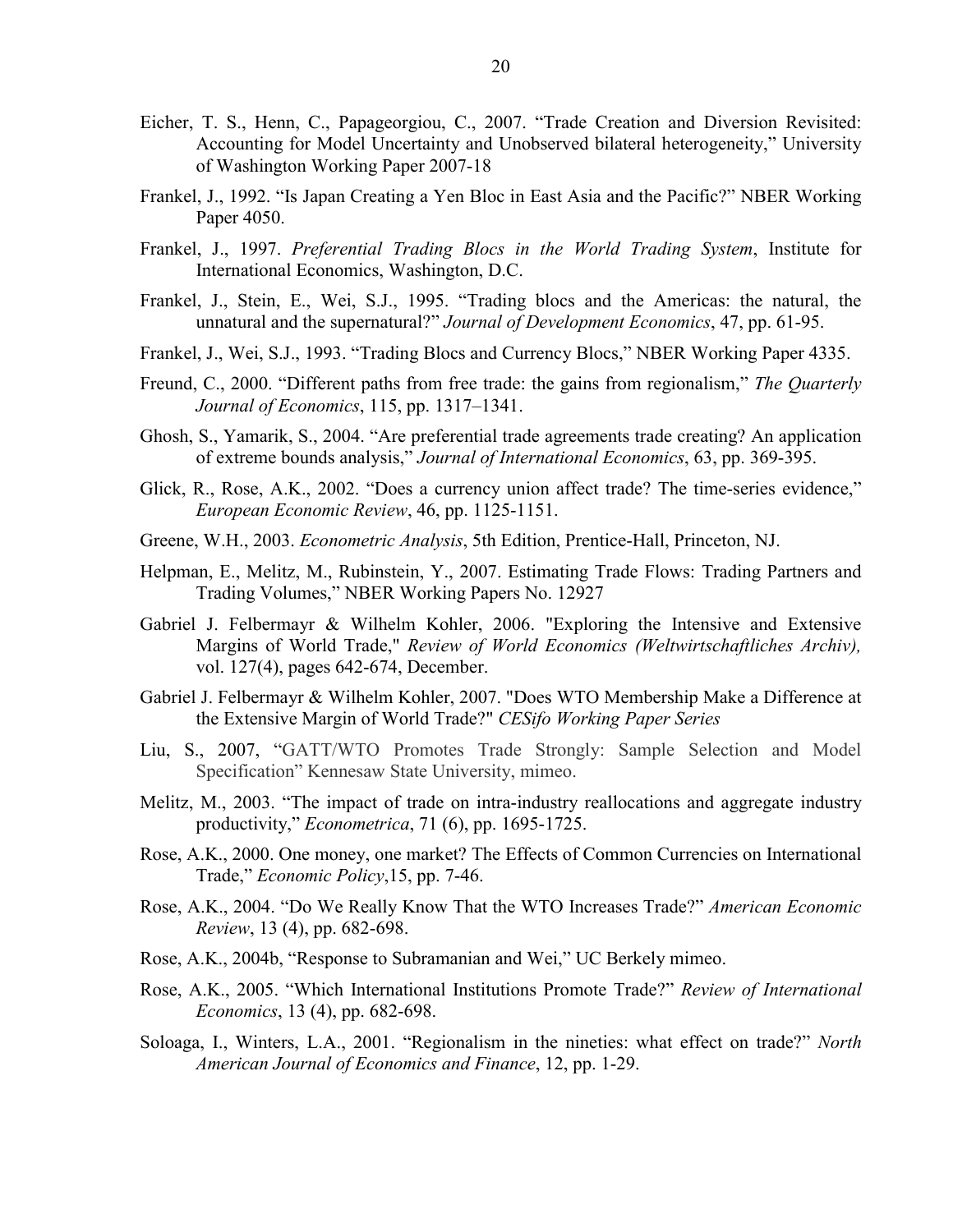- Subramanian, A., Wei, S.J., 2007. "The WTO Promotes Trade Strongly, But Unevenly," *Journal of International Economics*, forthcoming.
- Tomz, M., Goldstein, J. L., Rivers, D., 2007. "Do We Really Know that the WTO Increases Trade? Comment," *American Economic Review*, 97 (5), pp. 2005-2018.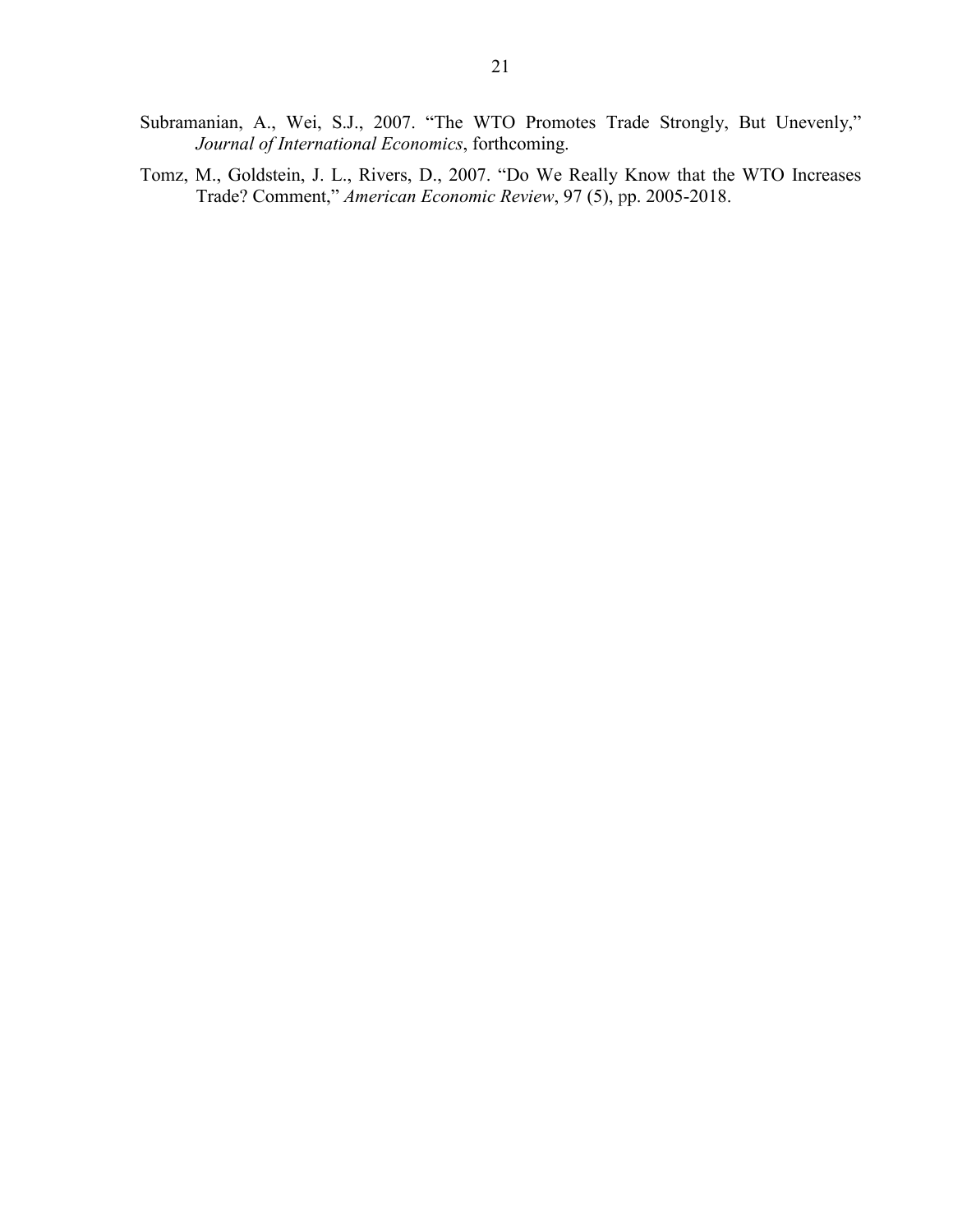#### 22 **Table 1: WTO and PTA Effects: (Hierarchical, Mutually Exclusive Coding)**

|                                         | Dependent variable: bilateral imports |                        |                        |                         |                        |                        |                         |  |  |
|-----------------------------------------|---------------------------------------|------------------------|------------------------|-------------------------|------------------------|------------------------|-------------------------|--|--|
| <b>Regression#</b>                      | 1                                     | 1a                     | $\mathbf{2}$           | 3                       | 4                      | 5                      | 6                       |  |  |
| Country-Pair FE                         | No                                    | N <sub>0</sub>         | No                     | No                      | Yes                    | Yes                    | Yes                     |  |  |
| Adj $R^2$                               | 0.7411                                | 0.7411                 | 0.7415                 | 0.7430                  | 0.8747                 | 0.8751                 | 0.8760                  |  |  |
| F Stat vs. Regr.#                       |                                       |                        | #1                     |                         | #1                     | # $2$<br>#4            | # $3$                   |  |  |
| Prob>F:                                 |                                       |                        | 0.00                   |                         | 0.00                   | 0.00<br>0.00           | 0.00                    |  |  |
| GSP <sub>mt</sub>                       | $-0.209$ ***                          | $-0.209$ ***           | $-0.202$ ***           | $-0.202$ ***            | $-0.242***$            | $-0.233***$            | $-0.181$ ***            |  |  |
| (ind. imp. grants)<br>$WTODev_{mt}$     | (0.041)<br>0.062                      | (0.041)<br>0.062       | (0.041)<br>$-0.045$    | (0.040)<br>$-0.235$ *** | (0.049)<br>0.210       | (0.049)<br>$-0.207$    | (0.047)<br>$-0.254$ *** |  |  |
| (dev. imp.)                             | (0.134)                               | (0.134)                | (0.131)                | (0.075)                 | (0.147)                | (0.148)                | (0.082)                 |  |  |
| $\overline{WTOInd_{mt}}$                | $1.053$ ***                           | $-0.152$ ***           | $0.588***$             | $-0.035$                | $0.393**$              | 0.124                  | $-0.068$                |  |  |
| (ind. imp.)                             | (0.141)                               | (0.056)                | (0.195)                | (0.092)                 | (0.165)                | (0.189)                | (0.092)                 |  |  |
| PTA <sub>mxt</sub> ind. composite       | $0.152$ ***                           |                        |                        |                         | $0.361***$             |                        |                         |  |  |
| (aggregate)                             | (0.056)                               |                        |                        |                         | (0.055)                |                        |                         |  |  |
| $PTA_{mxt}$ dev. composite              | $1.143$ ***                           | $1.143$ ***            |                        |                         | $0.545$ ***            |                        |                         |  |  |
| (aggregate)                             | (0.073)                               | (0.073)                |                        |                         | (0.082)                |                        |                         |  |  |
| $BilateralPTA_{mxt}$<br>(ind. importer) |                                       |                        | 0.072<br>(0.109)       | $0.351$ ***<br>(0.085)  |                        | $-0.169*$<br>(0.101)   | $-0.054$<br>(0.084)     |  |  |
| $BilateralPTA_{mxt}$                    |                                       |                        | $0.705$ ***            | $0.551***$              |                        | $0.161*$               | $0.132*$                |  |  |
| (dev. importer)                         |                                       |                        | (0.085)                | (0.080)                 |                        | (0.086)                | (0.180)                 |  |  |
| $NAFTA_{mxt}$                           |                                       |                        | $1.529$ ***            | $1.276$ ***             |                        | 0.155                  | 0.257                   |  |  |
| (ind. importer)                         |                                       |                        | (0.188)                | (0.161)                 |                        | (0.139)                | (0.169)                 |  |  |
| $NAFTA_{mxt}$                           |                                       |                        | $2.162***$             | $1.476$ ***             |                        | $0.485***$             | $0.443**$               |  |  |
| (dev. importer)                         |                                       |                        | (0.216)                | (0.172)                 |                        | (0.158)                | (0.176)                 |  |  |
| $\overline{EU_{mxt}}$                   |                                       |                        | 0.065                  | $-0.139**$              |                        | $0.473$ ***            | $0.306$ ***             |  |  |
|                                         |                                       |                        | (0.056)                | (0.067)<br>$1.509$ ***  |                        | (0.062)<br>$1.907***$  | (0.068)<br>$1.938***$   |  |  |
| $CACM_{mxt}$                            |                                       |                        | $1.346$ ***<br>(0.191) | (0.173)                 |                        | (0.253)                | (0.242)                 |  |  |
| $CARICOM_{mxt}$                         |                                       |                        | $1.437***$             | $1.446$ ***             |                        | $1.071$ ***            | $1.070$ ***             |  |  |
|                                         |                                       |                        | (0.143)                | (0.143)                 |                        | (0.253)                | (0.253)                 |  |  |
| $MERCOSUR_{mxt}$                        |                                       |                        | $1.530$ ***            | $1.552$ ***             |                        | $0.982$ ***            | $1.068***$              |  |  |
|                                         |                                       |                        | (0.197)                | (0.202)                 |                        | (0.227)                | (0.243)                 |  |  |
| $\overline{AFTA_{mxt}}$                 |                                       |                        | $0.568$ ***            | $0.391**$               |                        | $-0.035$               | 0.049                   |  |  |
|                                         |                                       |                        | (0.159)                | (0.172)                 |                        | (0.196)                | (0.207)                 |  |  |
| $ANZCERTA_{mxt}$                        |                                       |                        | $1.875***$             | $1.647***$              |                        | $0.747**$              | $0.770$ ***             |  |  |
| $SPARTECA_{mxt}$                        |                                       |                        | (0.123)<br>$0.824$ *** | (0.135)<br>$1.238$ ***  |                        | (0.293)<br>$0.587***$  | (0.297)<br>$0.742$ ***  |  |  |
| (ind. importer)                         |                                       |                        | (0.236)                | (0.224)                 |                        | (0.207)                | (0.178)                 |  |  |
| $SPARTECA_{mxt}$                        |                                       |                        | $1.457***$             | $1.438$ ***             |                        | $0.917***$             | $0.927***$              |  |  |
| (dev. importer)                         |                                       |                        | (0.210)                | (0.217)                 |                        | (0.176)                | (0.170)                 |  |  |
| $EFTA_{mxt}$                            |                                       |                        |                        | $0.491***$              |                        |                        | $0.200$ ***             |  |  |
|                                         |                                       |                        |                        | (0.091)                 |                        |                        | (0.075)                 |  |  |
| $EEA_{mxt}$                             |                                       |                        |                        | $0.508$ ***             |                        |                        | $0.342$ ***             |  |  |
|                                         |                                       |                        |                        | (0.096)<br>$0.638***$   |                        |                        | (0.105)<br>$0.677***$   |  |  |
| $AP_{mxt}$                              |                                       |                        |                        | (0.183)                 |                        |                        | (0.223)                 |  |  |
| $LAIA_{mxt}$                            |                                       |                        |                        | $0.267**$               |                        |                        | $1.277$ ***             |  |  |
|                                         |                                       |                        |                        | (0.105)                 |                        |                        | (0.191)                 |  |  |
| $APEC$ mxt                              |                                       |                        |                        | $0.651$ ***             |                        |                        | 0.107                   |  |  |
| (ind. importer)                         |                                       |                        |                        | (0.086)                 |                        |                        | (0.092)                 |  |  |
| $APEC$ mxt                              |                                       |                        |                        | $0.851***$              |                        |                        | $0.293$ ***             |  |  |
| (dev. importer)                         |                                       |                        |                        | (0.070)                 |                        |                        | (0.079)                 |  |  |
| $CU_{mxt}$                              | $0.615***$                            | $0.615***$             | $0.616***$             | $0.643$ ***             | $0.291**$              | $0.310***$             | $0.317***$              |  |  |
| (Currency union)<br>$CurColony_{mxt}$   | (0.082)<br>$0.760$ ***                | (0.082)<br>$0.760$ *** | (0.082)<br>$0.765$ *** | (0.082)<br>$0.765$ ***  | (0.113)<br>$0.376$ *** | (0.114)<br>$0.356$ *** | (0.114)<br>$0.377$ ***  |  |  |
| (Current colony)                        | (0.145)                               | (0.145)                | (0.145)                | (0.145)                 | (0.137)                | (0.137)                | (0.137)                 |  |  |
| EverColony <sub>mx</sub>                | $1.164$ ***                           | $1.164$ ***            | $1.156***$             | $1.161$ ***             |                        |                        |                         |  |  |
| (Ever colony)                           | (0.065)                               | (0.065)                | (0.065)                | (0.065)                 |                        |                        |                         |  |  |
| $ComColorizer_{mx}$                     | $0.578***$                            | $0.578$ ***            | $0.567$ ***            | $0.573$ ***             |                        |                        |                         |  |  |
| (Common colonizer)                      | (0.050)                               | (0.050)                | (0.051)                | (0.051)                 |                        |                        |                         |  |  |
| $ComLang_{mx}$                          | $0.142$ ***                           | $0.142***$             | $0.141$ ***            | $0.125$ ***             |                        |                        |                         |  |  |
| (Common lang.)                          | (0.031)<br>$-0.522$                   | (0.031)<br>$-0.522$    | (0.031)<br>$-0.529$    | (0.032)<br>$-0.544$     |                        |                        |                         |  |  |
| $ComNat_{mx}$<br>(Same nation)          | (0.544)                               | (0.544)                | (0.545)                | (0.544)                 |                        |                        |                         |  |  |
| $\emph{Border}_{mx}$                    | 0.024                                 | 0.024                  | 0.027                  | 0.040                   |                        |                        |                         |  |  |
| (Common border)                         | (0.065)                               | (0.065)                | (0.065)                | (0.065)                 |                        |                        |                         |  |  |
| $Dist_{mx}$                             | $-0.965$ ***                          | $-0.965***$            | $-0.963$ ***           | $-0.932$ ***            |                        |                        |                         |  |  |
| (Log of distance)                       | (0.017)                               | (0.017)                | (0.017)                | (0.017)                 |                        |                        |                         |  |  |

Notes: \*, \*\*, \*\*\* are 10%, 5%, 1% significance levels; standard errors in parenthesis, fixed effect coefficients are suppressed. GSP and PTA coefficients are composite coefficients that report GSP and PTA effects net of WTO effects and are calculated by the Delta method (the original regression output is in Table 1a). All regressions include time-varying importer and exporter fixed effects.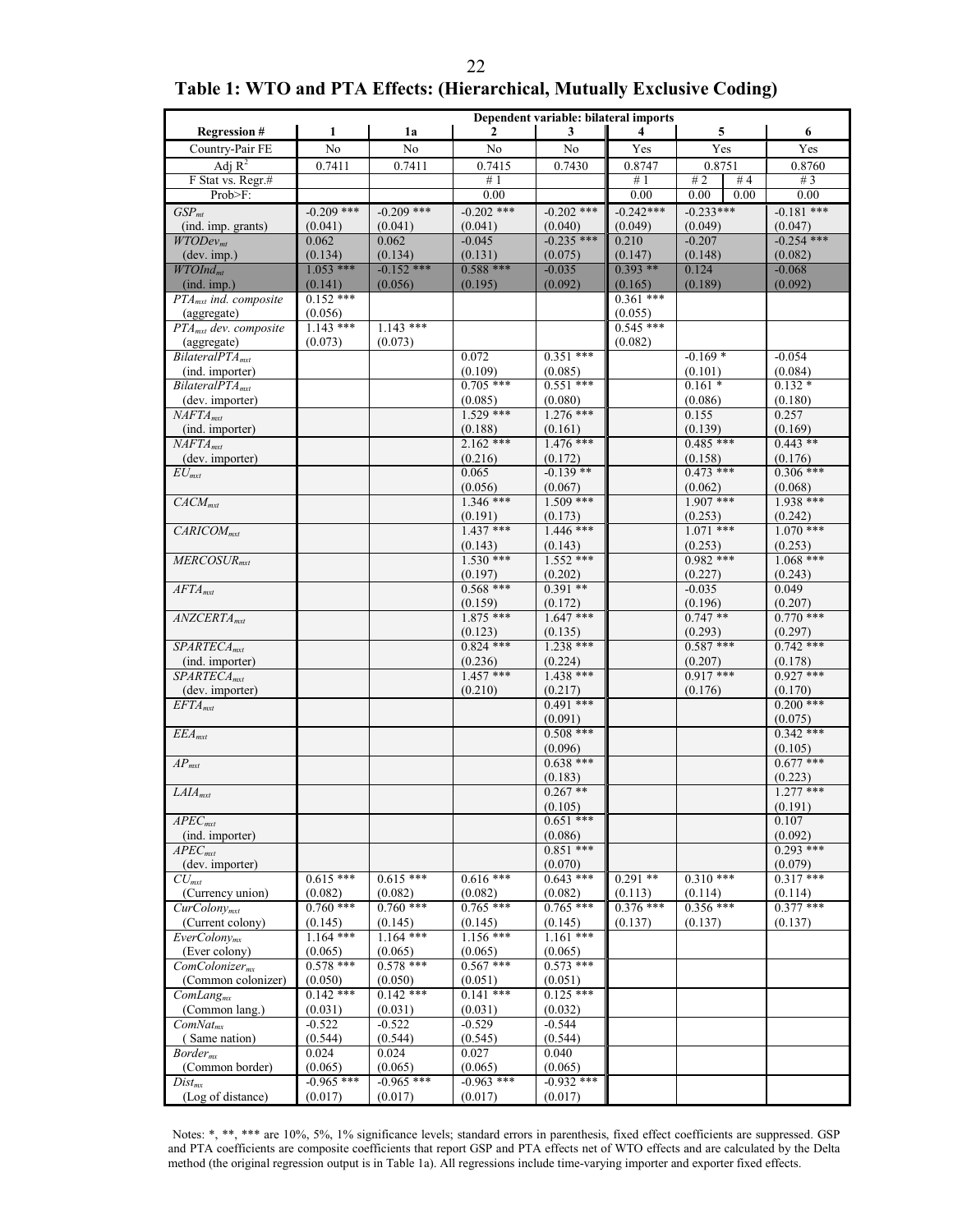|                              | Dependent variable: bilateral imports |                |                |             |                         |             |              |  |
|------------------------------|---------------------------------------|----------------|----------------|-------------|-------------------------|-------------|--------------|--|
| <b>Regression #</b>          | 1                                     | 1a             | $\mathbf{2}$   | 3           | $\overline{\mathbf{4}}$ | 5           | 6            |  |
| Country-Pair FE              | N <sub>0</sub>                        | N <sub>o</sub> | N <sub>o</sub> | No          | Yes                     | Yes         | Yes          |  |
| $GSP_{mt}$                   | $0.844$ ***                           | $-0.360***$    | $0.385**$      | $-0.237$ ** | 0.151                   | $-0.110$    | $-0.249$ *** |  |
| (ind. imp. grants)           | (0.142)                               | (0.115)        | (0.194)        | (0.093)     | (0.166)                 | (0.187)     | (0.095)      |  |
| PTA <sub>mut</sub> Ind./Dev  | $1.205***$                            |                |                |             | $0.755$ ***             |             |              |  |
| (aggregate)                  | (0.131)                               |                |                |             | (0.157)                 |             |              |  |
| PTA <sub>mxt</sub> Dev. only |                                       | $1.205$ ***    |                |             |                         |             |              |  |
| (aggregate)                  |                                       | (0.131)        |                |             |                         |             |              |  |
| BilateralPTA <sub>met</sub>  |                                       |                | $0.660$ ***    | $0.316***$  |                         | $-0.045$    | $-0.122$     |  |
|                              |                                       |                | (0.164)        | (0.095)     |                         | (0.167)     | (0.097)      |  |
| NAFTA <sub>mrt</sub>         |                                       |                | $2.117***$     | $1.241$ *** |                         | 0.279       | 0.189        |  |
|                              |                                       |                | (0.258)        | (0.148)     |                         | (0.215)     | (0.152)      |  |
| $EU_{mxt}$                   |                                       |                | $0.652$ ***    | $-0.174*$   |                         | $0.596$ *** | $0.238**$    |  |
|                              |                                       |                | (0.199)        | (0.097)     |                         | (0.196)     | (0.107)      |  |
| $CACM_{mrt}$                 |                                       |                | $1.301$ ***    | $1.274$ *** |                         | $1.700$ *** | $1.684$ ***  |  |
|                              |                                       |                | (0.168)        | (0.166)     |                         | (0.244)     | (0.239)      |  |
| $CARICOM_{mrt}$              |                                       |                | $1.391***$     | $1.211***$  |                         | $0.864$ *** | $0.817***$   |  |
|                              |                                       |                | (0.209)        | (0.165)     |                         | (0.288)     | (0.264)      |  |
| $MERCOSUR$ <sub>myt</sub>    |                                       |                | $1.485***$     | $1.317***$  |                         | $0.776$ *** | $0.814$ ***  |  |
|                              |                                       |                | (0.246)        | (0.198)     |                         | (0.271)     | (0.233)      |  |
| $AFTA_{mrt}$                 |                                       |                | $0.523$ ***    | 0.156       |                         | $-0.241$    | $-0.204$     |  |
|                              |                                       |                | (0.188)        | (0.154)     |                         | (0.237)     | (0.194)      |  |
| ANZCERTA <sub>myt</sub>      |                                       |                | $2.463$ ***    | $1.612***$  |                         | $0.870**$   | $0.702**$    |  |
|                              |                                       |                | (0.227)        | (0.132)     |                         | (0.347)     | (0.295)      |  |
| SPARTECA <sub>myt</sub>      |                                       |                | $1.412***$     | $1.203$ *** |                         | $0.710$ *** | $0.674$ ***  |  |
|                              |                                       |                | (0.199)        | (0.207)     |                         | (0.178)     | (0.164)      |  |
| $EFTA_{mrt}$                 |                                       |                |                | $0.455***$  |                         |             | 0.132        |  |
|                              |                                       |                |                | (0.122)     |                         |             | (0.114)      |  |
| $EEA_{mrt}$                  |                                       |                |                | $0.472$ *** |                         |             | $0.275$ ***  |  |
|                              |                                       |                |                | (0.069)     |                         |             | (0.065)      |  |
| $AP_{mxt}$                   |                                       |                |                | $0.404***$  |                         |             | $0.423$ **   |  |
|                              |                                       |                |                | (0.166)     |                         |             | (0.214)      |  |
| $LAIA_{mxt}$                 |                                       |                |                | 0.032       |                         |             | $1.023$ ***  |  |
|                              |                                       |                |                | (0.110)     |                         |             | (0.185)      |  |
| $APEC_{mrt}$                 |                                       |                |                | $0.616$ *** |                         |             | 0.039        |  |
|                              |                                       |                |                | (0.090)     |                         |             | (0.098)      |  |

#### **Table 1a: Raw Regression Output GSP and PTA Coefficient Estimates** *including* **WTO Effects (Mutually exclusive coding, corresponding to results in Table 1)**

Notes: \*, \*\*, \*\*\* are 10%, 5%, 1% significance levels. Standard errors clustered by country-pairs in parentheses. Coefficients of Fixed Effect controls are suppressed. Remaining coefficients (WTO regressors and historical/geographical controls) are as in corresponding regressions in Table 1. F-Statistics for the inclusion of additional PTAs cannot be computed due to the mutually exclusive coding of the WTO dummies. All regressions include time-varying importer and exporter fixed effects.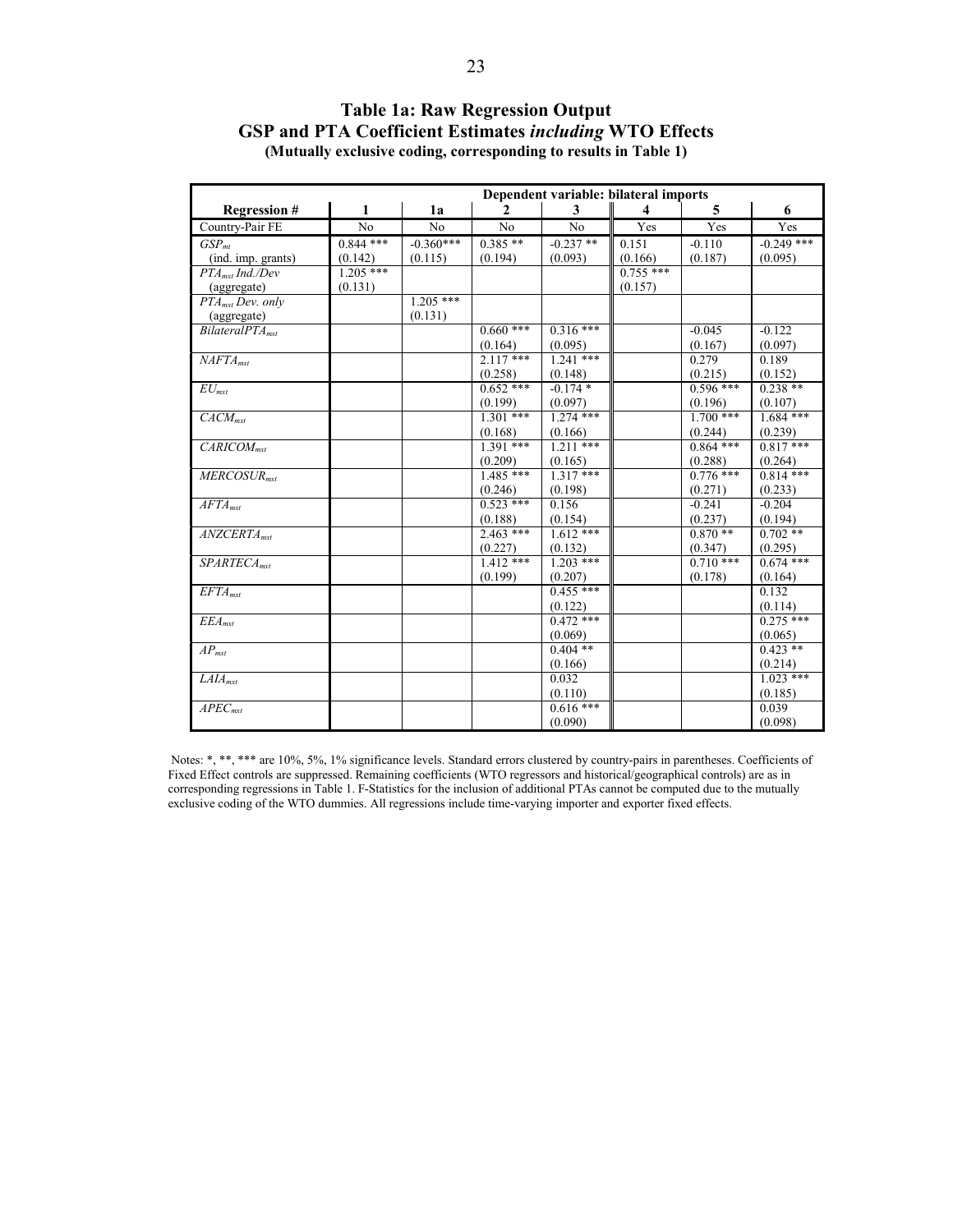|                                | dependent variable: bilateral imports |                         |                        |              |                        |                        |  |  |  |  |
|--------------------------------|---------------------------------------|-------------------------|------------------------|--------------|------------------------|------------------------|--|--|--|--|
| <b>Regression #</b>            | $\overline{7}$                        | 8                       | 9                      | 10           | 11                     | 12                     |  |  |  |  |
| Country-Pair FE                | No                                    | N <sub>0</sub>          | N <sub>0</sub>         | Yes          | Yes                    | Yes                    |  |  |  |  |
| Adj $R^2$                      | 0.7401                                | 0.7415                  | 0.7431                 | 0.8747       | 0.8751                 | 0.8760                 |  |  |  |  |
| F Statistic vs. Regr.#         |                                       | #7                      | # $8$                  | #7           | # $8$<br>#10           | #9<br>#11              |  |  |  |  |
| Prob>F:                        |                                       | 0.00                    | 0.00                   | 0.00         | 0.00<br>0.00           | 0.00<br>0.00           |  |  |  |  |
| GSP <sub>mt</sub>              | $-0.127$ ***                          | $-0.183$ ***            | $-0.181$ ***           | $-0.252$ *** | $-0.228$ ***           | $-0.187$ ***           |  |  |  |  |
| (ind. imp. grants)             | (0.040)                               | (0.040)                 | (0.039)                | (0.048)      | (0.049)                | (0.048)                |  |  |  |  |
| WTODev <sub>mt</sub>           | $-0.103$                              | $-0.118*$               | $-0.109*$              | $-0.051$     | $-0.054$               | $-0.035$               |  |  |  |  |
| (dev. imp.)                    | (0.065)                               | (0.065)                 | (0.065)                | (0.069)      | (0.069)                | (0.068)                |  |  |  |  |
| $WTOInd_{mt}$                  | 0.058                                 | 0.069                   | 0.071                  | $-0.028$     | $-0.026$               | $-0.002$               |  |  |  |  |
| (ind. imp.)                    | (0.065)                               | (0.065)                 | (0.065)                | (0.068)      | (0.068)                | (0.066)                |  |  |  |  |
| Ind./dev. PTA <sub>mxt</sub>   | $0.629$ ***                           |                         |                        | $0.473$ ***  |                        |                        |  |  |  |  |
| (aggregate)                    | (0.052)                               |                         |                        | (0.045)      |                        |                        |  |  |  |  |
| BilateralPTA <sub>mut</sub>    |                                       | $0.453$ ***             | $0.470***$             |              | 0.070                  | 0.059                  |  |  |  |  |
|                                |                                       | (0.069)<br>$1.755$ ***  | (0.070)<br>$1.194$ *** |              | (0.068)<br>$0.323$ **  | (0.068)<br>0.150       |  |  |  |  |
| $NAFTA_{mxt}$                  |                                       |                         |                        |              |                        |                        |  |  |  |  |
|                                |                                       | (0.145)<br>0.072        | (0.153)<br>$-0.146$ ** |              | (0.155)<br>$0.506$ *** | (0.171)<br>$0.312$ *** |  |  |  |  |
| $EU_{mxt}$                     |                                       | (0.056)                 | (0.064)                |              | (0.060)                | (0.068)                |  |  |  |  |
|                                |                                       | $1.316***$              | $1.372$ ***            |              | $1.788$ ***            | $1.789$ ***            |  |  |  |  |
| $CACM_{mxt}$                   |                                       | (0.163)                 | (0.164)                |              | (0.238)                | (0.238)                |  |  |  |  |
|                                |                                       | $1.447***$              | $1.454$ ***            |              | $1.065$ ***            | $1.061$ ***            |  |  |  |  |
| $CARICOM_{mrt}$                |                                       | (0.144)                 | (0.143)                |              | (0.254)                | (0.254)                |  |  |  |  |
|                                |                                       | $1.540$ ***             | $1.402$ ***            |              | $0.984$ ***            | $0.879***$             |  |  |  |  |
| $MERCOSUR_{mxt}$               |                                       | (0.197)                 | (0.196)                |              | (0.228)                | (0.229)                |  |  |  |  |
|                                |                                       | $0.551$ ***             | 0.189                  |              | $-0.043$               | $-0.161$               |  |  |  |  |
| $AFTA_{mxt}$                   |                                       | (0.156)                 | (0.154)                |              | (0.195)                | (0.194)                |  |  |  |  |
| $ANZCERTA_{mxt}$               |                                       | $1.877***$              | $1.514***$             |              | $0.747**$              | $0.623**$              |  |  |  |  |
|                                |                                       | (0.124)                 | (0.124)                |              | (0.292)                | (0.291)                |  |  |  |  |
| $SPARTECA_{mxt}$               |                                       | $1.310***$              | $1.350***$             |              | $0.814***$             | $0.807***$             |  |  |  |  |
|                                |                                       | (0.206)                 | (0.208)                |              | (0.168)                | (0.167)                |  |  |  |  |
| $EFTA_{mxt}$                   |                                       |                         | $0.473$ ***            |              |                        | $0.199***$             |  |  |  |  |
|                                |                                       |                         | (0.091)                |              |                        | (0.075)                |  |  |  |  |
| $EEA_{mxt}$                    |                                       |                         | $0.489$ ***            |              |                        | $0.294$ ***            |  |  |  |  |
|                                |                                       |                         | (0.067)<br>$0.385**$   |              |                        | (0.069)                |  |  |  |  |
| $AP_{mrt}$                     |                                       |                         |                        |              |                        | $0.424*$               |  |  |  |  |
|                                |                                       |                         | (0.167)<br>$0.189*$    |              |                        | (0.217)<br>$1.190$ *** |  |  |  |  |
| $LAIA_{mxt}$                   |                                       |                         | (0.098)                |              |                        | (0.182)                |  |  |  |  |
|                                |                                       |                         | $0.798$ ***            |              |                        | $0.244$ ***            |  |  |  |  |
| $APEC_{mxt}$                   |                                       |                         | (0.063)                |              |                        | (0.071)                |  |  |  |  |
| $CU_{mxt}$                     | $0.618***$                            | $0.627$ ***             | $0.654$ ***            | $0.290**$    | $0.312***$             | $0.318***$             |  |  |  |  |
| (Currency union)               | (0.082)                               | (0.082)                 | (0.082)                | (0.113)      | (0.114)                | (0.114)                |  |  |  |  |
| $CurColony_{mxt}$              | $0.755$ ***                           | $0.762$ ***             | $0.762$ ***            | $0.370$ ***  | $0.358***$             | $0.382$ ***            |  |  |  |  |
| (Current colony)               | (0.144)                               | (0.145)                 | (0.145)                | (0.137)      | (0.137)                | (0.137)                |  |  |  |  |
| $Every \textit{Colory}_{mx}$   | $1.173$ ***                           | $1.159$ ***             | $1.162***$             |              |                        |                        |  |  |  |  |
| (Ever colony)                  | (0.066)                               | (0.065)                 | (0.064)                |              |                        |                        |  |  |  |  |
| $ComColorizer_{mx}$            | $0.605$ ***                           | $0.584$ ***             | $0.589$ ***            |              |                        |                        |  |  |  |  |
| (Common colonizer)             | (0.050)                               | (0.051)                 | (0.054)                |              |                        |                        |  |  |  |  |
| $ComLang_{mx}$                 | $0.148***$                            | $0.137***$              | $0.121$ ***            |              |                        |                        |  |  |  |  |
| (Common language)              | (0.031)                               | (0.031)                 | (0.032)                |              |                        |                        |  |  |  |  |
| $ComNat_{mx}$                  | $-0.503$                              | $-0.532$                | $-0.547$               |              |                        |                        |  |  |  |  |
| (Same nation)                  | (0.545)                               | (0.547)                 | (0.546)                |              |                        |                        |  |  |  |  |
| Border <sub>mx</sub>           | 0.014<br>(0.066)                      | 0.027                   | 0.042<br>(0.065)       |              |                        |                        |  |  |  |  |
| (Common border)<br>$Dist_{mx}$ | $-0.968$ ***                          | (0.065)<br>$-0.961$ *** | $-0.930***$            |              |                        |                        |  |  |  |  |
| (Log of distance)              | (0.017)                               | (0.017)                 | (0.017)                |              |                        |                        |  |  |  |  |
|                                |                                       |                         |                        |              |                        |                        |  |  |  |  |

**Table 2: WTO and PTA Effects (Inclusive Coding)**

Notes: \*, \*\*, \*\*\* are 10%, 5%, 1% significance levels. Standard errors clustered by country-pairs in parentheses. Coefficients of Fixed Effect controls are suppressed. All regressions include time-varying importer and exporter fixed effects.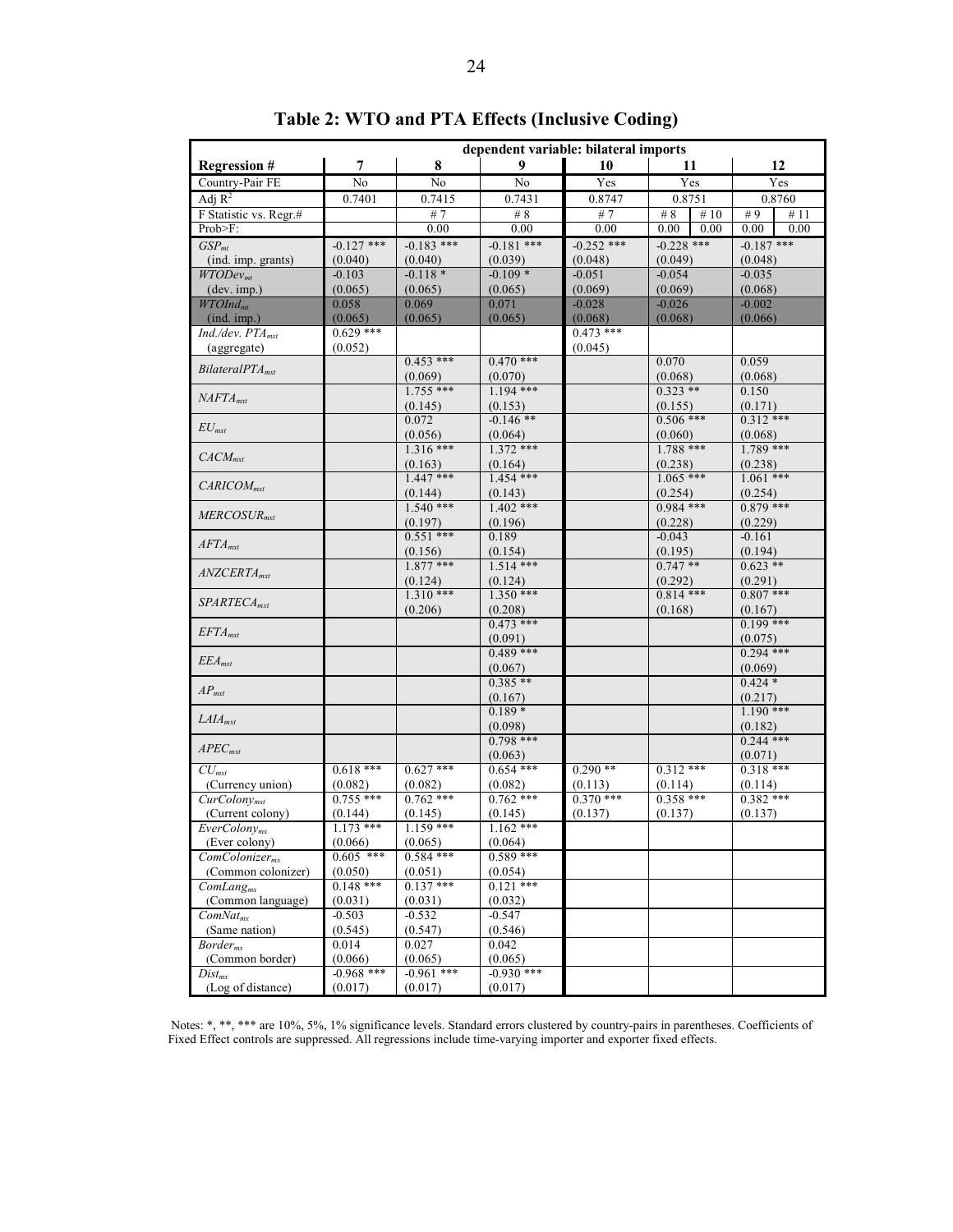#### **APPENDIX A**

**Table A1: Membership in considered Preferential Trading Arrangements** 

| <b>Abbreviation</b> | <b>Name of PTA</b>                                                                         | <b>Start</b> | <b>Member countries</b>                                                                                                                                                                                                                                                         |
|---------------------|--------------------------------------------------------------------------------------------|--------------|---------------------------------------------------------------------------------------------------------------------------------------------------------------------------------------------------------------------------------------------------------------------------------|
| <b>ANZCERTA</b>     | Australia - New Zealand<br>Closer<br>Economic<br>Relations<br>Trade<br>Agreement           | 1983         | Australia, New Zealand                                                                                                                                                                                                                                                          |
| <b>APEC</b>         | Asia Pacific Economic<br>Community                                                         | 1989         | Australia, Brunei, Canada, China (1991), Chile (1994),<br>Taiwan (1991), Hong Kong (1991), Indonesia, Japan,<br>South Korea, Malaysia, Mexico (1993), New Zealand,<br>Papua New Guinea (1993), Peru (1998), Philippines,<br>Singapore, Thailand, United States, Vietnam (1998). |
| AP                  | Andean<br>Community /<br>Andean Pact                                                       | 1969         | Bolivia, Colombia, Ecuador, Peru, Venezuela (1973),<br>Former: Chile (1969-76)                                                                                                                                                                                                  |
| <b>AFTA</b>         | of<br>South<br>Association<br>Nations<br>Asian<br>East<br>(ASEAN)<br>Free<br>Trade<br>Area | 1967         | Brunei (1984), Cambodia (1998), Indonesia, Laos (1997),<br>Malaysia, Myanmar (1997), the Philippines, Singapore,<br>Thailand, Vietnam (1995).                                                                                                                                   |
| <b>CACM</b>         | Central<br>American<br>Common Market                                                       | 1960         | Costa Rica (1963), El Salvador, Guatemala, Honduras,<br>Nicaragua.                                                                                                                                                                                                              |
| <b>CARICOM</b>      | Caribbean<br>Community/<br>Carifta                                                         | 1968         | Antigua and Barbuda, Bahamas (1983), Barbados, Belize<br>(1995), Dominica (1974), Guyana (1995), Grenada (1974),<br>Jamaica, Montserrat (1974), St. Kitts and Nevis, St. Lucia<br>(1974), St. Vincent and the Grenadines, Suriname (1995),<br>Trinidad and Tobago.              |
| <b>EEA</b>          | Economic<br>European<br>Area                                                               | 1994         | Austria, Belgium, Denmark, Finland, France, Germany,<br>Greece, Luxembourg, Iceland, Italy, Ireland, Liechtenstein,<br>Netherlands, Norway, Portugal, Spain, Sweden, United<br>Kingdom.                                                                                         |
| <b>EFTA</b>         | Free<br>Trade<br>European<br>Association                                                   | 1960         | Iceland, Liechtenstein (1991), Norway (1986), Switzerland<br>Former: Denmark (1960-72), United Kingdom (1960-72),<br>Portugal (1960-85), Austria (1960-94), Sweden (1960-94),<br>Finland (1986-94).                                                                             |
| EU                  | European Union                                                                             | 1958         | Austria (1995), Belgium, Denmark (1973), Finland (1995),<br>France, Germany, Greece (1981), Luxembourg, Ireland<br>(1973), Italy, Netherlands, Portugal (1986), Spain (1986),<br>Sweden (1995), United Kingdom (1973).                                                          |
| <b>LAIA/LAFTA</b>   | Latin America<br><b>Integration Agreement</b>                                              | 1960         | Argentina, Bolivia (1967), Brazil, Chile, Colombia (1961)<br>Ecuador (1961), Mexico, Paraguay, Peru, Uruguay,<br>Venezuela (1966).                                                                                                                                              |
| <b>MERCOSUR</b>     | Southern Cone Common<br>Market                                                             | 1991         | Argentina, Brazil, Paraguay, Uruguay                                                                                                                                                                                                                                            |
| <b>NAFTA</b>        | Canada-US Free Trade<br>Arrangement<br>North<br>America<br>Free<br>Trade<br>Agreement      | 1988         | Canada, United States, Mexico (1994).                                                                                                                                                                                                                                           |
| <b>SPARTECA</b>     | South Pacific Regional<br>Economic<br>Trade<br>and<br>Cooperation Agreement                | 1981         | Covers trade relations between the Cook Islands, Fiji,<br>Kiribati, Marshall Islands, Micronesia, Nauru, Niue, Palau,<br>Papua-New Guinea, Salomon Islands, Samoa, Tonga,<br>Tuvalu, Vanuatu, on the one hand, and Australia and New<br>Zealand on the other                    |
| <b>BilateralPTA</b> | Bilateral<br>Preferential<br><b>Trade Agreements</b>                                       |              | All bilateral agreements considered are listed in Table A2.                                                                                                                                                                                                                     |

Source: Eicher, Henn and Papageorgiou (2007).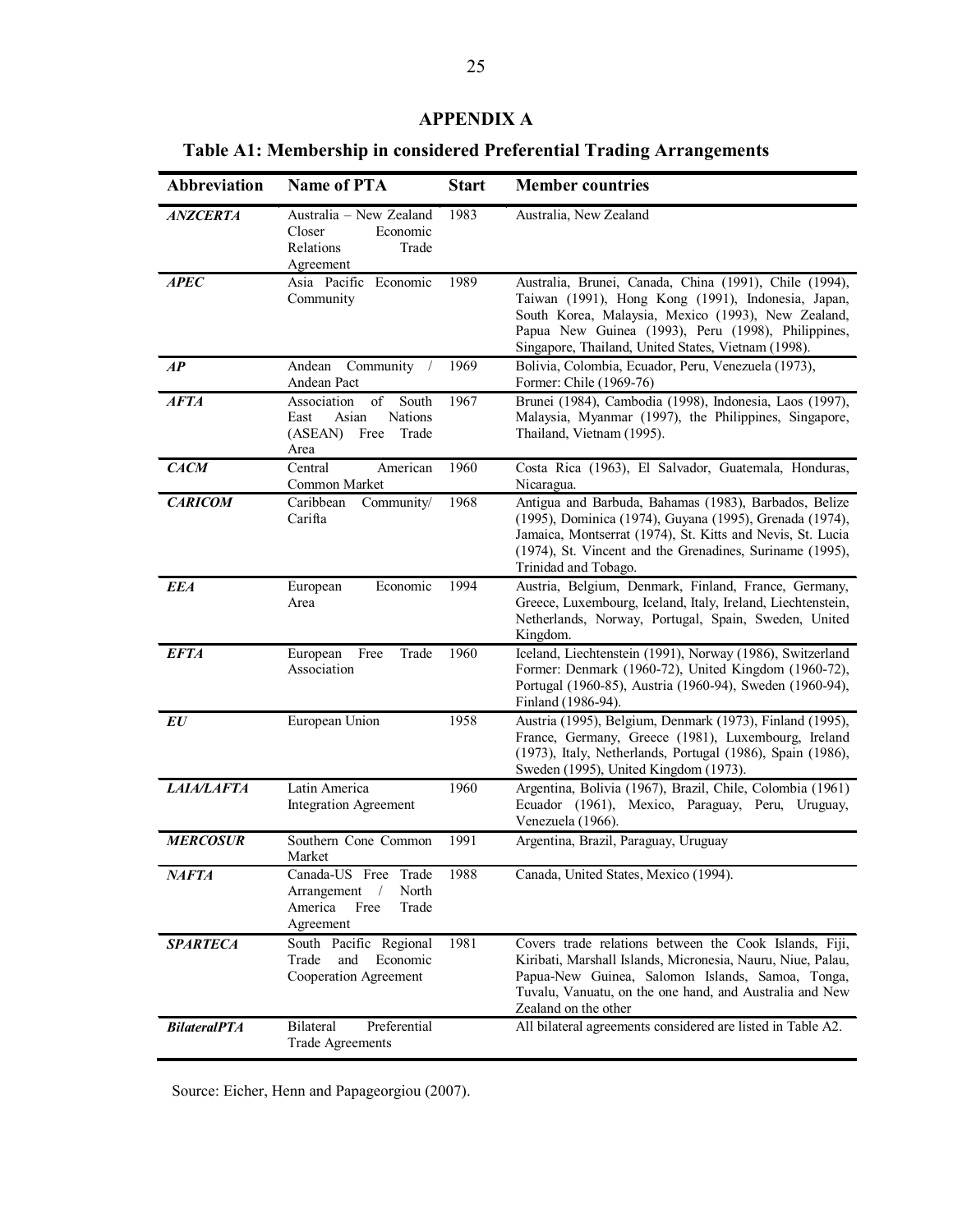| US - Israel                                  | Slovak Republic - Turkey                        |
|----------------------------------------------|-------------------------------------------------|
| Turkey - Slovenia                            | Papua New Guinea - Australia Trade & Commercial |
|                                              | Relations Agreement (PATCRA)                    |
| EC - Slovenia                                | EC - Tunisia                                    |
| EC - Lithuania                               | Estonia – Turkey                                |
| EC - Estonia                                 | Slovenia – Israel                               |
| EC - Latvia                                  | Poland – Israel                                 |
| Chile - Mexico                               | Estonia - Faroe Islands                         |
| Mexico - Israel                              | Czech Republic – Estonia                        |
| Georgia - Armenia                            | Slovak Republic - Estonia                       |
| Georgia - Azerbaijan                         | Lithuania - Turkey                              |
| Georgia - Kazakhstan                         | Israel – Turkey                                 |
| Georgia - Turkmenistan                       | Romania - Turkey                                |
| Georgia - Ukraine                            | Hungary – Turkey                                |
| Latvia - Turkey                              | Czech Republic – Israel                         |
| Turkey - former Yugoslav Rep. of Macedonia   | Slovak Republic – Israel                        |
| EC - South Africa                            | Slovenia – Croatia                              |
| EC - Morocco                                 | Hungary - Israel                                |
| EC - Israel                                  | CEFTA accession of Romania                      |
| EC - Mexico                                  | CEFTA accession of Slovenia                     |
| Estonia - Ukraine                            | Poland – Lithuania                              |
| Poland - Turkey                              | Slovak Republic – Latvia                        |
| EFTA - Morocco                               | Slovak Republic - Lithuania                     |
| Bulgaria - former Yugoslav Rep. of Macedonia | Canada – Chile                                  |
| Hungary - Latvia                             | Czech Republic – Latvia                         |
| Hungary - Lithuania                          | Czech Republic – Lithuania                      |
| Poland - Latvia                              | Slovenia - Estonia                              |
| Poland - Faeroe Islands                      | Slovenia – Lithuania                            |
| Kyrgyz Republic - Moldova                    | EC - Faeroe Islands                             |
| Kyrgyz Republic - Ukraine                    | Canada – Israel                                 |
| Kyrgyz Republic - Uzbekistan                 | $EFTA - Estonia$                                |
| Bulgaria - Turkey                            | EFTA - Latvia                                   |
| Czech Republic - Turkey                      | $EFTA-Lithuania$                                |
| EAEC                                         | $EC - Turkey$                                   |
| CEFTA accession of Bulgaria                  |                                                 |

### **Table A2: Bilateral Preferential Trade Agreements considered in** *BilateralPTAmx*

Source: Subramanian and Wei (2007).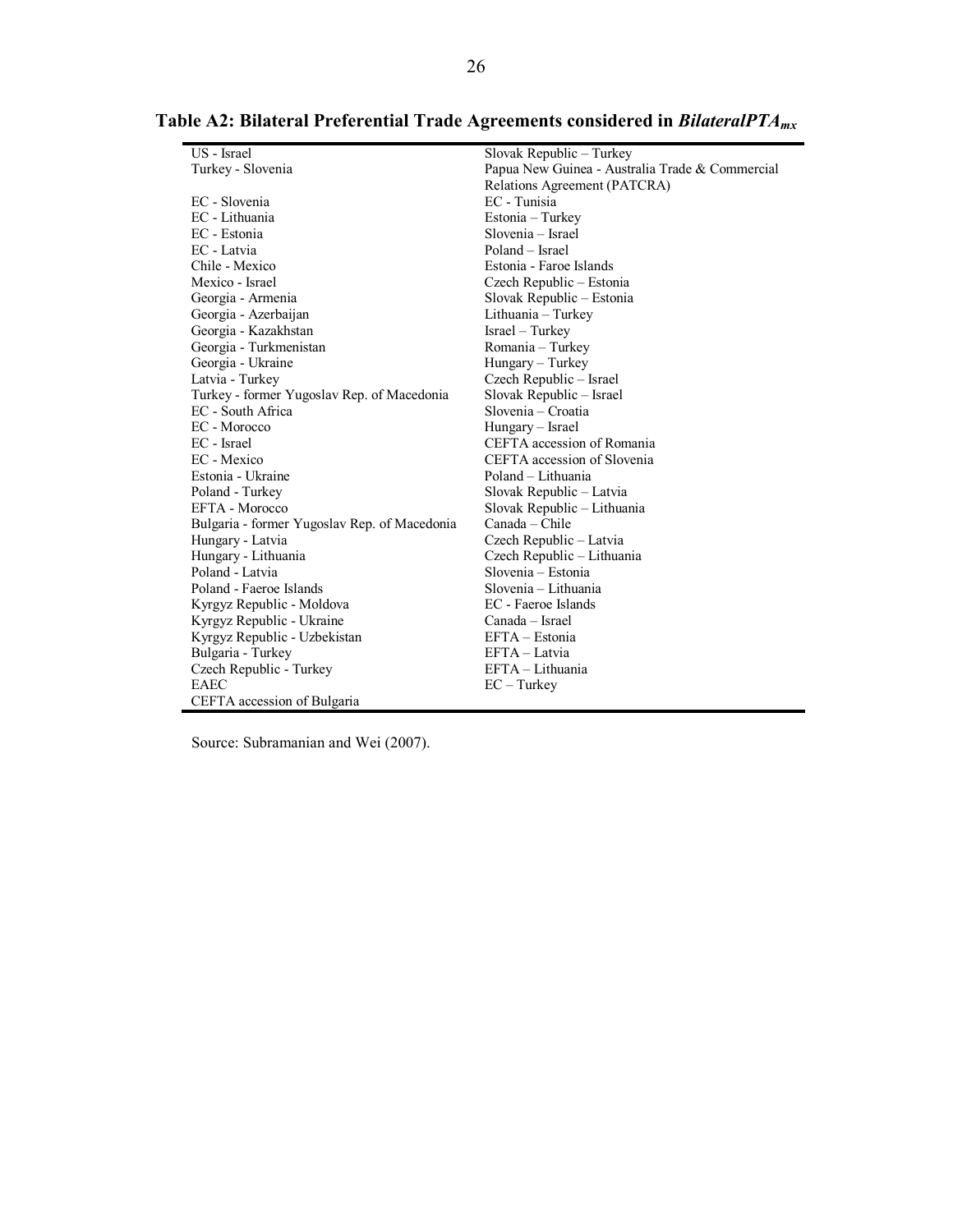27

## **Table A3: List of Countries in sample and year of WTO accession**

| <b>Industrialized Countries</b>             |                           |                         |                                     |
|---------------------------------------------|---------------------------|-------------------------|-------------------------------------|
| Australia (1948)                            | France (1948)             | Japan (1955)            | Spain (1963)                        |
| Austria (1951)                              | Germany (1951)            | Luxembourg (1948)       | Sweden (1950)                       |
| Belgium (1948)                              | Greece (1950)             | Netherlands (1948)      | Switzerland (1966)                  |
| Canada (1948)                               | Iceland $(1968)$          | New Zealand (1948)      | United Kingdom (1948)               |
| Denmark (1950)                              | Ireland $(1967)$          | Norway (1948)           | United States (1948)                |
| Finland (1950)                              | Italy (1950)              | Portugal (1962)         |                                     |
| <b>Developing Countries and Territories</b> |                           |                         |                                     |
| Albania (2000)                              | Djibouti (1994)           | Libyan Arab Jamahiriya  | Senegal (1963)                      |
| Algeria                                     | Dominica (1993)           | Lithuania (2001)        | Seychelles                          |
| Angola (1994)                               | Dominican Republic (1950) | Macedonia               | Sierra Leone (1961)                 |
| Antigua and Barbuda (1987)                  | Ecuador (1996)            | Madagascar (1963)       | Singapore (1973)                    |
| Argentina (1967)                            | Egypt (1970)              | Malawi (1964)           | Slovak Republic (1993)              |
| Armenia                                     | El Salvador (1991)        | Malaysia (1957)         | Slovenia (1994)                     |
| Azerbaijan                                  | Equatorial Guinea         | Maldives (1983)         | Solomon Islands (1994)              |
| Bahamas, The                                | Estonia (1999)            | Mali (1993)             | Somalia                             |
| Bahrain, Kingdom of (1993)                  | Ethiopia                  | Malta (1964)            | South Africa (1948)                 |
| Bangladesh (1972)                           | Fiji (1993)               | Mauritania (1963)       | Sri Lanka (1948)                    |
| Barbados (1967)                             | Gabon (1963)              | Mauritius (1970)        | St. Kitts and Nevis (1994)          |
| <b>Belarus</b>                              | Gambia, The (1965)        | Mexico (1986)           | St. Lucia (1993)                    |
| Belize (1983)                               | Georgia (2000)            | Moldova (2001)          | St. Vincent & The Grenadines (1993) |
| Benin (1996)                                | Ghana (1957)              | Mongolia (1997)         | Sudan                               |
| Bermuda (1948)                              | Grenada (1994)            | Morocco (1987)          | Suriname (1978)                     |
| Bhutan                                      | Guatemala (1991)          | Mozambique (1992)       | Swaziland (1993)                    |
| <b>Bolivia</b> (1990)                       | Guinea (1994)             | Myanmar (1948)          | Syrian Arab Republic                |
| Botswana (1987)                             | Guinea-Bissau (1994)      | Namibia (1992)          | Tajikistan                          |
| Brazil (1948)                               | Guyana (1966)             | Nepal                   | Tanzania (1961)                     |
| Bulgaria (1996)                             | Haiti (1950)              | Nicaragua (1950)        | Thailand (1982)                     |
| Burkina Faso (1963)                         | Honduras (1994)           | Niger (1963)            | Togo (1964)                         |
| Burundi (1965)                              | Hungary (1973)            | Nigeria (1960)          | Tonga                               |
| Cambodia                                    | India (1948)              | Oman (2000)             | Trinidad and Tobago (1962)          |
| Cameroon (1963)                             | Indonesia (1950)          | Pakistan (1948)         | Tunisia (1990)                      |
| Cape Verde                                  | Iran, Islamic Republic of | Panama (1997)           | Turkey (1951)                       |
| Central African Rep. (1963)                 | Iraq                      | Papua New Guinea (1994) | Turkmenistan                        |
| Chad (1963)                                 | <b>Israel</b> (1962)      | Paraguay (1994)         | Uganda (1962)                       |
| Chile (1949)                                | Jamaica (1963)            | Peru (1951)             | Ukraine                             |
| China (2001)                                | Jordan (2000)             | Philippines (1979)      | United Arab Emirates (1994)         |
| China, Hong Kong SAR (1986)                 | Kazakhstan                | Poland (1967)           | <b>Uruguay</b> (1953)               |
| Colombia (1981)                             | Kenya (1964)              | Qatar (1994)            | Uzbekistan                          |
| Comoros (1948)                              | Kiribati                  | <b>Réunion</b> (1948)   | Vanuatu                             |
| Congo, Dem. Rep. of (Zaire) (1971)          | Korea (1967)              | Romania (1971)          | Venezuela, Rep. Bol. (1990)         |
| Congo, Republic of (1963)                   | Kuwait (1963)             | Russia                  | Vietnam                             |
| Costa Rica (1990)                           | Kyrgyz Republic (1998)    | Rwanda (1966)           | Yemen, Republic of                  |
| Côte d'Ivoire (Ivory Coast) (1963)          | Lao People's Dem.Rep      | Samoa                   | Yugoslavia, Soc. Fed. R. of (1966)  |
| Croatia (2000)                              | Latvia (1999)             | São Tomé & Príncipe     | Zambia (1982)                       |
| Cyprus (1963)                               | Lesotho (1988)            | Saudi Arabia            | Zimbabwe (1948)                     |
| Czech Republic (1993)                       | Liberia                   |                         |                                     |

Source: Subramanian and Wei (2007).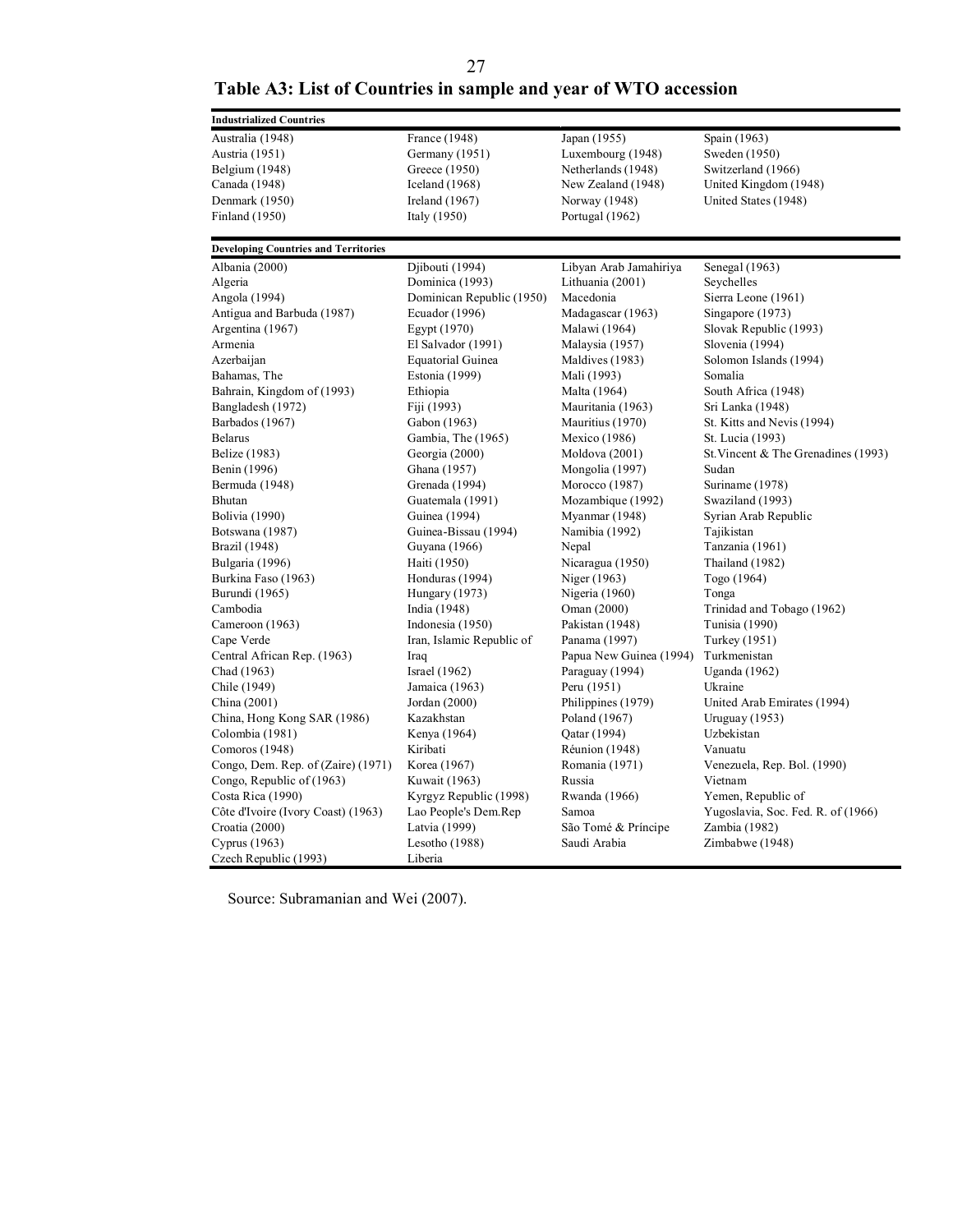#### **APPENDIX B**

|                                              |                        |                        | Dependent variable: bilateral imports |                        |                        |                        |
|----------------------------------------------|------------------------|------------------------|---------------------------------------|------------------------|------------------------|------------------------|
| <b>Regression#</b>                           | 1                      | 2                      | 3                                     |                        | 5                      | 6                      |
| Country-Pair FE                              | $\overline{No}$        | $\overline{No}$        | No                                    | Yes                    | Yes                    | Yes                    |
| Adj $R^2$                                    | 0.7411                 | 0.7415                 | 0.7430                                | 0.8747                 | 0.8751                 | 0.8760                 |
| F Statistic vs. Regr.#                       |                        | #1                     |                                       | #1                     | # $2$<br>#4            | # $3$                  |
| Prob>F:                                      |                        | 0.00                   |                                       | 0.00                   | 0.00<br>0.00           | 0.00                   |
| WTOInd <sub>mt</sub>                         | $0.962$ ***            | $0.398**$              | $-0.080$                              | $0.264*$               | 0.084                  | $-0.096$               |
| (WTO indust. imp.)                           | (0.138)                | (0.177)                | (0.088)                               | (0.142)                | (0.165)                | (0.086)                |
| WTODev <sub>mt</sub>                         | $-0.057$               | $-0.286$ **            | $-0.281$ ***                          | 0.068                  | $-0.259$ **            | $-0.269$ ***           |
| (WTO devel. imp.)                            | (0.125)                | (0.131)                | (0.075)                               | (0.117)                | (0.118)                | (0.076)                |
| $\overline{GSP_{mt}}$ (indust. imp.          | $-0.209$ ***           | $-0.202***$            | $-0.199$ ***                          | $-0.242***$            | $-0.233***$            | $-0.178$ ***           |
| grants GSP)                                  | (0.041)                | (0.041)                | (0.040)                               | (0.049)                | (0.049)                | (0.047)                |
| $PTA_{mxt}$                                  | $0.152***$             |                        |                                       | $0.361$ ***            |                        |                        |
| (catch-all, ind. imp.)<br>$PTA_{mxt}$        | (0.055)<br>$1.171$ *** |                        |                                       | (0.055)<br>$0.557***$  |                        |                        |
| (catch-all, devl. imp)                       | (0.082)                |                        |                                       | (0.082)                |                        |                        |
| $BilateralPTA_{mxt}$                         |                        | 0.052                  | $0.356***$                            |                        | $-0.174*$              | $-0.044$               |
| (indust. importer)                           |                        | (0.114)                | (0.091)                               |                        | (0.101)                | (0.083)                |
| $BilateralPTA_{mxt}$                         |                        | $0.736***$             | $0.558***$                            |                        | $0.169*$               | 0.129                  |
| (devel. importer)                            |                        | (0.091)                | (0.088)                               |                        | (0.086)                | (0.079)                |
| $NAFTA_{mxt}$                                |                        | $1.513***$             | $1.317***$                            |                        | 0.149                  | $0.280*$               |
| (indust. importer)                           |                        | (0.128)                | (0.127)                               |                        | (0.140)                | (0.167)                |
| $NAFTA_{mxt}$                                |                        | $2.197***$             | $1.518***$                            |                        | $0.492$ ***            | $0.453***$             |
| (devel. importer)                            |                        | (0.160)                | (0.139)                               |                        | (0.159)                | (0.174)                |
| $\overline{EU}_{mxt}$                        |                        | 0.064                  | $-0.127$                              |                        | $0.472$ ***            | $0.314***$             |
|                                              |                        | (0.069)                | (0.080)                               |                        | (0.062)                | (0.067)                |
| $CACM_{mxt}$                                 |                        | $1.479$ ***            | $1.535***$                            |                        | $1937$ ***             | $1.947***$             |
| $CARICOM_{mxt}$                              |                        | (0.210)<br>$1.501$ *** | (0.198)<br>$1.506***$                 |                        | (0.248)<br>$1.094$ *** | (0.242)<br>$1.093***$  |
|                                              |                        | (0.159)                | (0.157)                               |                        | (0.248)                | (0.248)                |
| $MERCOSUR$ <sub>mxt</sub>                    |                        | $1.531***$             | $1.582$ ***                           |                        | $0.983***$             | $1.073$ ***            |
|                                              |                        | (0.251)                | (0.243)                               |                        | (0.227)                | (0.243)                |
| $AFTA_{mxt}$                                 |                        | $0.631***$             | $0.431**$                             |                        | $-0.032$               | 0.065                  |
|                                              |                        | (0.179)                | (0.188)                               |                        | (0.196)                | (0.205)                |
| $ANZCERTA_{mxt}$                             |                        | $1.876$ ***            | $1.678$ ***                           |                        | $0.747$ ***            | $0.785***$             |
|                                              |                        | (0.123)                | (0.129)                               |                        | (0.292)                | (0.295)                |
| $SPARTECA$ <sub>mxt</sub>                    |                        | $0.937***$             | $1.318***$                            |                        | $0.636***$             | $0.800***$             |
| (indust. importer)                           |                        | (0.234)                | (0.201)                               |                        | (0.208)                | (0.179)                |
| $SPARTECA_{mxt}$                             |                        | $1.621$ ***            | $1.519***$                            |                        | $0.979***$             | $0.973$ ***            |
| (devel. importer)                            |                        | (0.210)                | (0.197)<br>$0.497***$                 |                        | (0.180)                | (0.174)<br>$0.206$ *** |
| $EFTA_{mxt}$                                 |                        |                        | (0.103)                               |                        |                        |                        |
| $\overline{EEA}_{mxt}$                       |                        |                        | $0.534$ ***                           |                        |                        | (0.075)<br>$0.359***$  |
|                                              |                        |                        | (0.103)                               |                        |                        | (0.101)                |
| $\overline{AP_{mxt}}$                        |                        |                        | $0.690***$                            |                        |                        | $0.695***$             |
|                                              |                        |                        | (0.204)                               |                        |                        | (0.222)                |
| $LAIA_{mxt}$                                 |                        |                        | $0.288***$                            |                        |                        | $1.288$ ***            |
|                                              |                        |                        | (0.177)                               |                        |                        | (0.191)                |
| $APEC_{mxt}$                                 |                        |                        | $0.656***$                            |                        |                        | 0.116                  |
| (indust. importer)                           |                        |                        | (0.094)                               |                        |                        | (0.092)                |
| $\overline{APEC}_{mxt}$                      |                        |                        | $0.857***$                            |                        |                        | $0.289***$             |
| (devel. importer)                            |                        |                        | (0.076)                               |                        |                        | (0.078)                |
| $CU_{mxt}$                                   | $0.615***$             | $0.620***$             | $0.647***$                            | $0.291***$             | $0.312***$             | $0.319***$             |
| (Currency union)                             | (0.091)<br>$0.760$ *** | (0.091)<br>$0.763$ *** | (0.091)<br>$0.764$ ***                | (0.113)<br>$0.377$ *** | (0.114)<br>$0.352$ *** | (0.114)<br>$0.374$ *** |
| CurColony <sub>mxt</sub><br>(Current colony) | (0.181)                | (0.181)                | (0.182)                               | (0.137)                | (0.137)                | (0.137)                |
| EverColony <sub>mx</sub>                     | $1.164$ ***            | $1.157***$             | $1.161$ ***                           |                        |                        |                        |
| (Ever colony)                                | (0.079)                | (0.079)                | (0.079)                               |                        |                        |                        |
| $ComColorizer_{mx}$                          | $0.577$ ***            | $0.567***$             | $0.573$ ***                           |                        |                        |                        |
| (Common colonizer)                           | (0.054)                | (0.055)                | (0.054)                               |                        |                        |                        |
| $ComLang_{mx}$                               | $0.142***$             | $0.140***$             | $0.125***$                            |                        |                        |                        |
| (Common language)                            | (0.035)                | (0.035)                | (0.036)                               |                        |                        |                        |
| $ComNat_{mx}$                                | $-0.522$               | $-0.527$               | $-0.542$                              |                        |                        |                        |
| (Same nation)                                | (0.586)                | (0.587)                | (0.585)                               |                        |                        |                        |
| $\textit{Border}_{\textit{mx}}$              | 0.024                  | 0.027                  | 0.040                                 |                        |                        |                        |
| (Common border)                              | (0.078)                | (0.077)                | (0.077)                               |                        |                        |                        |
| $Dist_{mx}$                                  | $-0.965$ ***           | $-0.964$ ***           | $-0.932***$                           |                        |                        |                        |
| (Log of distance)                            | (0.019)                | (0.019)                | (0.019)                               |                        |                        |                        |

#### **Table B1:** *De jure* **coding. WTO and PTA Effects: (Hierarchical, Mutually Exclusive Coding)**

Notes: \*, \*\*, \*\*\* are 10, 5, 1% significance levels. Standard errors clustered by country-pairs in parenthesis. Fixed effect coefficients are suppressed. Coefficients for GSP and PTAs are composite coefficients that report GSP and PTA effects net of WTO effects and are calculated by the Delta method (the original regression output is in table 1a). All regressions include time-varying importer and exporter fixed effects.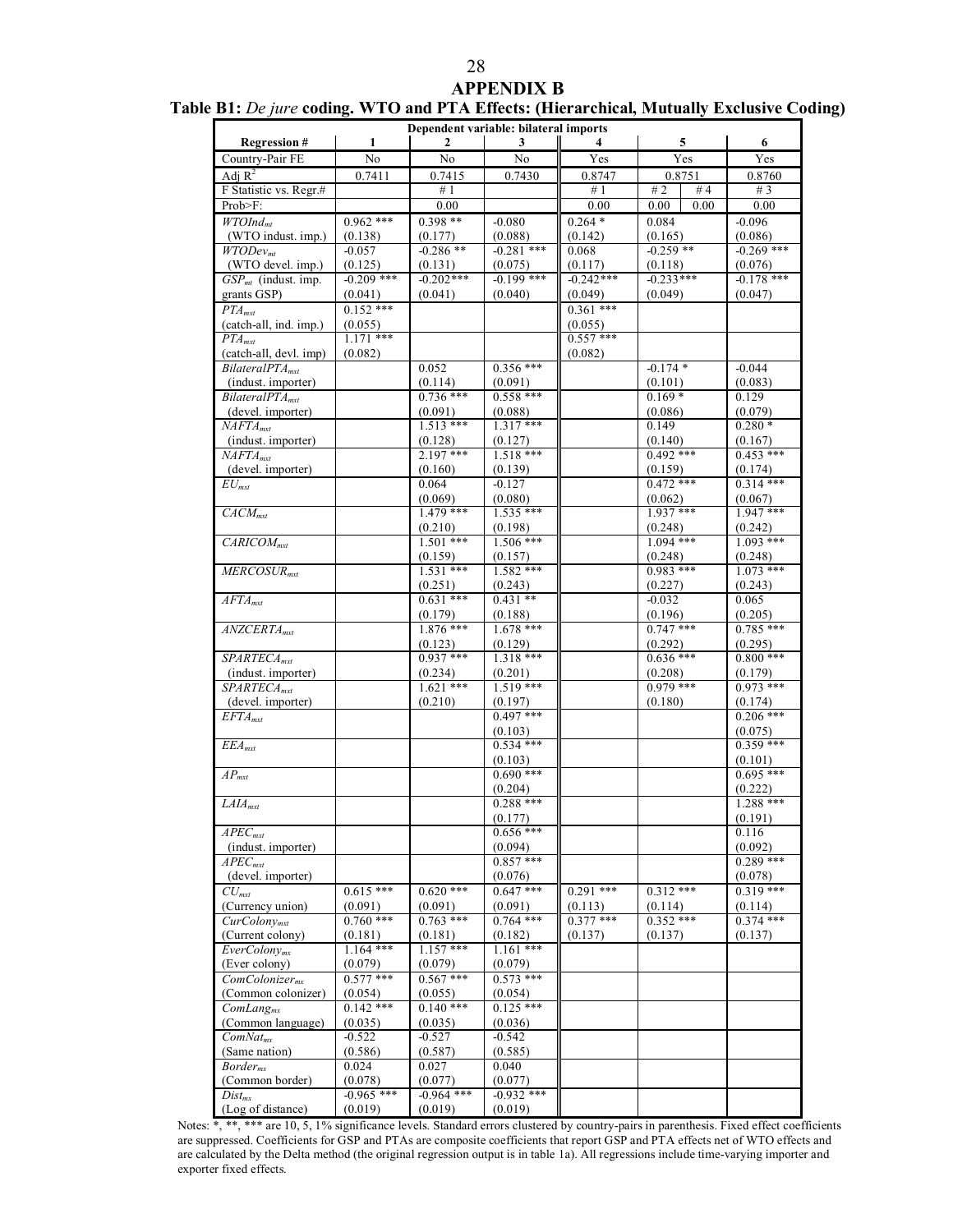| Dependent variable: bilateral imports |             |                |                |            |             |        |              |  |  |
|---------------------------------------|-------------|----------------|----------------|------------|-------------|--------|--------------|--|--|
| <b>Regression#</b>                    | 1           | 2              | 3              |            |             | 5      | 6            |  |  |
| Country-Pair FE                       | No          | N <sub>0</sub> | N <sub>0</sub> | Yes        | Yes         |        | Yes          |  |  |
| Adi $R^2$                             | 0.7411      | 0.7415         | 0.7430         | 0.8747     |             | 0.8751 | 0.8760       |  |  |
| F Statistic vs. Regr.#                |             | #1             |                | #1         | #2          | #4     | # $3$        |  |  |
| Prob>F:                               |             | 0.00           |                | 0.00       | 0.00        | 0.00   | 0.00         |  |  |
| $\overline{GSP}_{mt}$ (indust.        | $0.754$ *** | 0.196          | $-0.279$ ***   | 0.022      | $-0.149$    |        | $-0.274$ *** |  |  |
| country granting)                     | (0.139)     | (0.177)        | (0.091)        | (0.143)    | (0.163)     |        | (0.089)      |  |  |
| $PTA_{mrt}$                           | $1.114***$  |                |                | $0.625***$ |             |        |              |  |  |
| (catch-all dummy)                     | (0.124)     |                |                | (0.132)    |             |        |              |  |  |
| BilateralPTA <sub>mut</sub>           |             | $0.451$ ***    | $0.277$ ***    |            | $-0.090$    |        | $-0.139$     |  |  |
|                                       |             | (0.155)        | (0.098)        |            | (0.140)     |        | (0.093)      |  |  |
| NAFTA <sub>mt</sub>                   |             | $1.912$ ***    | $1.237$ ***    |            | 0.233       |        | 0.184        |  |  |
|                                       |             | (0.204)        | (0.112)        |            | (0.195)     |        | (0.153)      |  |  |
| $EU_{mxt}$                            |             | $0.463$ ***    | $-0.207$ **    |            | $0.556$ *** |        | $0.218$ **   |  |  |
|                                       |             | (0.186)        | (0.104)        |            | (0.172)     |        | (0.103)      |  |  |
| $CACM_{\text{mrt}}$                   |             | $1.193***$     | $1.253***$     |            | $1.678***$  |        | $1.678***$   |  |  |
|                                       |             | (0.196)        | (0.192)        |            | (0.242)     |        | (0.239)      |  |  |
| $\overline{CARICOM}_{mxt}$            |             | $1.215***$     | $1.225$ ***    |            | $0.835***$  |        | $0.824$ ***  |  |  |
|                                       |             | (0.189)        | (0.167)        |            | (0.272)     |        | (0.258)      |  |  |
| $MERCOSUR$ <sub>myt</sub>             |             | $1.245***$     | $1.300$ ***    |            | $0.724$ *** |        | $0.804$ ***  |  |  |
|                                       |             | (0.283)        | (0.243)        |            | (0.256)     |        | (0.234)      |  |  |
| $AFTA_{mxt}$                          |             | $0.345*$       | 0.150          |            | $-0.291$    |        | $-0.203$     |  |  |
|                                       |             | (0.199)        | (0.173)        |            | (0223)      |        | (0.194)      |  |  |
| $ANZCERTA_{mxt}$                      |             | $2.274$ ***    | $1.599$ ***    |            | $0.831***$  |        | $0.690***$   |  |  |
|                                       |             | (0.214)        | (0.129)        |            | (0.335)     |        | (0.294)      |  |  |
| $SPARTECA_{mrt}$                      |             | $1.335***$     | $1.238***$     |            | $0.721$ *** |        | $0.705$ ***  |  |  |
|                                       |             | (0.187)        | (0.181)        |            | (0.164)     |        | (0.163)      |  |  |
| $EFTA_{mrt}$                          |             |                | $0.417***$     |            |             |        | 0.111        |  |  |
|                                       |             |                | (0.124)        |            |             |        | (0.108)      |  |  |
| $\overline{EEA}_{mxt}$                |             |                | $0.454***$     |            |             |        | $0.264$ ***  |  |  |
|                                       |             |                | (0.078)        |            |             |        | (0.065)      |  |  |
| $\overline{AP_{mxt}}$                 |             |                | $0.409**$      |            |             |        | $0.426**$    |  |  |
|                                       |             |                | (0.197)        |            |             |        | (0.214)      |  |  |
| $\overline{LAI}$ Amxt                 |             |                | 0.006          |            |             |        | $1.020$ ***  |  |  |
|                                       |             |                | (0.117)        |            |             |        | (0.185)      |  |  |
| $\overline{APEC_{mxt}}$               |             |                | $0.576***$     |            |             |        | 0.020        |  |  |
|                                       |             |                | (0.093)        |            |             |        | (0.095)      |  |  |

**Table B1a: Raw Regression Output** *De jure* **Coding. GSP and PTA Coefficient Estimates including WTO Effects (Mutually exclusive coding, corresponding to results in Table 1)** 

Notes: \*, \*\*, \*\*\* are 10, 5, 1% significance levels. Standard errors clustered by country-pairs in parentheses. Coefficients of fixed effect controls are suppressed. Remaining coefficients (WTO regressors and historical/geographical controls) are as in corresponding regressions in Table 1. F-Statistics for the inclusion of additional PTAs cannot be computed due to the mutually exclusive coding of the WTO dummies. All regressions include time-varying importer and exporter fixed effects.